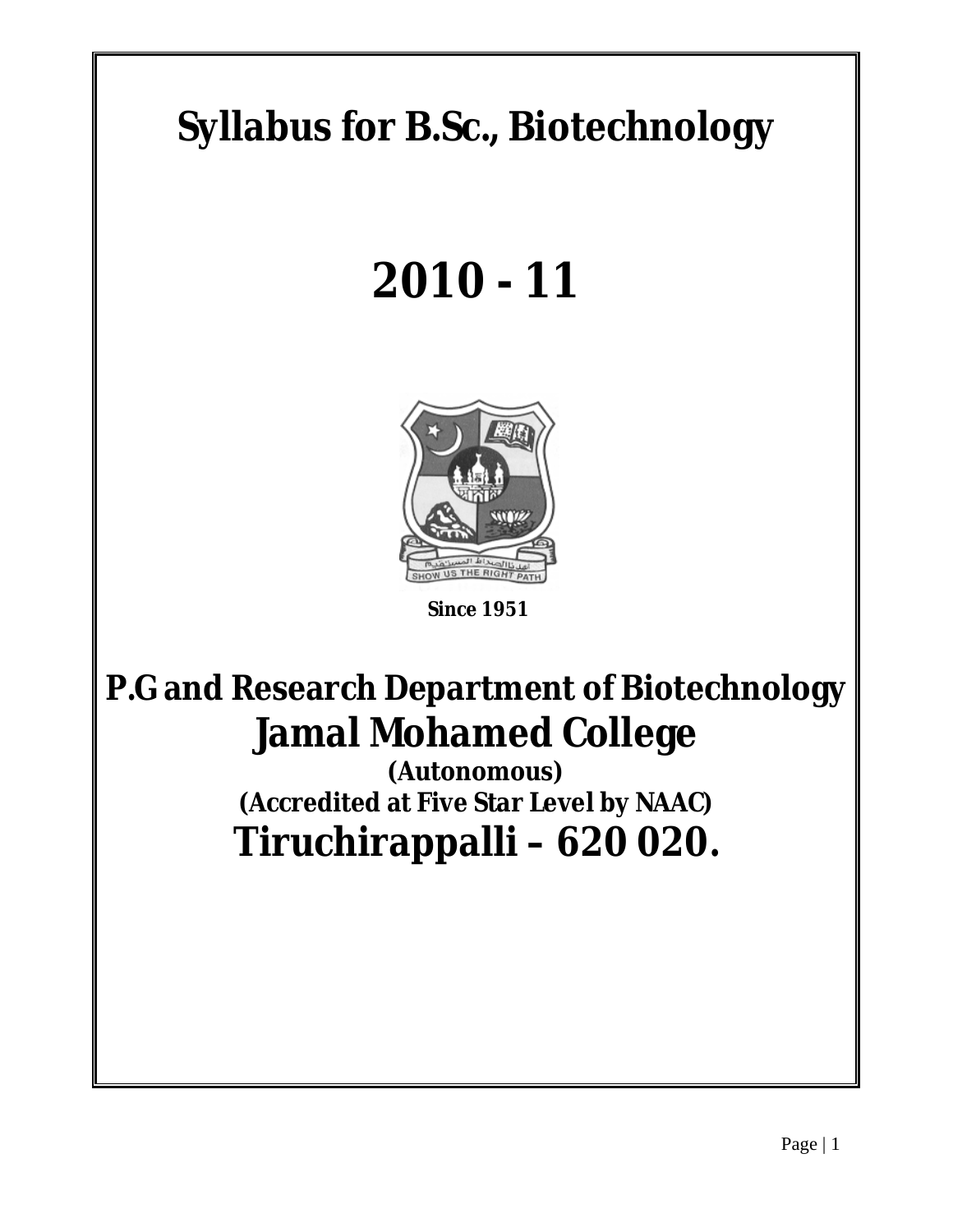## **JAMAL MOHAMED COLLEGE (AUTONOMOUS) TIRUCHIRAPPALLI – 620020.**

### **Department of Biotechnology B.S. Biotechnology Degree Course Structure From 2010 - 11**

| <b>SEM</b> | <b>Subject Code</b>                          | Course         | <b>Title of the Paper</b>                                                      | Hrs/<br>Week | <b>Credits</b> | Int.<br><b>Marks</b> | Ext.<br><b>Marks</b> | Max.<br><b>Marks</b> |
|------------|----------------------------------------------|----------------|--------------------------------------------------------------------------------|--------------|----------------|----------------------|----------------------|----------------------|
|            | <b>10 BSBT 1LT1</b><br><b>10 BSBT 1L BT1</b> | Language I     | Language for Science - I/ Basic<br><b>Tamil</b>                                | 5            | 4              | 25                   | 75                   | 100                  |
|            | <b>10 BSBT 1LE1</b>                          | English I      | English for Science - I                                                        | 5            | 4              | 25                   | 75                   | 100                  |
|            | 10 BSBT 1401                                 | Core I         | <b>Basic Mathematics and</b><br><b>Biostatistics</b>                           | 5            | 4              | 25                   | 75                   | 100                  |
|            | 10 BSBT 1402                                 | Core II        | <b>Bioresources</b>                                                            | 5            | 4              | 25                   | 75                   | 100                  |
|            | 10 BSBT 1403                                 | Core III       | <b>General Chemistry</b>                                                       | 5            | 4              | 25                   | 75                   | 100                  |
|            | 10 BSBT 1404P                                | <b>Core IV</b> | <b>Biostatistics, Bioresources and</b><br><b>General Chemistry - Practical</b> | 5            | 3              | 40                   | 60                   | 100                  |
|            |                                              | <b>Total</b>   |                                                                                | 30           | 23             | 165                  | 435                  | 600                  |

| <b>SEM</b>   | <b>Subject Code</b>                  | Course                                      | <b>Title of the Paper</b>                                       | Hrs/<br>Week     | <b>Credits</b>   | Int.<br><b>Marks</b> | Ext.<br><b>Marks</b> | Max.<br><b>Marks</b> |
|--------------|--------------------------------------|---------------------------------------------|-----------------------------------------------------------------|------------------|------------------|----------------------|----------------------|----------------------|
|              |                                      |                                             | Language for Science - II                                       |                  |                  |                      |                      |                      |
|              | 10 BSBT 2LT2/<br><b>10 BSBT 2LT2</b> | Language II                                 | <b>Basic Tamil-II</b>                                           | $5\phantom{.0}$  | 4                | 25                   | 75                   | 100                  |
|              | <b>10 BSBT 2LE2</b>                  | English II                                  | <b>English for Science - II</b>                                 | $\overline{5}$   | 3                | 25                   | 75                   | 100                  |
| $\mathbf{I}$ | 10 BSBT 2405                         | Core V<br><b>Core VI</b><br><b>Core VII</b> | <b>General Physics and</b><br><b>Biophysics</b>                 | 4                | 3                | 25                   | 75                   | 100                  |
|              | 10 BSBT 2406                         |                                             | <b>Cell Biology</b>                                             | $\overline{5}$   | 4                | 25                   | 75                   | 100                  |
|              | 10 BSBT 2407                         |                                             | <b>Biochemistry</b>                                             | 4                | 3                | 25                   | 75                   | 100                  |
|              | 08 U 29                              | Part IV                                     | <b>Environmental Studies</b>                                    | $\boldsymbol{2}$ | $\boldsymbol{2}$ | 25                   | 75                   | 100                  |
|              | 10 BSBT 2408P                        | <b>Core VIII</b>                            | <b>Cell Biology, Biochemistry</b><br>and Biophysics - Practical | $\overline{5}$   | 3                | 40                   | 60                   | 100                  |
| Total        |                                      |                                             |                                                                 | 30               | 23               | 190                  | 510                  | 700                  |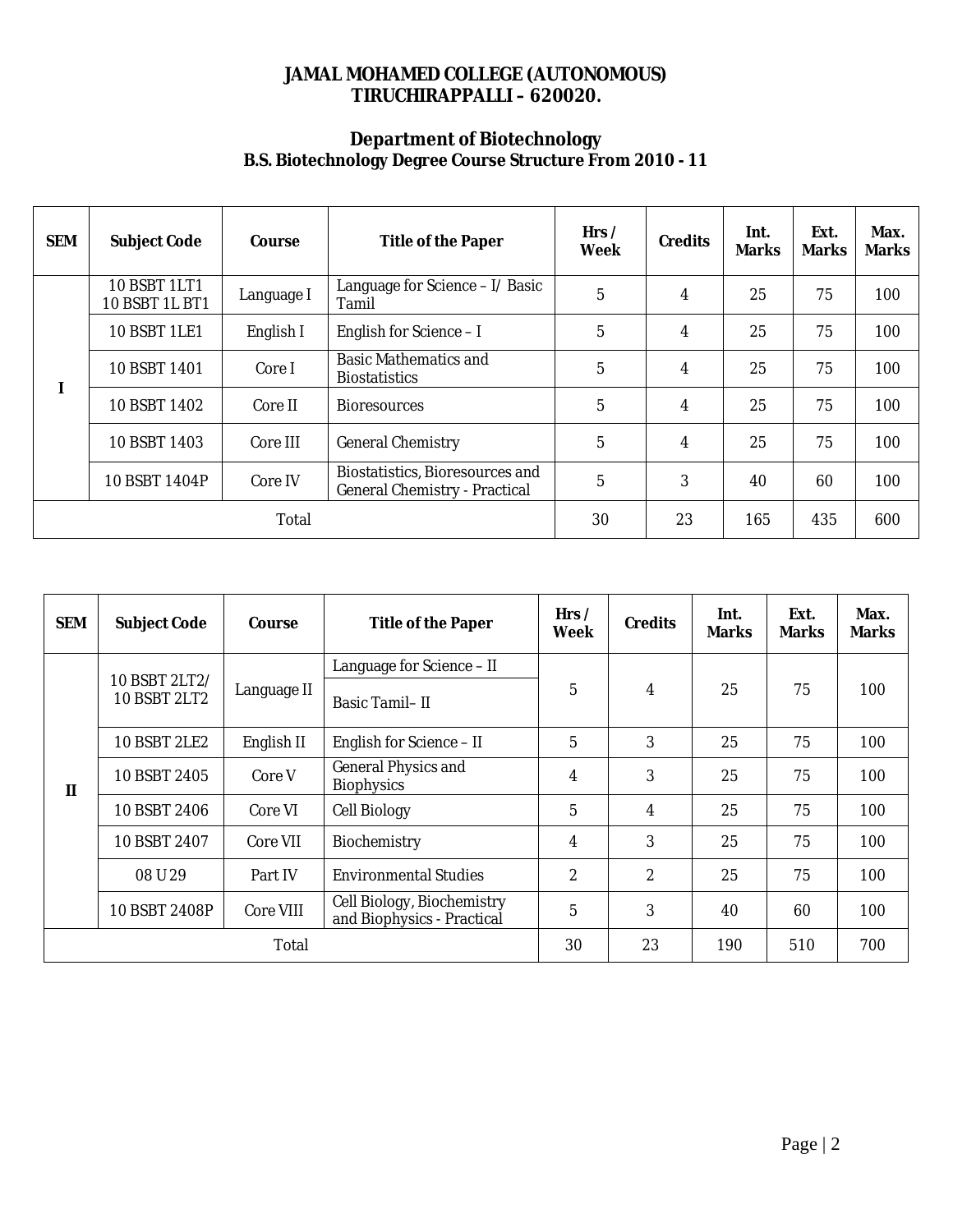| <b>SEM</b>   | <b>Subject Code</b> | Course           | <b>Title of the Paper</b>                                   | Hrs/<br>Week   | <b>Credits</b> | Int.<br>Marks | Ext.<br><b>Marks</b> | Max.<br><b>Marks</b> |
|--------------|---------------------|------------------|-------------------------------------------------------------|----------------|----------------|---------------|----------------------|----------------------|
|              | 10 BSBT 3409        | Core IX          | <b>Molecular Biology</b>                                    | $\overline{5}$ | 4              | 25            | 75                   | 100                  |
|              | 10 BSBT 3410        | Core X           | <b>Principles of Genetics</b>                               | $\overline{5}$ | 4              | 25            | 75                   | 100                  |
| III          | 10 BSBT 3411        | Core XI          | <b>Immunology</b> and<br>Immunotechnology                   | $\overline{5}$ | 4              | 25            | 75                   | 100                  |
|              | 10 BSBT 3412        | Core XII         | <b>General Microbiology</b>                                 | 5              | 4              | 25            | 75                   | 100                  |
|              | 10 BSBT 3413P       | <b>Core XIII</b> | <b>Molecular Biology and Genetics -</b><br><b>Practical</b> | $\overline{5}$ | 3              | 40            | 60                   | 100                  |
|              | 10 BSBT 3414P       | <b>Core XIV</b>  | <b>Immunology and Microbiology -</b><br><b>Practical</b>    | $\overline{5}$ | 3              | 40            | 60                   | 100                  |
| <b>Total</b> |                     |                  |                                                             | 30             | 22             | 180           | 420                  | 600                  |

| <b>SEM</b>   | <b>Subject Code</b> | Course            | <b>Title of the Paper</b>                                      | Hrs/<br>Week     | <b>Credits</b>   | Int.<br><b>Marks</b> | Ext.<br><b>Marks</b> | Max.<br><b>Marks</b> |
|--------------|---------------------|-------------------|----------------------------------------------------------------|------------------|------------------|----------------------|----------------------|----------------------|
|              | 10 BSBT 4415        | Core XV           | <b>General Physiology</b>                                      | 5                | 4                | 25                   | 75                   | 100                  |
|              | 10 BSBT 4416        | Core XVI          | <b>Enzymology and Enzyme</b><br><b>Technology</b>              | $\mathbf 5$      | 3                | 25                   | 75                   | 100                  |
|              | 10 BSBT 4417        | Core XVII         | <b>Recombinant DNA Technology</b>                              | 4                | 3                | 25                   | 75                   | 100                  |
|              | 10 BSBT 4418        | <b>Core XVIII</b> | <b>Bioinstrumentation</b>                                      | 4                | 3                | 25                   | 75                   | 100                  |
| IV           | 08 U 410            | Part IV           | <b>Value Education</b>                                         | $\boldsymbol{2}$ | $\boldsymbol{2}$ | 25                   | 75                   | 100                  |
|              | 08 U 411            | Part V            | <b>Extension Activates NSS, NCC,</b><br>etc.,                  |                  | $\mathbf{1}$     |                      |                      |                      |
|              | 10 BSBT 4419P       | Core XIX          | <b>General Physiology and</b><br><b>Enzymology - Practical</b> | 5                | 3                | 40                   | 60                   | 100                  |
|              | 10 BSBT 4420P       | Core XX           | rDNA Technology and<br><b>Bioinstrumentation - Practical</b>   | $\mathbf{5}$     | 3                | 40                   | 60                   | 100                  |
| <b>Total</b> |                     |                   |                                                                | 30               | 22               | 205                  | 495                  | 700                  |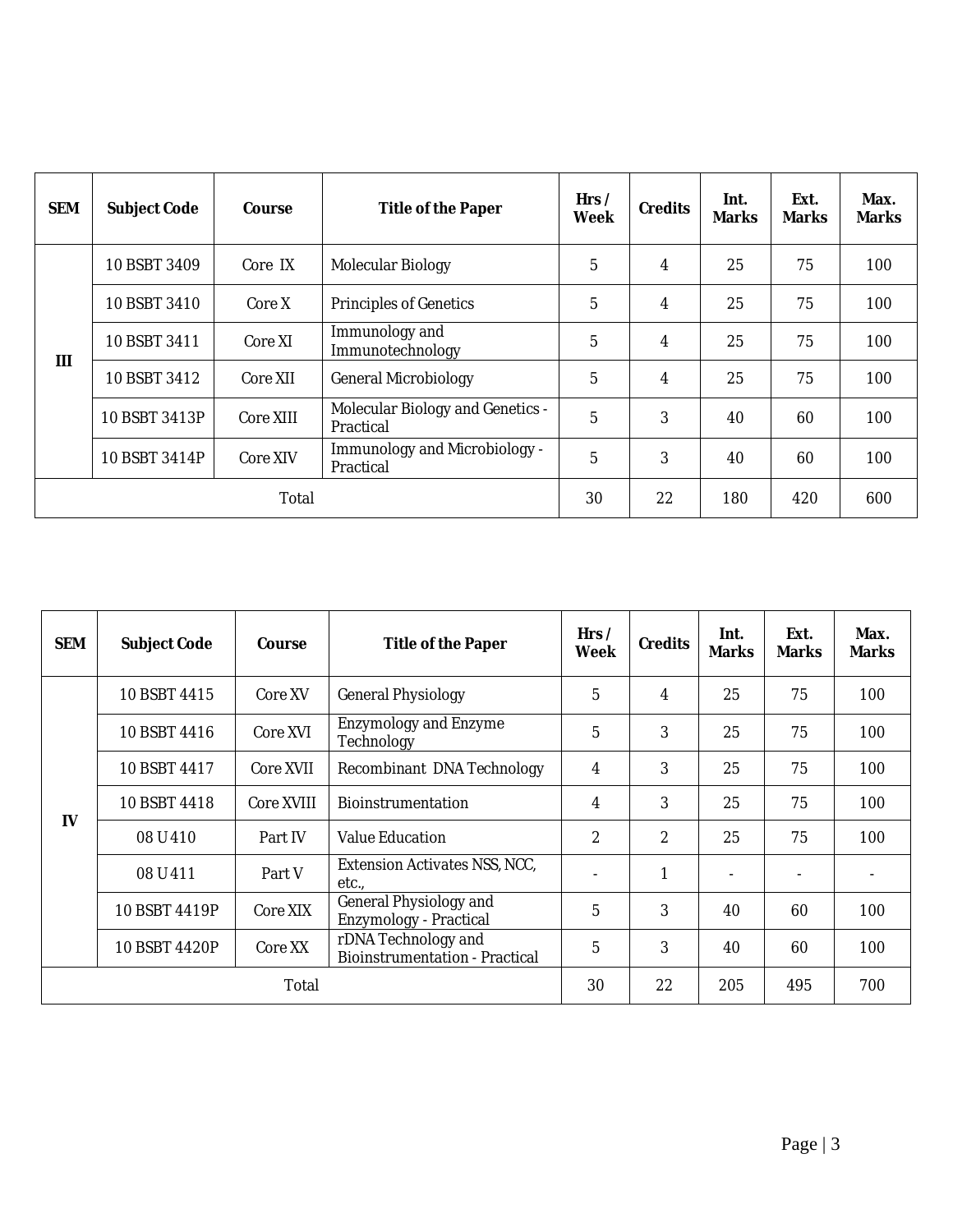| <b>SEM</b>   | <b>Subject Code</b> | Course                            | <b>Title of the Paper</b>                                               | Hrs/<br>Week   | <b>Credits</b> | Int.<br><b>Marks</b> | Ext.<br><b>Marks</b> | Max.<br><b>Marks</b> |
|--------------|---------------------|-----------------------------------|-------------------------------------------------------------------------|----------------|----------------|----------------------|----------------------|----------------------|
|              | 10 BSBT 5421        | Core XXI                          | <b>Bioprocess Technology</b>                                            | $\mathbf 5$    | 5              | 25                   | 75                   | 100                  |
|              | 10 BSBT 5422        | Core XXII                         | <b>Bioinformatics</b>                                                   | $\overline{5}$ | 5              | 25                   | 75                   | 100                  |
|              | 10 BSBT 5423        | <b>Core XXIII</b>                 | <b>Environmental Science and</b><br>Ecobiotechnology                    | 5              | 5              | 25                   | 75                   | 100                  |
| V            | 10 BSBT<br>5424P    | <b>Core XXIV</b>                  | <b>Bioprocess Technology and</b><br><b>Ecobiotechnology - Practical</b> | $\overline{5}$ | 3              | 40                   | 60                   | 100                  |
|              | 10 BSBT<br>5425P    | Core XXV                          | <b>Bioinformatics - Practical</b>                                       | 5              | 3              | 40                   | 60                   | 100                  |
|              | 10 BSBT 5501        | <b>Core Based</b><br>Elective - I | <b>General Pharmacology</b>                                             | 5              | 4              | 25                   | 75                   | 100                  |
| <b>Total</b> |                     |                                   |                                                                         | 30             | 25             | 180                  | 420                  | 600                  |

| <b>SEM</b>   | <b>Subject Code</b>                         | Course                             | <b>Title of the Paper</b>                                                     |                | <b>Credits</b> | Int.<br><b>Marks</b> | Ext.<br><b>Marks</b> | Max.<br><b>Marks</b> |
|--------------|---------------------------------------------|------------------------------------|-------------------------------------------------------------------------------|----------------|----------------|----------------------|----------------------|----------------------|
|              | 10 BSBT 6426                                | <b>Core XXVI</b>                   | <b>Plant Biotechnology</b>                                                    | $\overline{5}$ | 5              | 25                   | 75                   | 100                  |
|              | 10 BSBT 6427                                | <b>Core XXVII</b>                  | <b>Molecular Diagnostics</b>                                                  | 5              | 4              | 25                   | 75                   | 100                  |
|              | 10 BSBT 6428                                | <b>Core XXVIII</b>                 | <b>Genomics and Proteomics</b>                                                | 5              | 5              | 25                   | 75                   | 100                  |
| VI           | 10 BSBT 6429P                               | <b>Core XXIX</b>                   | <b>Plant Biotechnology and</b><br><b>Molecular Diagnostics -</b><br>Practical | 5              | 3              | 40                   | 60                   | 100                  |
|              | <b>10 BSBT 6430P</b>                        | Core XXX                           | <b>Genomics and Proteomics -</b><br>Practical                                 | 5              | 3              | 40                   | 60                   | 100                  |
|              | 10 BSBT 6502                                | <b>Core Based</b><br>Elective - II | Nanobiotechnology                                                             | 4              | 3              | 25                   | 75                   | 100                  |
|              | 08 U 612<br><b>Gender Studies</b><br>Part V |                                    | 1                                                                             | 1              | 25             | 75                   | 100                  |                      |
| <b>Total</b> |                                             |                                    |                                                                               | 30             | 24             | 205                  | 495                  | 700                  |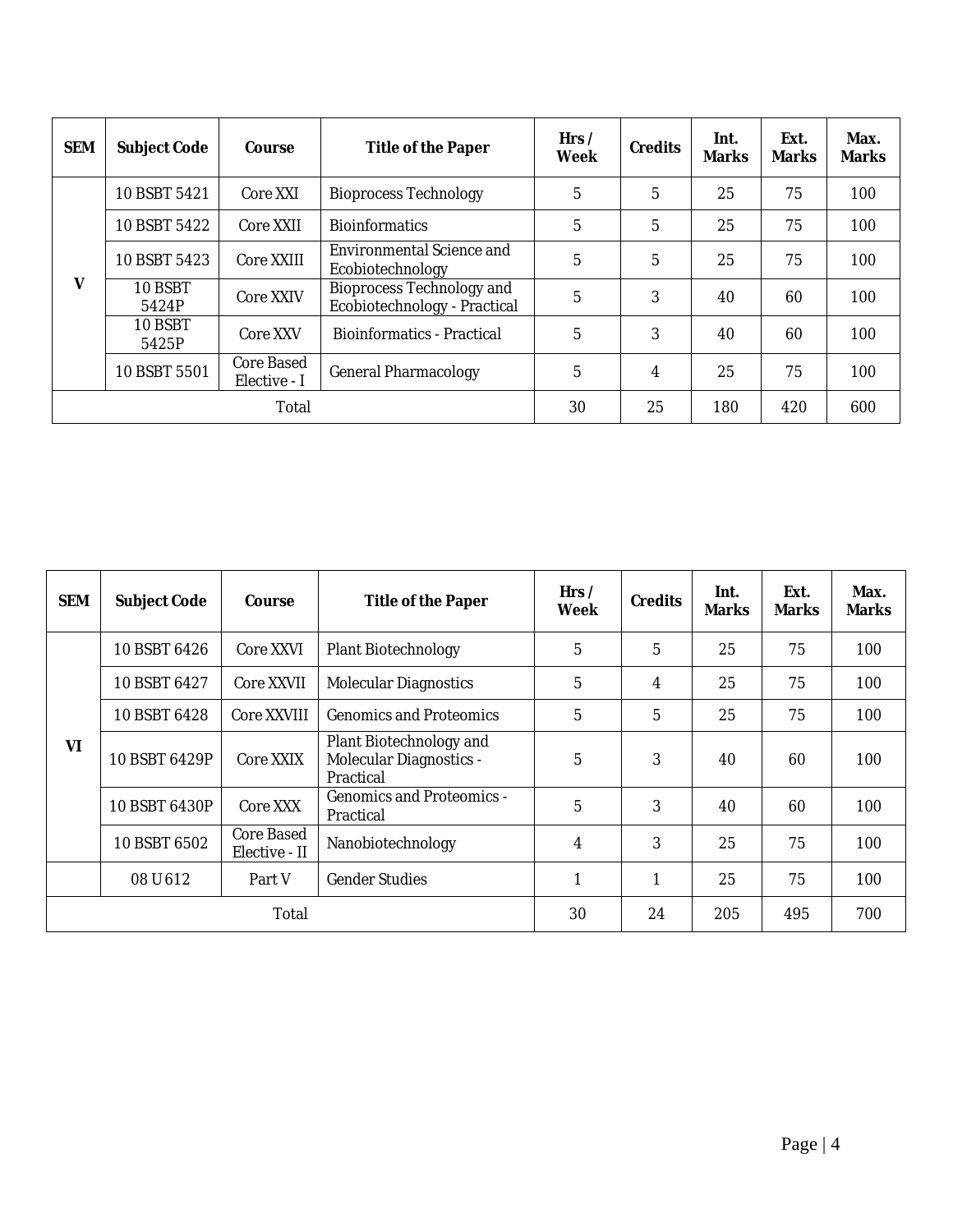| <b>SEM</b> | <b>Subject Code</b> | Course                              | <b>Title of the Paper</b>                  | Hrs/<br>Week | <b>Credits</b> | Int.<br><b>Marks</b> | Ext.<br><b>Marks</b> | Max.<br><b>Marks</b> |
|------------|---------------------|-------------------------------------|--------------------------------------------|--------------|----------------|----------------------|----------------------|----------------------|
|            | 10 BSBT 7431        | Core XXXI                           | <b>Animal Biotechnology</b>                | $\mathbf 5$  | 5              | 25                   | 75                   | 100                  |
|            | 10 BSBT 7432        | <b>Core XXXII</b>                   | <b>Biotechnology Management</b>            | 5            | 4              | 25                   | 75                   | 100                  |
|            | 10 BSBT 7433        | Core XXXIII                         | <b>Research Methodology</b>                | $\mathbf 5$  | 4              | 25                   | 75                   | 100                  |
| VII        | 10 BSBT<br>7434P    | <b>Core XXXIV</b>                   | <b>Animal Biotechnology -</b><br>Practical | $\mathbf 5$  | 3              | 40                   | 60                   | 100                  |
|            | 10 BSBT 7503        | <b>Core Based</b><br>Elective - III | <b>IPR, Biosafety and Bioethics</b>        | $\mathbf 5$  | 4              | 25                   | 75                   | 100                  |
|            | 10 BSBT 7504        | <b>Core Based</b><br>Elective - IV  | <b>Frontiers in Biotechnology</b>          | $\mathbf 5$  | 4              | 25                   | 75                   | 100                  |
|            | <b>Total</b>        |                                     |                                            |              | 24             | 165                  | 435                  | 600                  |

| <b>SEM</b> | <b>Subject Code</b> | Course              | <b>Title of the Paper</b> | Hrs /<br>Week | <b>Credits</b> | Int.<br><b>Marks</b> | Ext.<br><b>Marks</b> | Max.<br><b>Marks</b> |
|------------|---------------------|---------------------|---------------------------|---------------|----------------|----------------------|----------------------|----------------------|
| VIII       | <b>10 BSBT 88</b>   | <b>Project Work</b> | Project                   | 30            | 22             | 240                  | 360                  | 600                  |

|--|

|                         | Nos. | <b>Credits</b> | <b>Total Credits</b> |
|-------------------------|------|----------------|----------------------|
| Language                | 04   | 04             | 16                   |
| <b>Core Courses</b>     | 23   | 05/04 / 03     | 93                   |
| <b>Elective Courses</b> | 04   | 04/03          | 15                   |
| Lab                     | 11   | 03             | 33                   |
| <b>Project Work</b>     | 01   | 22             | 22                   |
| Part IV                 | 02   | 02             | 04                   |
| Part V                  | 02   | 01             | 02                   |
|                         |      |                | 185                  |
|                         |      |                |                      |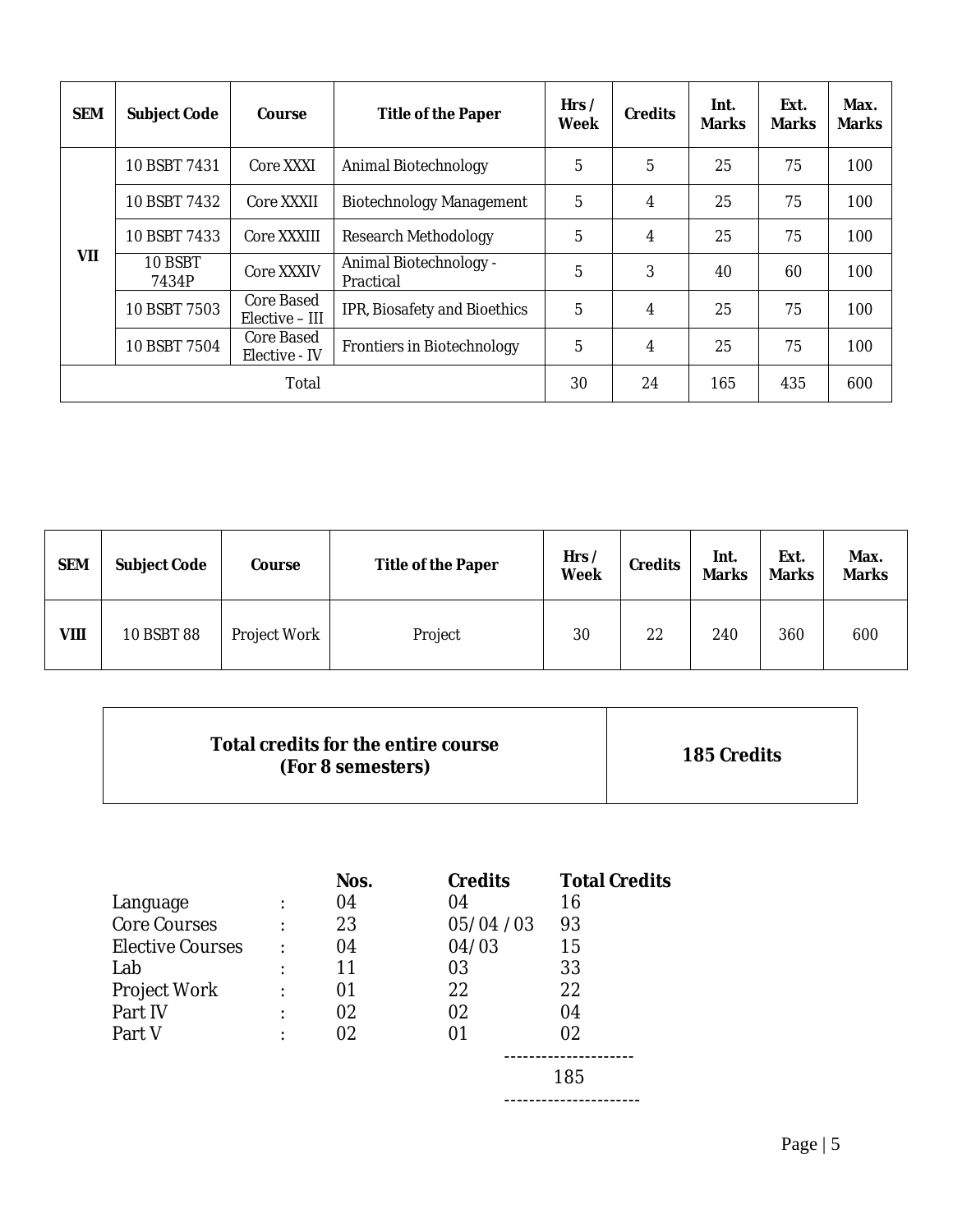### **Semester I**

| Core           | : I                                        |
|----------------|--------------------------------------------|
| Code           | : 10 BSBT 1401                             |
| <b>Hours</b>   | :5                                         |
| <b>Credits</b> | : 4                                        |
|                | <b>BASIC MATHEMATICS AND BIOSTATISITCS</b> |

- **UNIT I** Matrix algebra of matrices, determinants adjoint inverse of matrix, system of linear algebraic equations  $-$  Cramer<sup> $\bullet$ </sup> s rule.
- **UNIT II** Sequence and series limit differentiation  $L^{\prime\prime}$  Hospital rule, integration some methods.
- **UNIT III** Mathematical modeling ordinary differential equations first order linear equations methods of solving, second order differential equations with constant coefficients – methods of solving.
- **UNIT IV STATISTICAL ANALYSIS**: Introduction to Statistics Mean, Standard deviation, coefficient of variation, correlation and regression. Probability Theories - Conditional Probability, Poisson Distribution, Binomial Distribution
- **UNIT V STATISTICAL APPLICATIONS**: Properties of Normal Distributions, Point and Interval Estimates of Means and Proportions; Hypothesis Tests, One Sample Test - Two Sample Tests / Chi-Square Test, Association of Attributes - t-Test. Analysis of Variance - ANOVA.

### **REFERENCES:**

1. Introduction to Mathematics for Life Scientist, E. Batschelet, Springer. 2003

2. Mathematical Modeling, J.N. Kapur, Wiley Eastern Ltd., 1988.

3. Ordinary and Partial Differential Equations, M.D. Raisinghania, R.S.Aggarwal, S.Chand & Company Ltd., 1981.

4. Programming in ANSI C, E. Balagruswamy, Tata Mc Graw-Hill publishing company Ltd.2000.

5. Jerrold H. Zar. Biostatistical Analysis (4 th edition).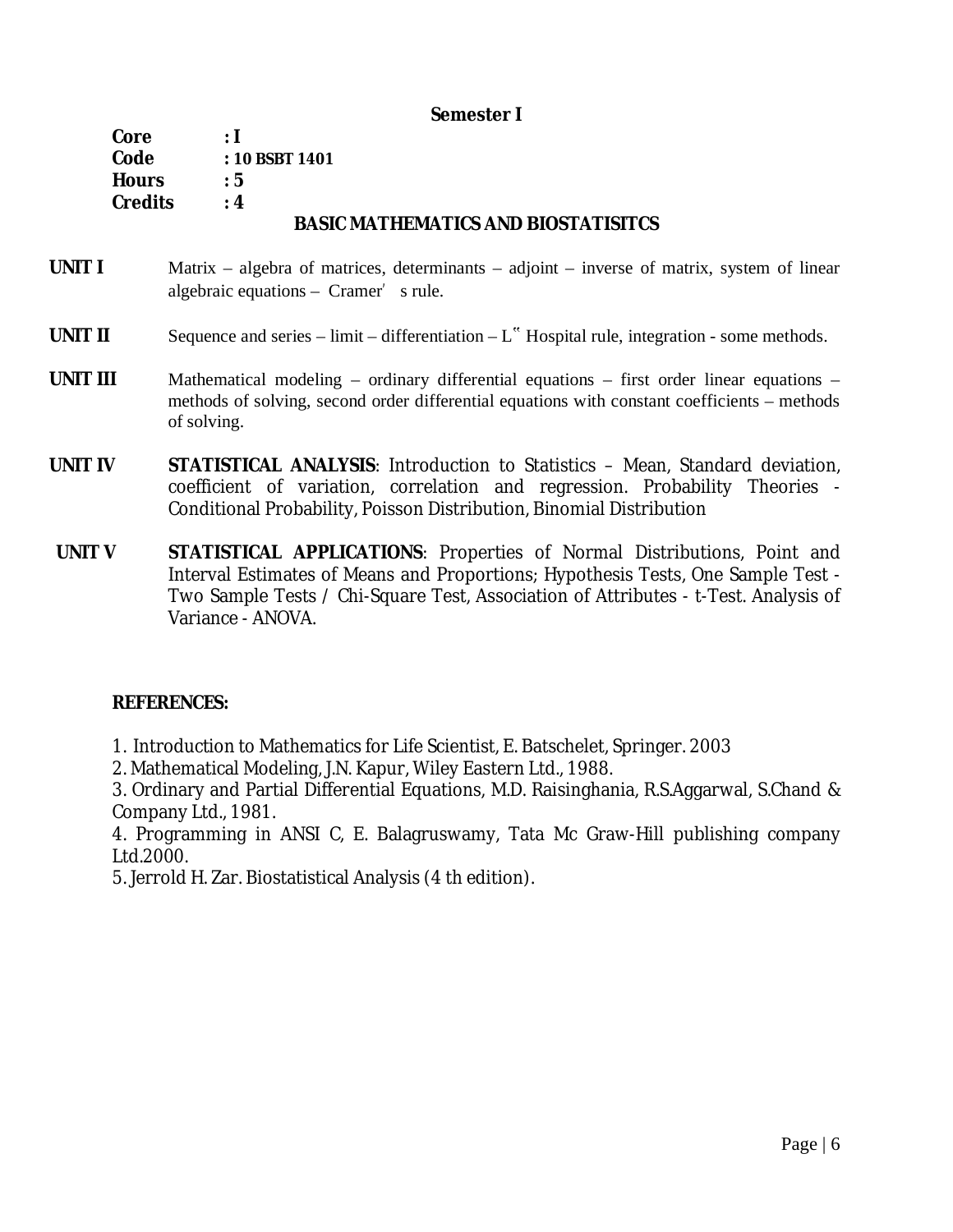### **Semester I**

**Core : II Code : 10 BSBT 1402 Hours : 5 Credits : 4** 

### **BIORESOURCES**

- **UNIT I BIORESOURCES:** Characters, organization and diversity of living organisms Microbes, Plants and Animals. Levels and patterns of organization – Basic concepts - Organic evolution. Evolutionary adaptations and diversification. Population dynamics - Reduction of Biodiversity and Web Interaction.
- **UNIT II MICROBIAL BIODIVERSITY:** Diversity of prokaryotes, lower eukaryotes with emphasis on their evolution and symbiosis. Role of fungi in colonization of land by plants. Anthropogenic impact on fungal and plant diversity. Role of soil microbiota in plant protection and ecosystem restoration. Morphological, physiological, lifehistory of primary producers, consumers and predators. Microbial food webs and their interactions with metazoans. Mixotrophy and symbiosis with prokaryotes. Spatial and temporal distribution of protists. Microecosystems in laboratory experimentation.
- **UNIT III PLANT BIODIVERSITY:** Major groups of algae, fungi, bryophytes, pteridophytes, angiosperm and gymnosperm. Modification of the plant form as adaptation to the environment. Ecology of pollination. Sexual and apomictic reproduction in plants. Medicinal plants & their bioactive potentials.
- **UNIT IV ANIMAL BIODIVERSITY:** Invertebrata Protozoa- amoeba. Porifera sponges. Platyhelminthes - *Taenia solium*. Annelida - Round worms. Arthropoda – insectants, flies, arachnida- spiders and crustacean- prawn, Mollusca - apple snail, Echinodermata - star fish - general characters and body plan. Vertebrata – protochordata and Urochordata - Pisces, amphibians, Reptiles, Aves and Mammals – general characters. Animals as a source for food & other applications.
- UNIT V CONSERVATION: Hotspots in Biodiversity. Loss of Biodiversity, its causes and threats. Biodiversity and its conservation – *insitu* and *exsitu* conservation. National parks and sanctuaries - political and legal aspects of Biodiversity. Conservation and resurrection of extinct animals – Big panda and the Tasmanian tiger. Bio diversity convention - RIODEGENERO- 1992. *DNA Barcoding* – Principles, Methods and Applications.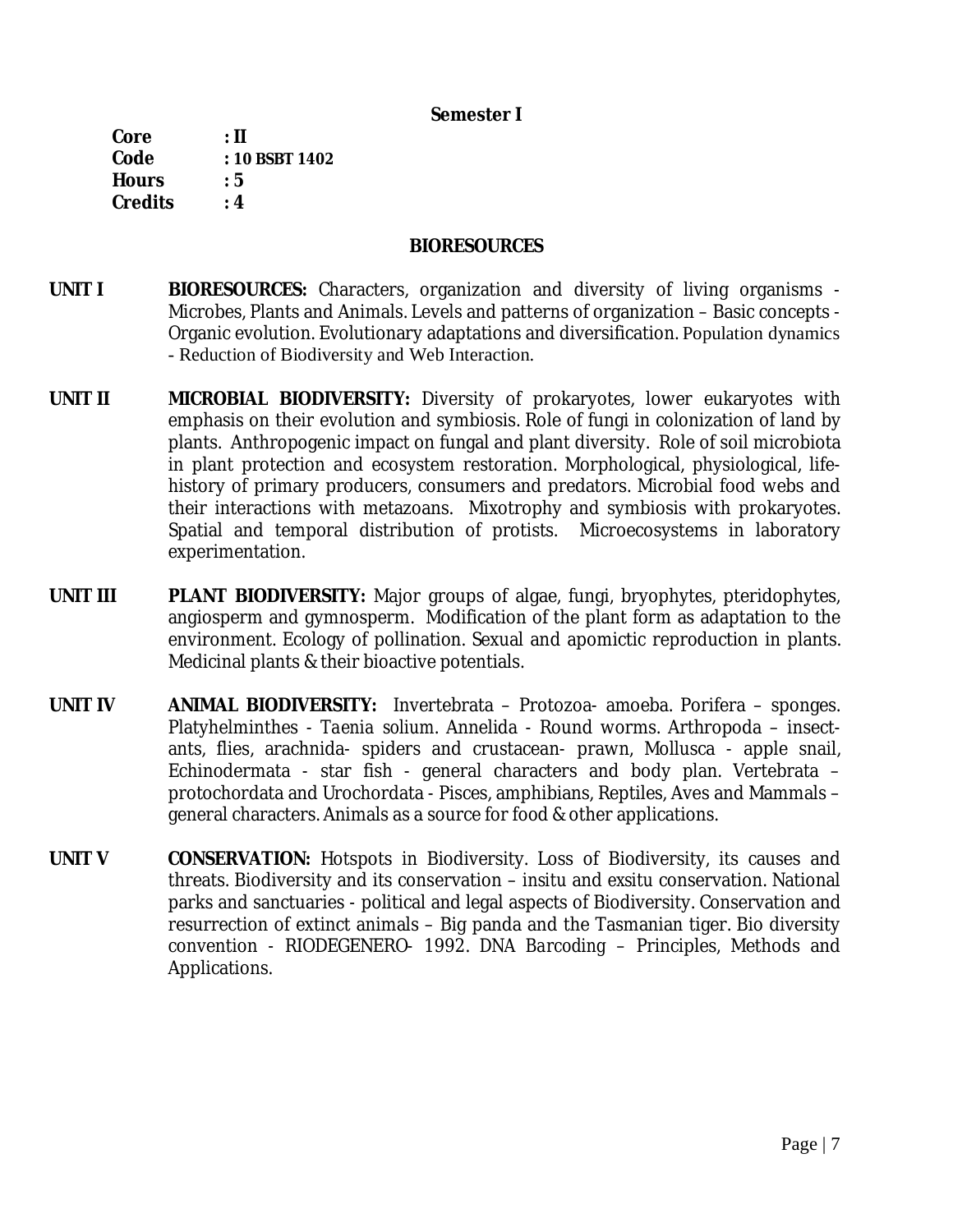### **REFERENCES:**

- 1. Biology Raven, Johnson, Losos, Singer, TATA Mc Graw-Hill publishing company Limited, New Delhi
- 2. Integrated Principles of Zoology 9th edition Hickmen, Roberts & larson, 1995 Wim C.Bnun Publishers, Oxford, England.
- 3. Invertebrate Zoology. 7th edition. E.E. Ruppert, R.S. Fox & R.D. Barnes. Thomson Brook/Cole.U.K.
- 4. Vertebrate Life 4th edition. Pough, F.H., Heiser, J.B. and Mc Farland, W.N Prenitice Hall of India Pvt. ltd., New Delhi
- 5. Prasad B.N., "Biotechnology in Sustainable Biodiversity and Food Security" (2003), Oxford & IBH, New Delhi.
- 6. Foster C.F. John Ware D.A. Environmental Biotechnology, Ellis Horwood Ltd. 1987.
- 7. Sasson A, "Biotechnologies in developing countries present and future", UNESCO Publishers, 1993.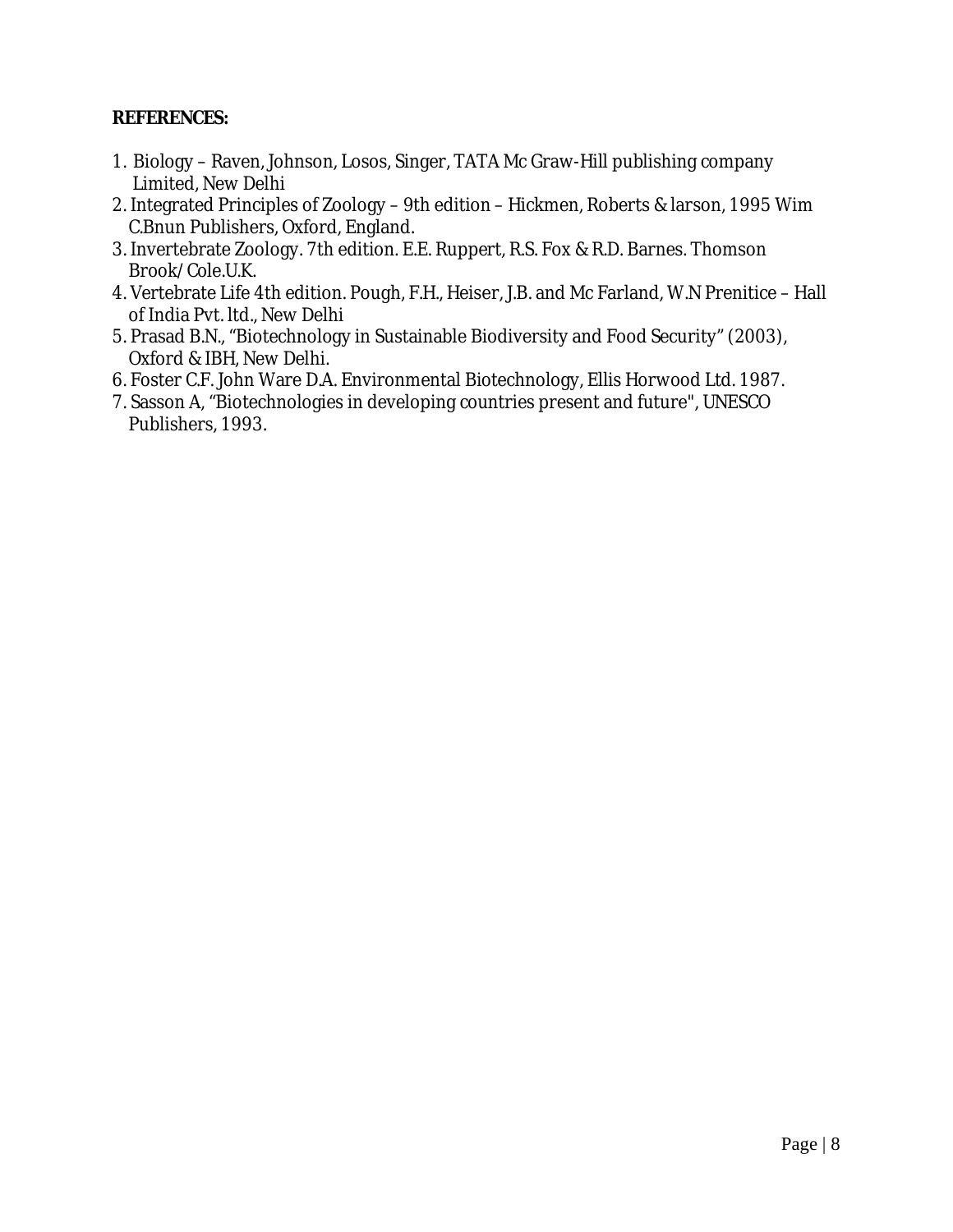#### **Semester I**

**Core : III Code : 10 BSBT 1403 Hours : 5 Credits : 4** 

### **GENERAL CHEMISTRY**

- **UNIT I ORGANIC CHEMISTRY:** Basic concepts of bonding in organic chemistry. Hybridization and geometry of molecules - methane, ethane, ethylene, acetylene and benzene. Electron displacements effects - Inductive, electromeric, mesomeric, resonance, hyper conjugation and steric effects. Free radicals and their stability.
- **UNIT II NOMENCLATURE OF ORGANIC COMPOUNDS:** IUPAC recommendations for naming - simple aliphatic, alicyclic and aromatic compounds. Elements of symmetry – symmetry and asymmetry, cause of optical activity, isomerism of lactic acid and tartaric acid – racemization and resolution. Geometrical and isomerism of maleic acid and fumaric acid. Keto-enol tautomerism.
- **UNIT III PERIODIC TABLE:** Atomic orbitals, quantum numbers and its significance. Pauli's exclusion principle, Hund's rule, Aufbau Principle,  $(n+/-)$  rule, stability of half-filled and fully filled orbitals. Periodic table classification as s, p, d & f block elements, Periodic properties of elements. Factors influencing the periodic properties. Avogadro's Number.
- **UNIT IV AQUEOUS SOLUTIONS AND ACID-BASE CHEMISTRY:** Aqueous solutions-Concentration based on volume, Weight, Degree of Saturation, Equilibrium constants, Acid and Bases – Various definitions of acids and bases. ionization of Water, weak acids, weak bases, pH of solutions, hydrolysis of salts of weak acids and bases, Handerson-Hasselbalch equation, Buffer concepts, Laboratory Buffers, pH Changes in buffers. Buffer capacity.
- **UNIT V CHEMICAL KINETICS AND ELECTROCHEMISTRY:** Chemical Reaction rate and factors influencing. Pseudo First Order Reaction, Temperature Dependence of the Rate of a Reaction, Surface chemistry, adsorption, catalysis, colloids, classification of colloids, Emulsions, and biological colloids. Electrochemistry - electrochemical cells, Galvanic cells, Nernst Equation, Conductance of Electrolytic Solutions, Biological significance of Nernst equation.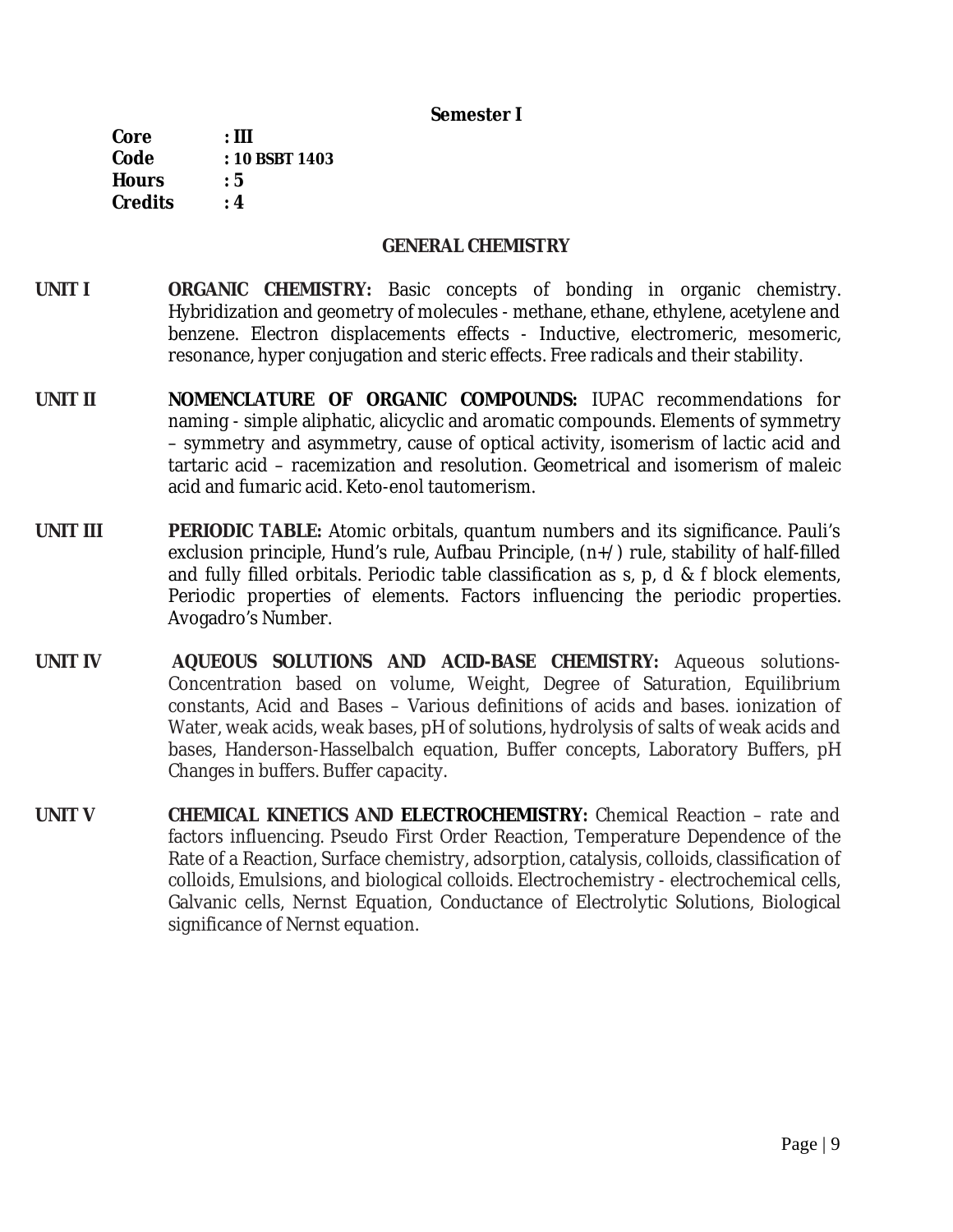## **REFERENCES:**

- 1. J.Clayden, N. Greeves, S. Warren, P. Worthers, "Organic chemistry" Oxford University Press, 2001.
- 2. R.T.Morrision and R.N. Boyd, "Organic Chemistry" ed., prentice Hall of India Pvt Ltd., 2004.
- 3. I.L Finar, "Organic Chemistry Vol I & II" 5th ed., ELBS, 1975.
- 4. B.S. Bhal and Arun Bhal, "Text Book of Organic Chemistry", 14th ed., S Chand and Company Ltd., 1997.
- 5. R.A.Alberty and R.J. Silbey, Physical Chemistry, Jhon Wiley & Sons, Inc., Newyork, 1995.
- 6. P.W. Atkins, Physical Chemistry, ELBS and Oxford University Press, 1998.
- 7. G.M. Barrow, Physical Chemistry, Tata McGraw Hill, New Delhi, 1994.
- 8. James E. Huheey, Eleen A. Keiter, Richard L. Leiter, "Inorganic Chemistry", 4th ed., Pearson Education, Inc., 2002.
- 9. Irvin H. Segel, Biochemical Calculations, 2nd Edition, John Wiley and Sons., 2004.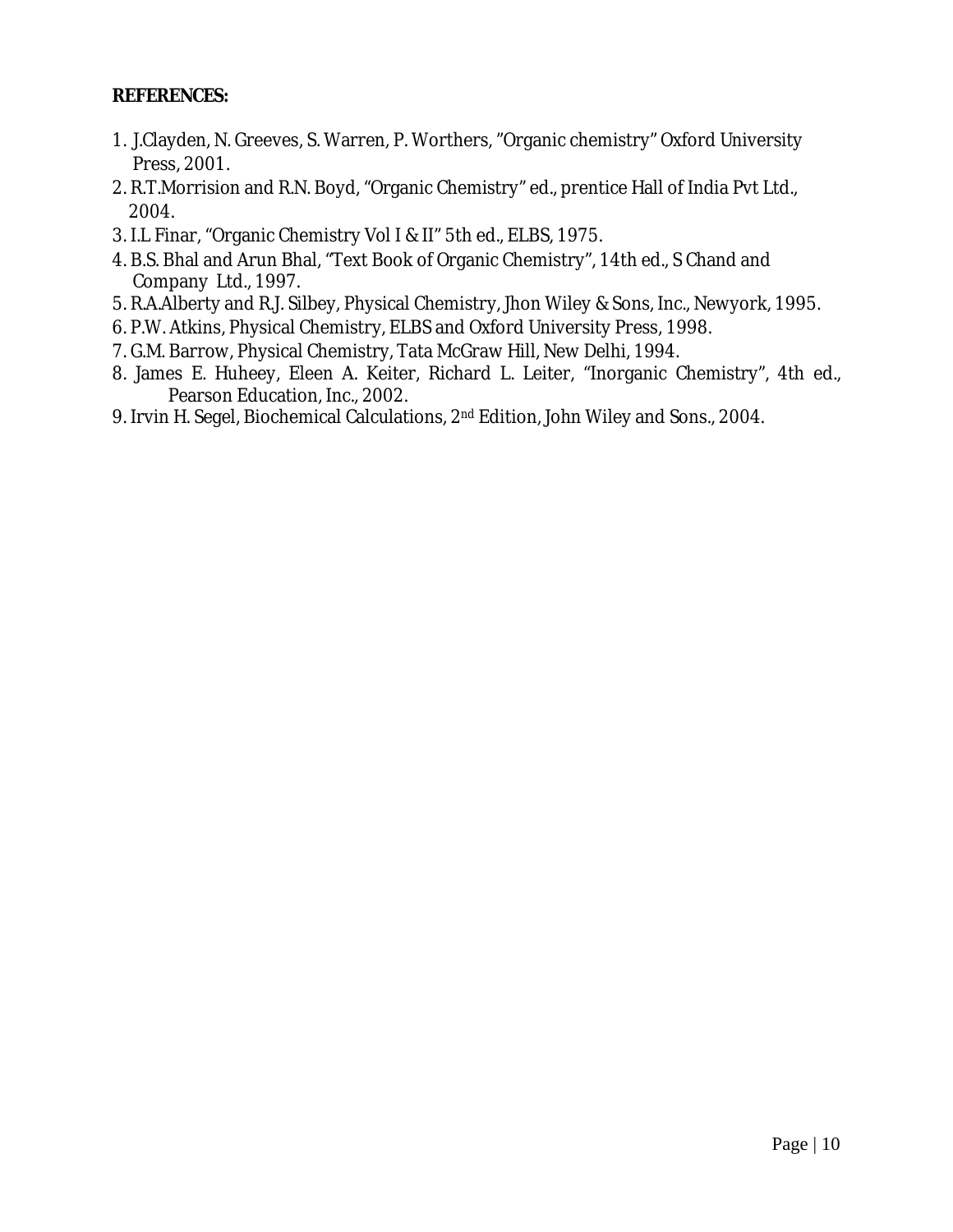| Core           | $:$ IV          |
|----------------|-----------------|
| Code           | : 10 BSBT 1404P |
| <b>Hours</b>   | : 5             |
| <b>Credits</b> | : 3             |
|                |                 |

## **BIOSTATSTICS, BIORESOURCES AND GENERAL CHEMISTRY - Practical**

## **BIORESOURCES**

- 1. Bioresources biodiversity, terrestrial, avian and marine–microbe, plants, animals & Birds (Field visit).
- 2. Microscopic observation of bacteria, microalgae, fungi, lichen and protist
- 3. Identification of Plants up to species level algae, fungi, bryophytes, pteridophytes, angiosperm and gymnosperm
- 4. Identification of animals Vertebrates & Invertebrates.
- 5. Endangered / Rare plant, animal, fossile observation (Field visit)

## **GENERAL CHEMISTRY**

- 1. Volumetric analysis
	- a. Complexometric titration
	- b. Acidimetric alkalitric
	- c. Redox titrations
- 2. Colorimetric estimation of metals Cu2+, Ni2+, Fe2+,
- 3. Dissolved Oxygen, TDS, water quality parameters
- 4. Conductometric titration / potentiometric titration
- 5. Quantitative salt analysis
	- a. Simple inorganic analysis
	- b. Simple organic compound analysis
- 6. Quantitative salt analysis
	- a. Titrimetry
	- b. Conductometric
	- c. Potentiometric
	- d. Colorimetric
	- e. Chromatography
		- i. Paper and TLC

## *BIOSTATISTICS*

- 1. Relevant exercises on Presentation Graphics bar, line, pie graphs, MS-Excel statistical application usage with appropriate problems in a computer system.
- 2. SPSS packages statistical problem solving mean, median, mode, T-testing, ANOVA, DMRT.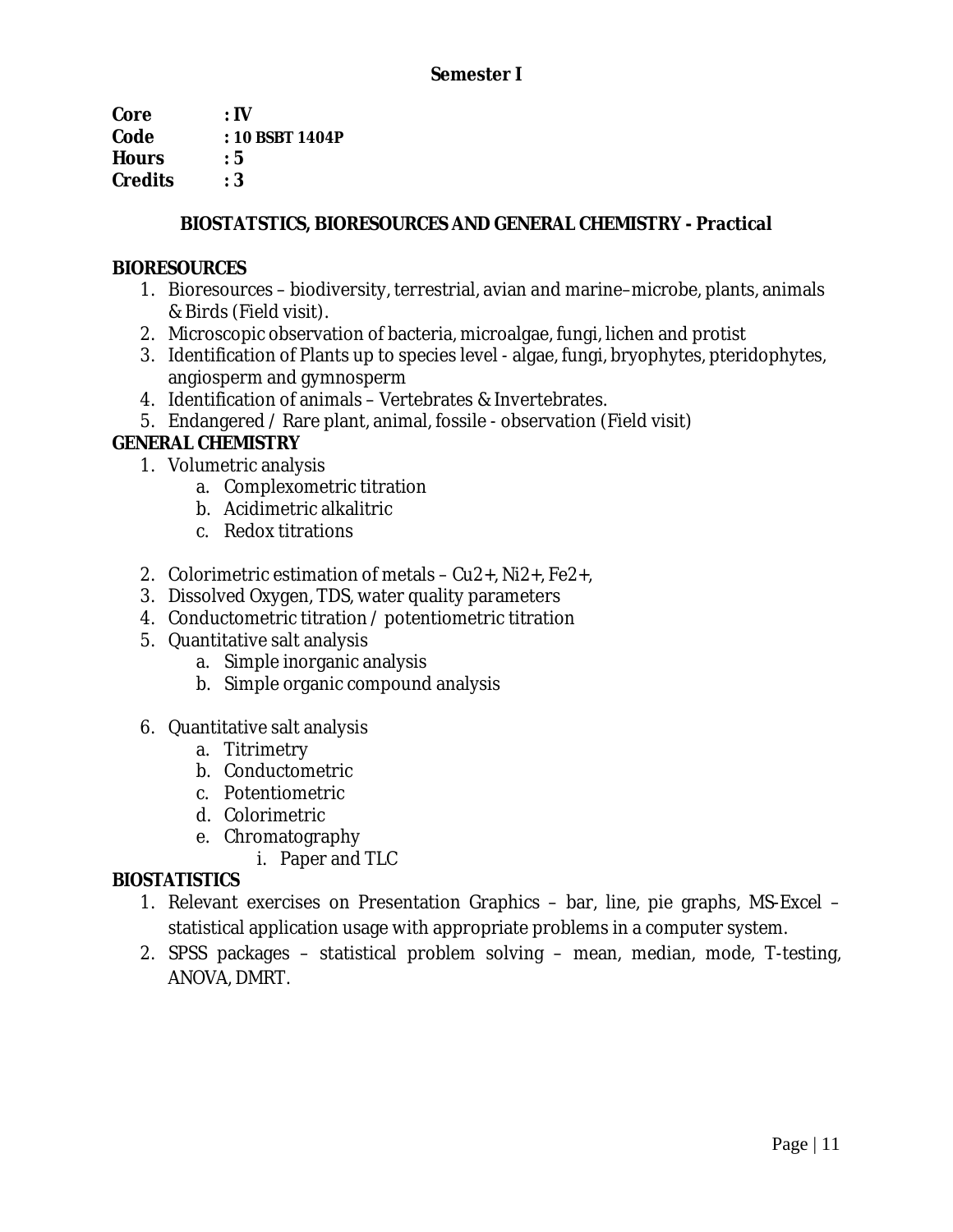**Reference:** 

1. Vogel's text book of chemical analysis

2. Practical chemistry - A.O. Thomas-Scientific hook center, Cannanore

3. Practical chemistry - S.Sundaram -- 3 Volumes - S.Viswanathan

4. Vogel's text book of practical organic chemistry - Lorigman

5. Ganguli, B.B., Sinha, A.K. and Adhikari, S., 2001, Biology of Animals, (Vol. I and III), New Central Book Agency, Calcutta.

6. Kotpal, R.L., 1990, Modern Text Book of Zoology, Invertebrates, 8th Edition, Rastogi Publication, Meerut.

7. Jordan, E.L., P.S. Varma, 2001, Invertebrate Zoology, S. Chand & Co., New Delhi.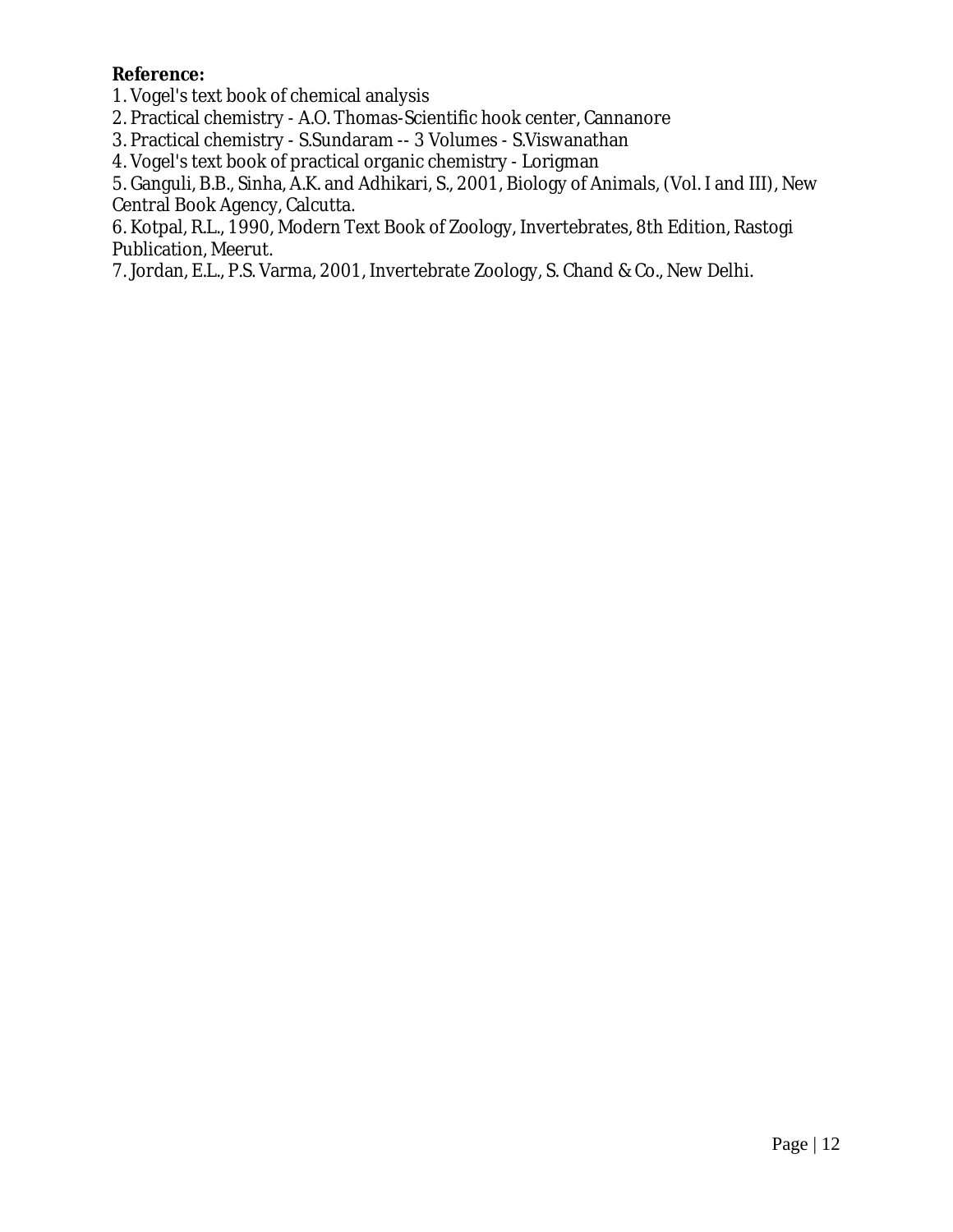### **Semester II**

| : V            |
|----------------|
| : 10 BSBT 2405 |
| : 5            |
| : 4            |
|                |

#### **GENERAL PHYSICS AND BIOPHYSICS**

- **UNIT 1 MECHANICS AND ELASTICITY:** Newton's laws of motion Applications Collision – Impulse – Projectile motion Centrifugal force – Centripetal force – Applications. Elasticity – Stress – Strain – Elastic modulus: Young's modulus – Bulk modulus – Modulus of rigidity – Relation between elastic constants – Bending of beams – Cantilever.
- **UNIT II FLUID STATICS AND DYNAMICS:** Surface tension Capillary rise Water rise in tall trees – Variation of surface tension with temperature – Osmosis – Laws of osmosis –Berkeley experiment – Viscosity – Viscosity of liquid – Poiscuilles formula-Viscosity of blood – Flow of liquid through tubes Bernoulli's equation – Venturimeter.
- **UNIT III ATOMIC, MOLECULAR AND RADIATION PHYSICS:** Electromagnetic spectrum Rotation and vibration of molecules – Absorption and emission spectra – Basic elements of practical spectroscopy – Absorption and emission Spectrophotometer (block diagram) – NMR spectroscopy. Atomic nucleus – Isotopes – Radioactivity. Radioactive decay - Biological traces–Detection of radiation. Biological effect of Radiation – Dosimetry – Basic definitions and units of radiation. Biological tracers in metabolic studies radioactive mapping.
- **UNIT IV BIOMACROMOLECULES:** Proteins: Amino acids Peptide bond Cis and Trans configurations – Torsion angles – Phi and Psi – Steric hindrance – Conduct criteria – Ramachandran diagram, Maps for glycine and alanine residues. Classification of proteins into globular and fibrous – Levels of structural organization. Nucleic Acids: Nucleosides and nucleotides – Structure of DNA–Polymorphism Carbohydrates: Classification – L and D sugars. Types of linkages in polysaccharides – structure of maltose, celloboise and lactose – Ramanchandran plot.
- **UNIT V THERMODYNAMICS:** Laws of thermodynamics, statements, heat content of foods, free energy and entropy, free energy released role of adenosine triphosphate and mechanism of ATP synthesis in mitochondria and chloroplast, measurement of H, F and TS membrane potentials, negative entropy change in living systems, equilibrium vs. steady-state, rate controlling steps, diffusion-co-efficient - permeability constant.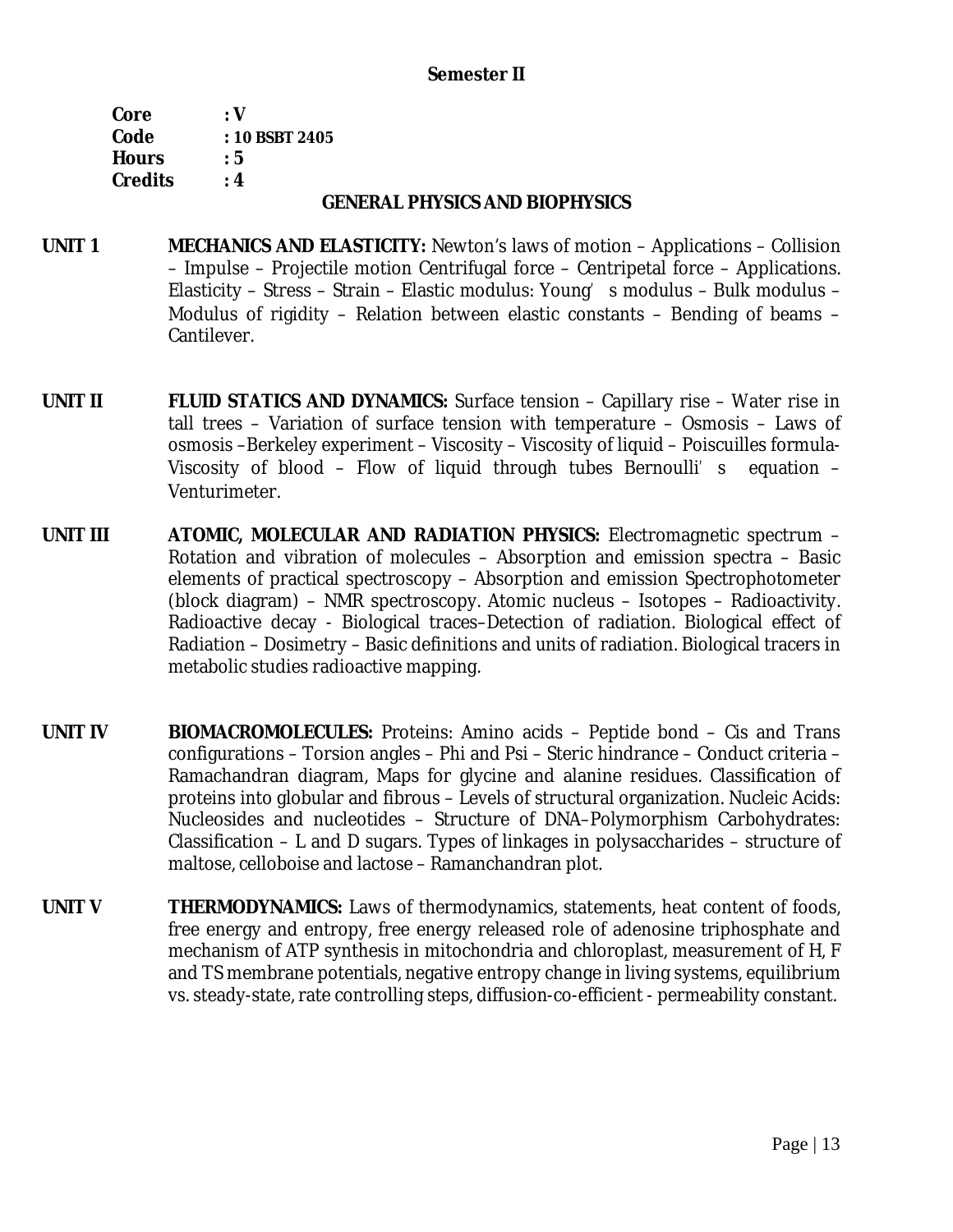### **REFERENCES**

- 1. R. Murugesan, Modern Physics, S. Chand & Company Ltd (1998) New Delhi.
- 2. A. Mookerjee & Sukhendu B. Bhattacharjee, Aspects of Radiation Biophysics, Interprint, New Delhi.
- 3. C.N. Banwell, Fundamentals of Molecular Spectroscopy (Mc Graw Hill, New York, 1981).
- 4. Brij Lal, N. Subramanmiyan, Jivan Seshan Mechanics and Electrodynamics, Eurasia Publishing House (PVT.) Ltd. 1980.
- 5. A. I. Lehninger, D. L Nelson and M. M. Cox. Principles of Biochemistry, CBS Publishers, New Delhi (1993).
- 6. Lubert Stryer, Biochemistry, W. H. Freeman and Co., New York (1995).

7. V. S. R. Rao, P. K. Qasba, P. V. Balajil and R. Chandrasekaran Conformation of Carbohydrates Harwood Academic Publishers, Amsteerdam(1998)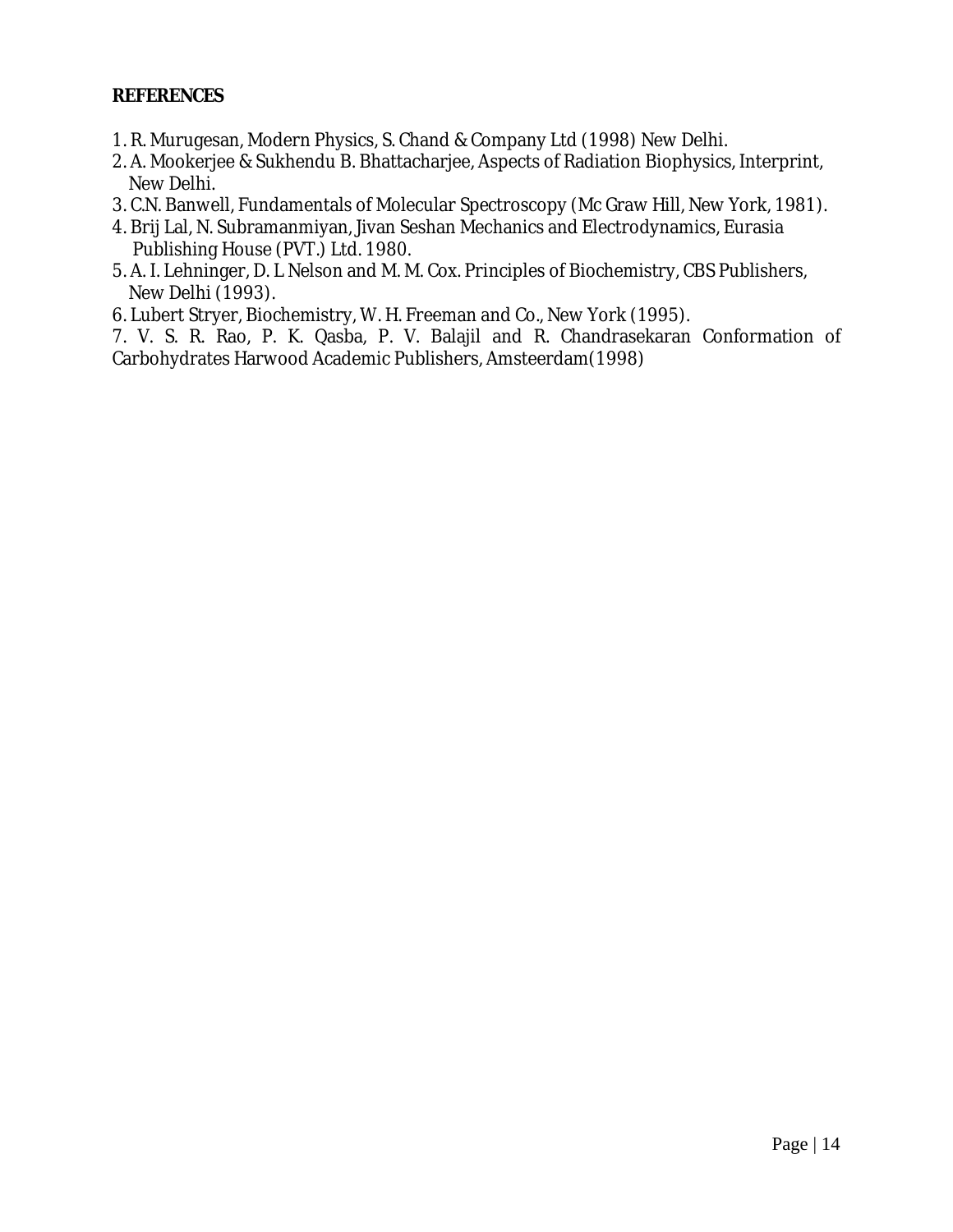### **Semester II**

| Core           | : VI           |
|----------------|----------------|
| Code           | : 10 BSBT 2406 |
| <b>Hours</b>   | : 5            |
| <b>Credits</b> | : 4            |

#### **CELL BIOLOGY**

- **Unit I THE CELL:** Origin of cell. Cell Theory. Cell membrane physiochemical properties; Molecular Organization- asymmetric distribution of biomolecules: Biogenesis and Functions, Transport of small molecules across cell membranes: types and mechanisms of transport. Transport of proteins into Mitochondria and Chloroplast.
- **Unit II STRUCTURE AND ORGANELLES:** Prokaryotic and Eukaryotic cell structure and Intracellular organelles. Chromosomes structure. Morphology and functional elements of eukaryotic chromosomes – lampbrush chromosomes, polytene chromosome, Giant chromosomes, Barr bodies, DNA banding patterns – karyotyping – Idiogram.
- **Unit III INTRACELLULAR DIGESTION:** Ultra structure and function of lysosomes. cytoskeleton structures – types, function, role in motility. Transport of proteins into and out of Nucleus. Transport of proteins into Endoplasmic Reticulum. Transport by Vesicle formation: Endocytosis and Exocytosis. Molecular mechanisms of Vesicular transport.
- **Unit IV INTRA CELLULAR COMMUNICATION THROUGH CELL JUNCTIONS:** Occluding Junctions, Anchoring Junctions and Communicating Junctions. Molecular Mechanisms of Cell-Cell Adhesions: Ca++ dependent cell-cell adhesions. Ca++ independent cell-cell adhesions. Extracellular Matrix of animals: Organization and Functions. Extracellular Matrix Receptors on animal cells: Integrins.
- **Unit V CELL SIGNALING:** Signaling via G-Protein linked and enzyme linked cell surface receptors, MAP kinase pathways, Interaction and Regulation of signaling pathways. Eukaryotic Cell Division Cycle: Different Phases and Molecular Events. Control of Cell Division Cycle: In yeast and mammalian cells. Overview of Apoptosis: Phases and significance, Morphological and Biochemical changes associated with apoptotic cells, Apoptotic Pathways and regulators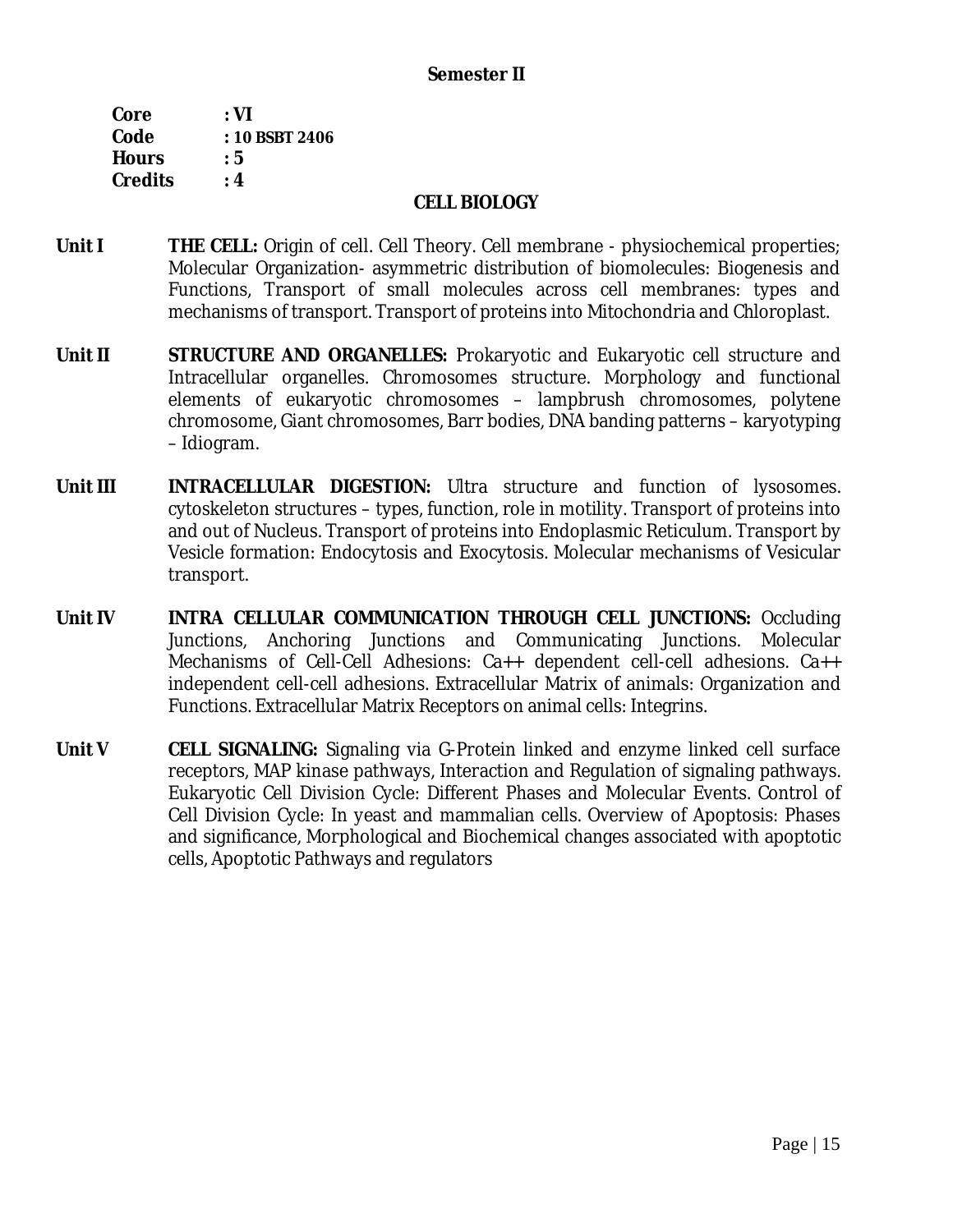**Reference Books** 

- 1. Molecular Biology of the cell (2002) Alberts, et al
- 2. Molecular Cell biology (2004) Lodish, et al
- 3. Working with Molecular Cell Biology: A study companion (2000), Stories et al
- 4. Cell and Molecular Biology: concepts and Experiments (3rd Ed,.2002), Gerald Karp
- 5. The cell: A Molecular Approach, G.M.Cooper
- 6. The world of Cell (1996), Becker et al
- 7. Cell proliferation and apoptosis (2003), Hughes and Mehnet
- 8. Essential Cell Biology (1998), Alberts et al
- 9. Biochemistry and Molecular Biology of Plants (2000) Buchanan et al
- 10. Harpers biochemistry Murray et al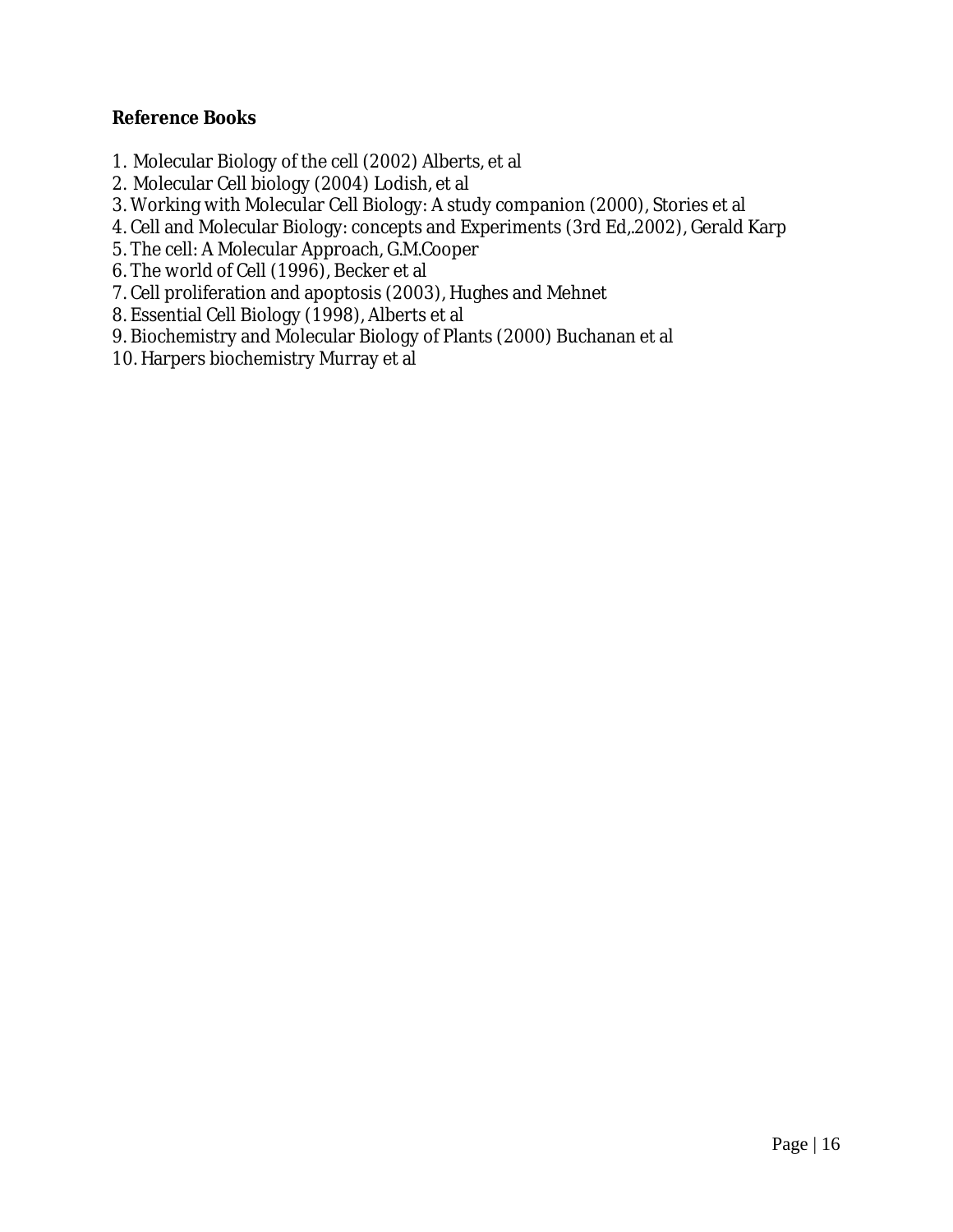#### **Semester II**

**Core : VII Code : 10 BSBT 2407 Hours : 5 Credits : 4** 

#### **BIOCHEMISTRY**

- **UNIT I BIOENERGETICS**: Thermodynamics and Molecular basis for evolution Principles of bioenergetics - free energy functions - ATP as main career of free energy. Energy molecules. Biological oxidation - reduction reaction. Biomolecular Interactions - Structure and properties of  $H_2O$ . Solute – Solvent Interactions - Bonding; strong and weak interactions – hydrogen bonding – hydrophobic - hydrophilic interactions and ionic interactions.
- **UNIT II CARBOHYDRATES:** Classification, structure, functions; homo and hetero polysaccharides, animal, plant and microbe specific polysaccharides. Lipids: Classification, structure, functions; Lipids with specific biological functions, Lipoproteins and biological membrane, micelles and liposomes. Amino acids – structure, functions, types of classification.
- **UNIT III PROTEINS:** Classification, Primary, Secondary, tertiary and quaternary structure, Separation, purification and criteria of homogeneity, End group analysis. Nucleic acids: Structure, Properties of purines and pyrimidine bases, DNA : Structure, conformation, Nucleic acid metabolism: biosynthesis and breakdown of purine and pyrimidine nucleotides by de novo and salvage pathways.
- **UNIT IV OVERVIEW OF METABOLIC PATHWAYS:** Glycolysis citric acid cycle. Oxidative phorphorylation. Photophosphorylation Glyoxalate cycle - Carbohydrate biosynthesis -  $C_2$  -  $C_3$ -  $C_4$  cycles. Lipid metabolism - chemical nature of fatty acids and acylglycerols - sources and storage of fatty acids - utilization fatty acids for energy production. Triacyglycerols - cholesterol - Phospholipids - sphingolipids.
- **UNIT V AMINO ACID METABOLISM:** an over view incorporation of nitrogen to amino acids - transport of nitrogen to liver and kidney - urea cycle - synthesis and oxidation of amino acids. Vitamins and cofactors: Structure, distribution, interaction and biological properties. Hormonal integration of mammalian metabolism.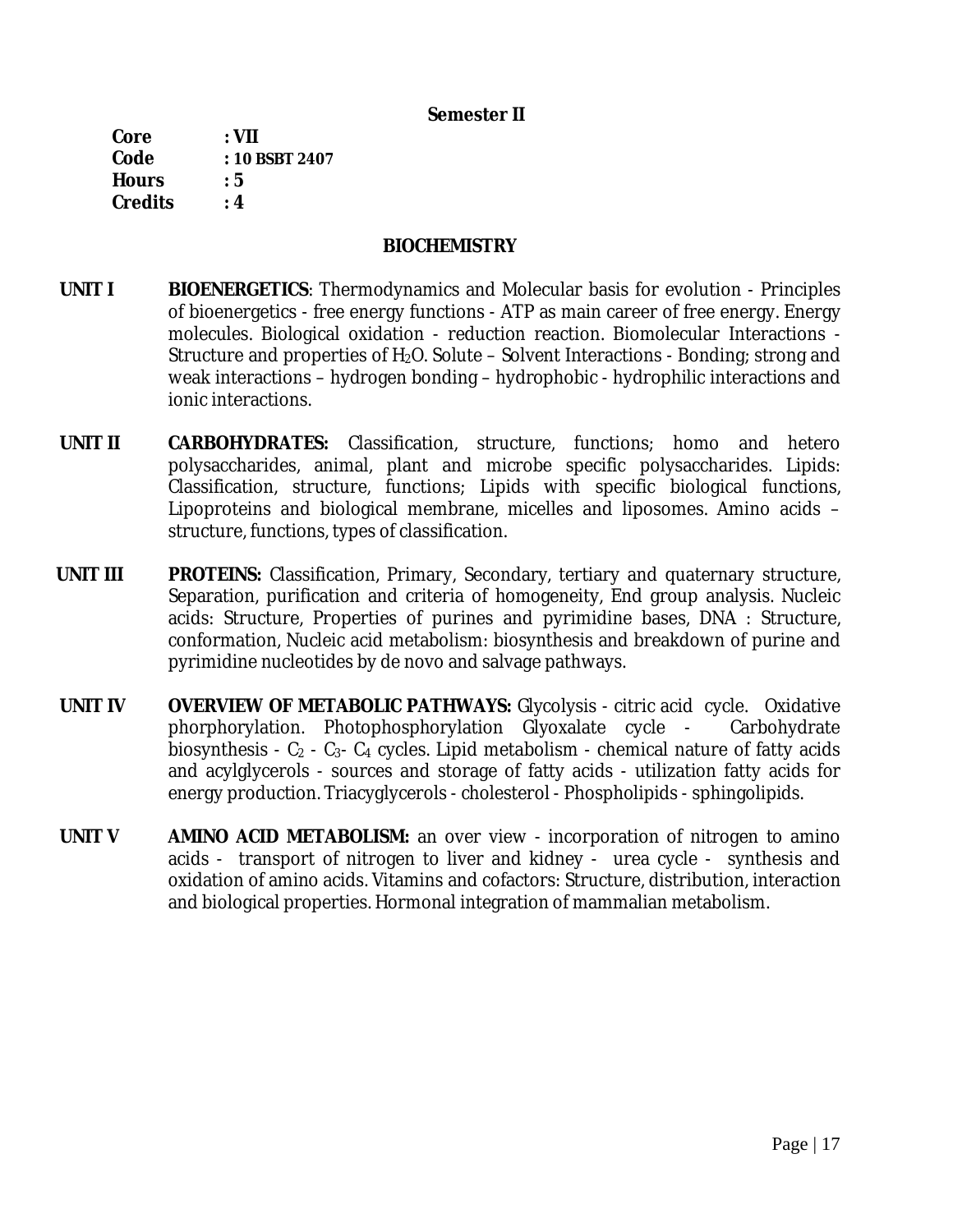**REFERENCES:** 

1. Outlines of Bio-chemistry by E.E. Conn and P.K. Strumpf (Wiley Eastern Limited);

2. Review of physiological chemistry by H.A. Harper (Lange).

3. Textbook of Biochemistry by West, Todd, Mason and Bruygen (Macmillan);

4. Biochemistry by A.L. Lehninger (Worth).

5. Principles of Biochemistry by White, handier and Smith (Tata Mc Graw Hill)

6. The Chemical Analysis of foods by Pearson David (Churchill)

7. Clinical Biochemistry by Cantorow & Trumper (Saunders) Biochemistry by L. Stryer (Freeman-Toppan).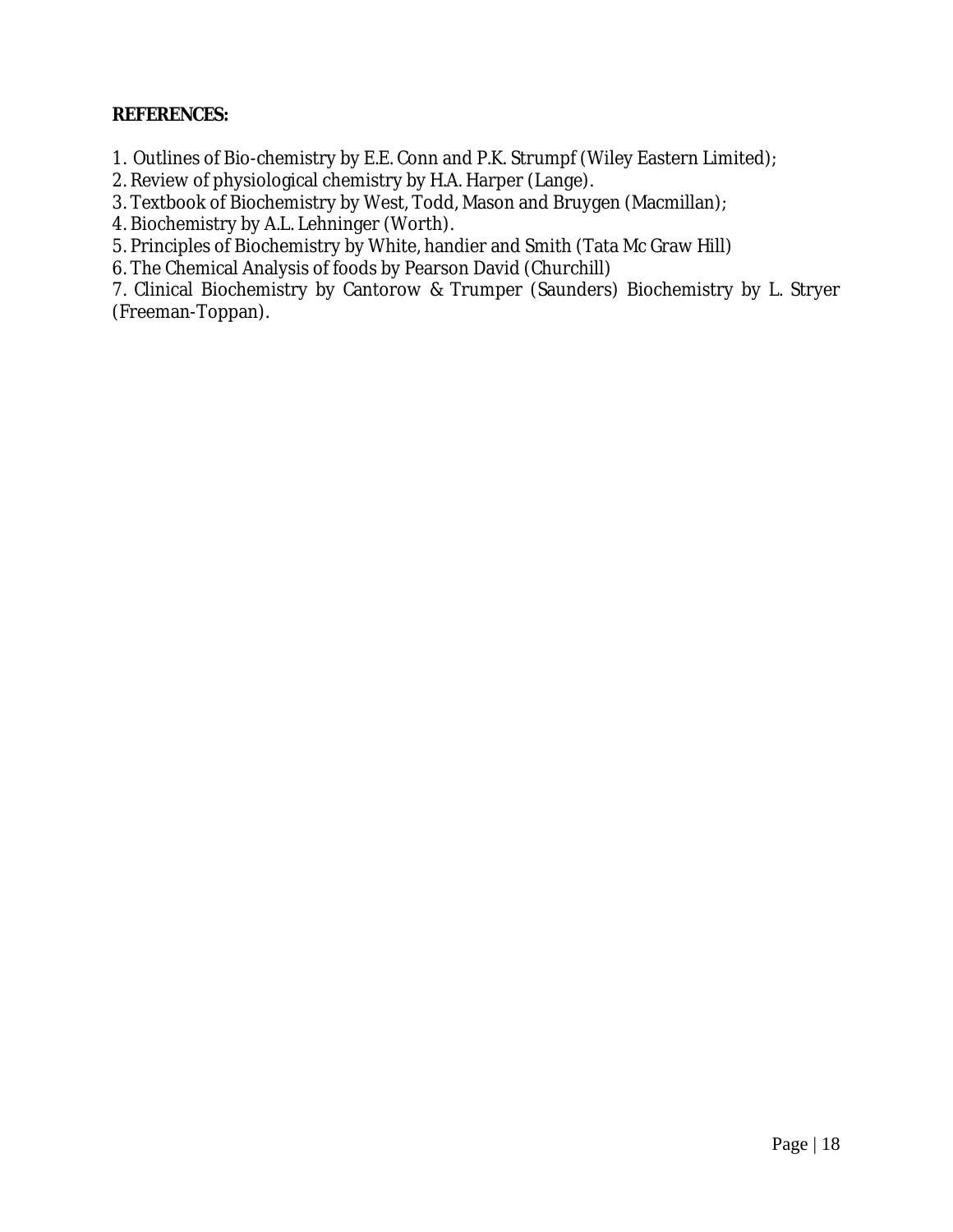**Core : VIII Code : 10 BSBT 2408P Hours : 5 Credits : 3** 

## **CELL BIOLOGY, BIOCHEMISTRY AND BIOPHYSICS - Practical**

## **CELL BIOLOGY**

- 1. Microscopy- bright field
- 2. Cell division- mitosis (Onion root tip) and Meiosis (Tradescantia)
- 3. Chromosome preparation: Meiosis- Rat/mouse testis, Grasshopper testis.
- 4. Polytene chromosome (chironemous larvae)
- 5. Determination of leaf water potential
- 6. Determination of osmotic potential
- 7. Chromosome preparation: Mitosis-Onion root tip, rat/mouse cornea, rat mouse bone marrow, human lymphocytes
- 8. Identification of tissue typing: Histological preparation of tissues
- 9. Identification of different biomolecules in different tissues by histochemical techniques.

## **BIOCHEMISTRY AND BIOPHYSICS**

- 1. Verification of Beer's law
- 2. Determination of absorption maxima
- 3. Electrophoresis of proteins-native and under denaturing conditions
- 4. Amino acid and carbohydrate separations by paper & thin layer chromatography
- 5. Gas Chromatography
- 6. Ion Exchange and gel filtration chromatography
- 7. Titration of amino acids
- 8. Colorimetric determination of pK
- 9. Reactions of amino acids, sugars and lipids
- 10. Quantitation of proteins and sugars by different methods

## **REFERENCES:**

- 1. C.H. Collins, P.M. Lyne (1985) Microbiological
- 2. Collins and Lyne's microbiological methods. 7th ed. C.H. Collins. Butterworth- Heinemann,1994.
- 3. Microbiology a laboratory manual, P. Gunasekaran
- 4. Microbiology, A Laboratory Manual, Cappuccino, J.G. & Sherman, N., Addison Wesley.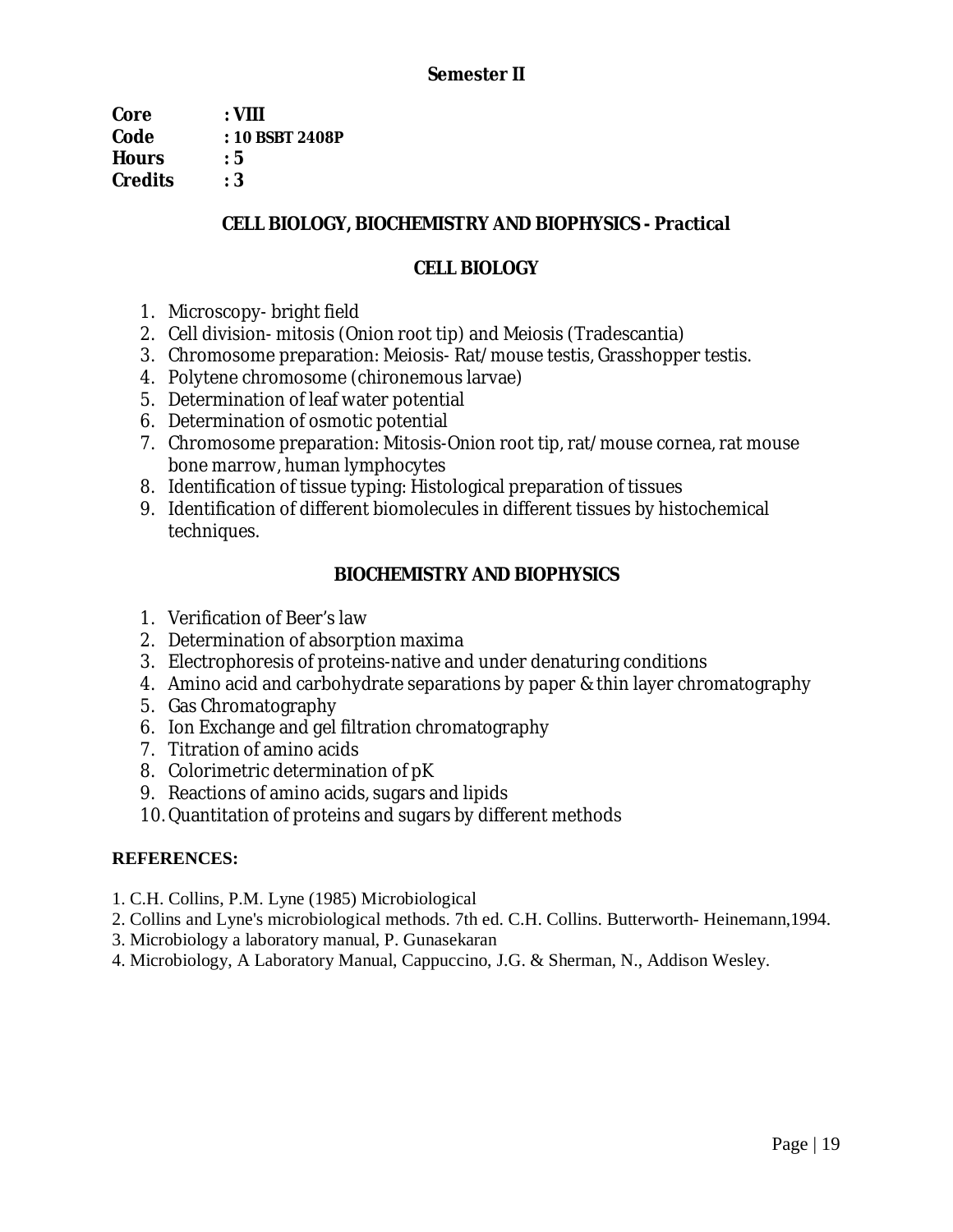### **Semester III**

| Core           | $\cdot$ IX     |
|----------------|----------------|
| Code           | : 10 BSBT 3409 |
| <b>Hours</b>   | : 5            |
| <b>Credits</b> | : 4            |

#### **MOLECULAR BIOLOGY**

- **Unit 1 NUCLEIC ACIDS:** Introduction to DNA and RNA as genetic material properties, structure and function. Prokaryotic and eukaryotic genome organization. Nature of Gene Concept and Chemical Nature of Gene. DNA super coiling.
- Unit 2 **REPLICATION: Enzymes in DNA replication modes of replication. Prokaryotic and** eukaryotic replication – Events. Regulation of DNA replication. DNA methylation. Plasmids – Types and Replication.
- **Unit 3 TRANSCRIPTION:** Prokaryotic and Eukaryotic transcription RNA polymerase Prokaryotic and Eukaryotes transcription factors - mechanism of transcription - Post Transcriptional modifications - Transcription in eukaryotes- enhancers- silencers. Export of mRNA - Si RNA- SnRNA.
- Unit 4 **TRANSLATION:** Genetic code Elucidation of Codons mRNA- ribosomes aminoacyl tRNA synthetase. Prokaryotic and eukaryotic translation. Translational control and gene expression- post – translational regulatory mechanisms.. Regulation of gene expression - Operon concepts – Lactose – Constitutive - inducible and repressible gene expression. Operon systems – lactose operon – induction- catabilite repression. Tryptophan operon - Repression- attenuation. Arabinose operon - positive and negative controls.
- **Unit 5 DNA REPAIR and PROTEIN LOCALIZATION:** DNA repair and recombination-Chaperons and protein folding - nuclear localization signals for nucleus – mitochondria – chloroplast – Golgi - endoplasmic reticulum- membrane and secretory proteins and targeting.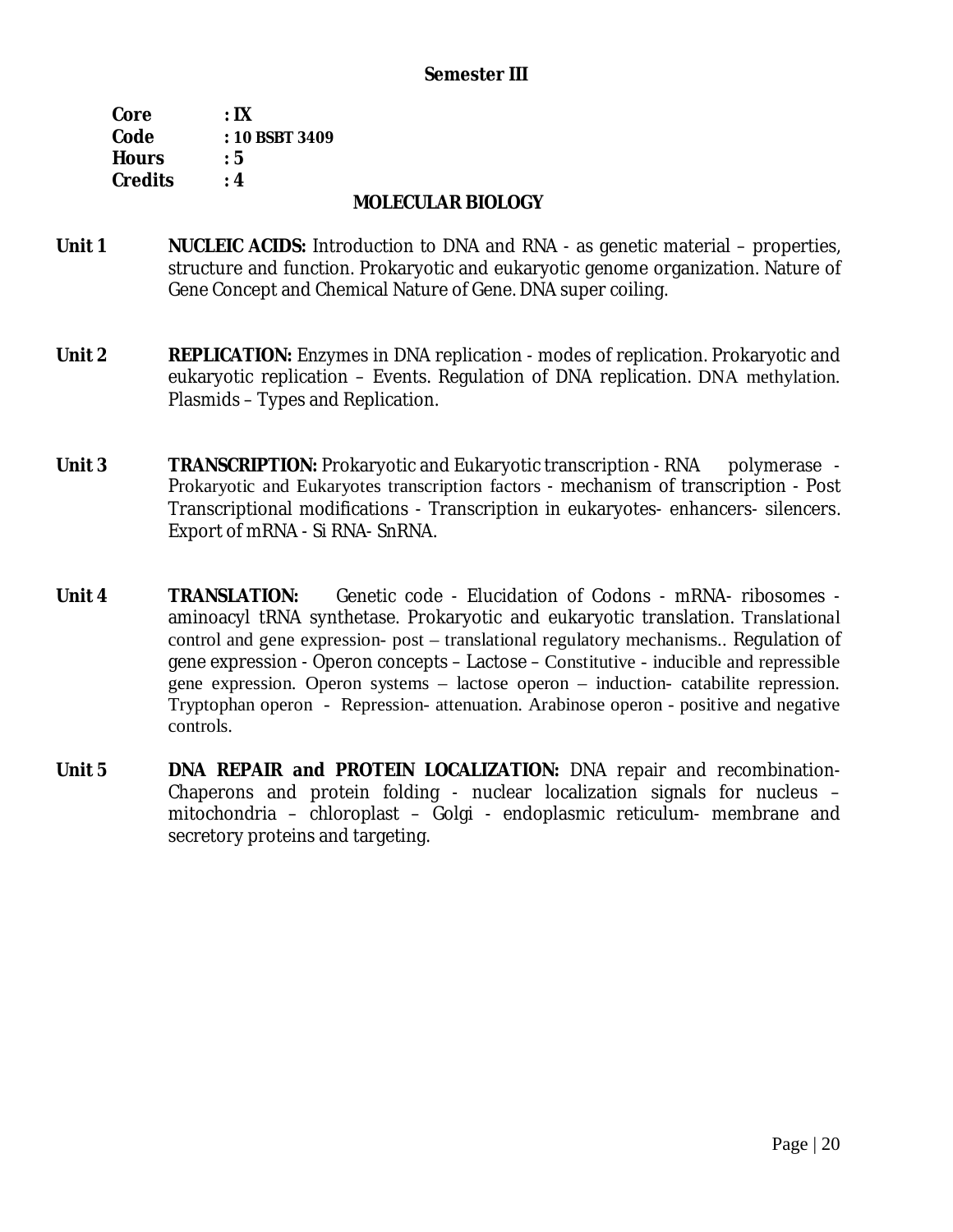**Reference:** 

- 1. Genes IX Benjamin Lewin
- 2. Molecular Biology, turner et al
- 3. Cell and Molecular Biology: Concepts and Experiments, Gerald Karp
- 4. Translational regulation in eukaryotes (2000), Carey and Smale
- 5. Translational control of Gene Expression (2000), Sonenberg et al
- 6. Chromatin and Gene Regulation (2001), Turner
- 7. An Introduction to Genetic Analysis, Griffiths et al
- 8. Genome (1999), Brown
- 9. Concepts of Genetics, Klug and Cummings
- 10. Proteins, Creighton
- 11. Molecular Cell Biology, Lodish et al
- 12. Biochemistry and Molecular Biology of Plants (2000), Buchanan
- 13. Plant Biochemistry and Molecular Biology, Lea and Leegood
- 14. Plant Biochemistry (1997), Dey and Harborne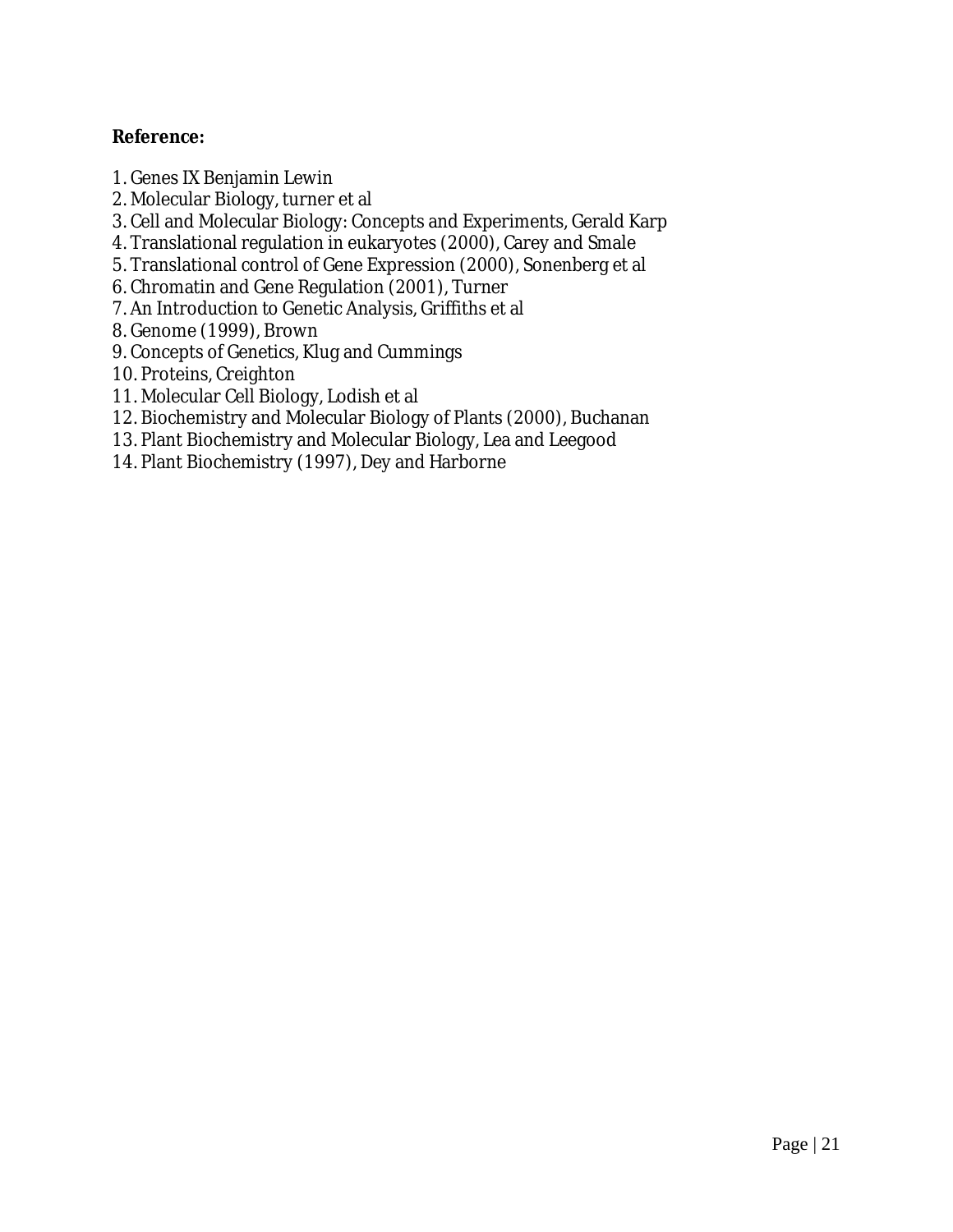**Core : X Code** : **10 BSBT 3410 Hours : 5 Credits : 4** 

#### **PRINCIPLES OF GENETICS**

- **UNIT I MENDELIAN ANALYSIS AND INHERITANCE:** Genotype and phenotype, Experiments of Mendel: Sutton - Bovery theory, Sex determination in plants and animals, Sex linkage, Linkage; mapping genes; interference; coincidence in pro and eukaryotes.
- **UNIT II CHROMOSOMAL ABERRATIONS AND GENE REGULATION:** Structural changes in chromosomes – deficiencies, Induction and transcriptional activity by environmental and biological factors – temperature - molecular control and Cytoplasmic control of mRNA stability. Chloroplast and Apicoplast DNA. Mitochondrial control DNA - Epigenetic regulation- RNA mediated regulation.
- **UNIT III CROSS OVER AND RECOMBINATION:** Linkage mapping techniques in eukaryotes Ordered and un-ordered Tetrad analysis in Neurospora crassa. Genetics of Bacteria and virus - Conjugation, discovery,  $F^+x$   $F^-$  matings, Hfr conjugation, sexduction, Determining linkage from interrupted mating experiments. Determining gene order from the gradient of transfer. Transduction –Transformation - the process and competency. Bacterial viruses – discovery, genetic fine structure. Phage cross, rII System, Selection in genetic crosses of bacteriophages. Elucidation of fine Structure of genes by Benzer's experiment- Cis-Trans complementation. HIV genome regulation.
- **UNIT IV MUTATION AND DNA REPAIR:** Mutation Genetic variability required for evolution. Mutation types – basic features of the process – Molecular basis of mutation – physical, chemical and biological. Transposable genetic elements- origin of spontaneous mutations. Mutations – phenotypic effects – effect of mutation in human hemoglobin genes- blocks in metabolic pathways. Conditional lethal mutations and their uses. Ames Test suppression of mutation – inter and intra gene suppression- nonsense- missense suppression.
- **UNIT V TRANSPOSABLE GENETIC ELEMENTS:** IS Elements- composite transposons-medical significance. Eukaryotes – Ac and Ds elements in maize- P elements in drosophila. Retro transposons. Genetic and evolutionary significance of transposable elements. Genetic basis of cancer – benign - malignant - metastatic cancer. Oncogenes and tumour suppressor genes- Ras protein signaling and cancer. Apoptosis.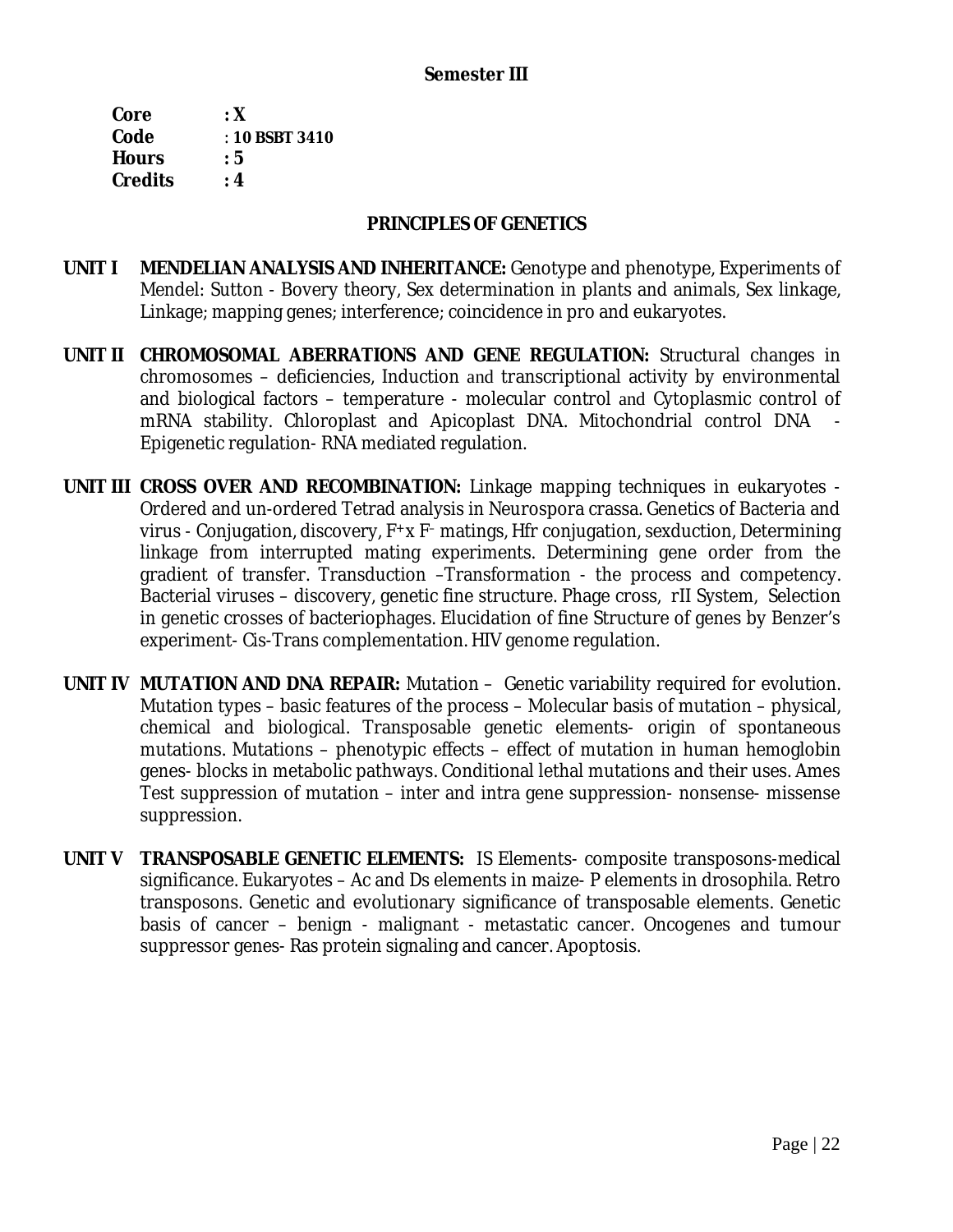- 1. Brown, T.A., 1998, Genetics, A Molecular Approach, Chapman Hall, London.
- 2. Gardner, E.J., Simmons, M.J., and Snusted D.P., 1991, Principles of Genetics, John Wiley and Sons, New York.
- 3. Gupta, S.P. 1985, Elementary Statistical Methods, S. Chand and Co., New Delhi.
- 4. Gurumani, N. 2004, An Introduction to Biostatistics, MJP Publishers, Chennai.
- 5. Hotter, P, 2002, Textbook of Genetics, IVY Publishing House, New Delhi.
- 6. Strickberger, M.W., 1996, Genetics, Macmillan publishing Co., New York.
- 7. Verma, P.S. and Agarwal, V.K. 2003, Genetics, S.Chand & Company Ltd, New Delhi.
- 8. Weaver, R.F. and Hedrick, P.W., 1997, Genetics, W.M.C. Brown Publishers, London.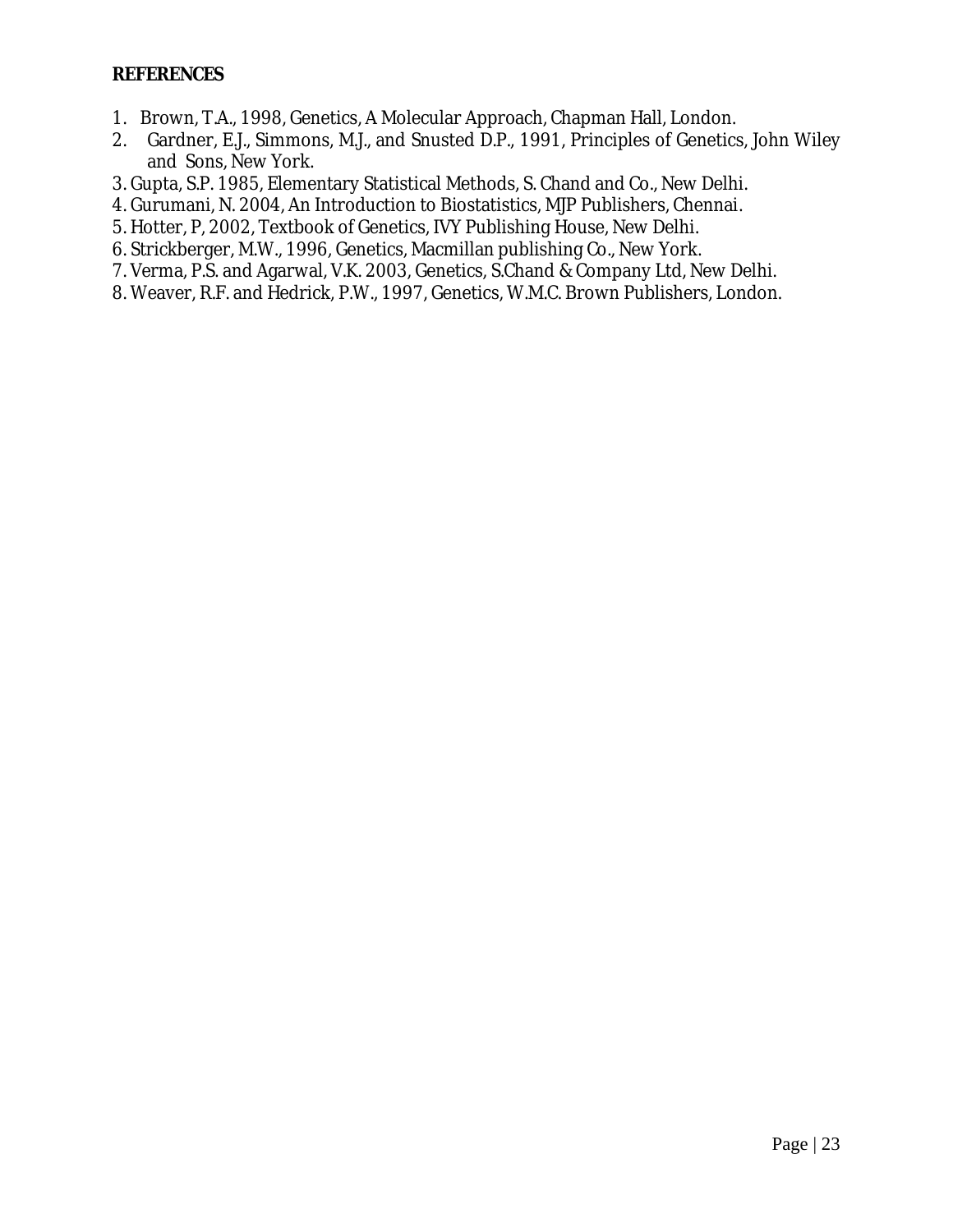| Core           | : XI           |
|----------------|----------------|
| Code           | : 10 BSBT 3411 |
| <b>Hours</b>   | : 5            |
| <b>Credits</b> | : 4            |

#### **IMMUNOLOGY AND IMMUNOTECHNOLOGY**

- **UNIT I IMMUNE RESPONSE:** Innate, adaptive immune responses, Hematopoiesis. Anatomical organization of Immune System: Primary Lymphoid Organs, Secondary. Lymphoid Organs, Ontogeny and Phylogeny of lymphocytes, Cell of immune system Antigens, Heptanes: Factor affecting immunogenecity, Super antigen. Inflammation.
- **UNIT II MAJOR HISTOCOMPATIBILITY SYSTEMS:** Antigen processing, Role of MHC molecules in Antigen presentation and co stimulatory signals. T-Cell receptor complex, T- Cell accessory membrane molecules, activation of T –cells, organization and arrangement of T-receptor genes. B-cell receptor complex, activation of B-cells, Immunoglobulins: molecular structures, types and function. Antigenic determinants on immunoglobulins.
- **UNIT III MOLECULAR MECHANISM OF ANTIBODY DIVERSITY**: Organization of genes coding for constant and variable regions of heavy chain and light chain. Mechanism of antibody diversity, Class Switching. Antigen-Antibody interaction avidity and affinity measurement. Monoclonal antibodies: production, characterization and application in diagnosis, therapy and basic research. Compliment System, components, Activation pathway and regulation of activation pathway, complement deficiency, role of complement system in immune responses.
- **UNIT IV CYTOKINES:** Structure and functions, cytokine receptors, Cytotoxic T-cell and their mechanism of action, NK cell and mechanism of target cell destruction. Antibody dependent cell mediated cytotoxicity, delayed type hypersensitivity. Techniques of Cell-mediated immunity. Hypersensitivity: definition, and types.
- **UNIT V AUTOIMMUNITY:** Organ specific diseases, systemic disease, mechanism of autoimmunity. Immunodeficiency Syndrome: Primary Immunodeficiencies and Secondary Immunodeficiencies and their diagnosis and therapeutic approaches. Vaccines: Active and passive immunization, whole organism vaccines, macromolecules as vaccines, Recombinant vector Vaccines, DNA Vaccines, synthetic peptide Vaccines and sub-unit Vaccines.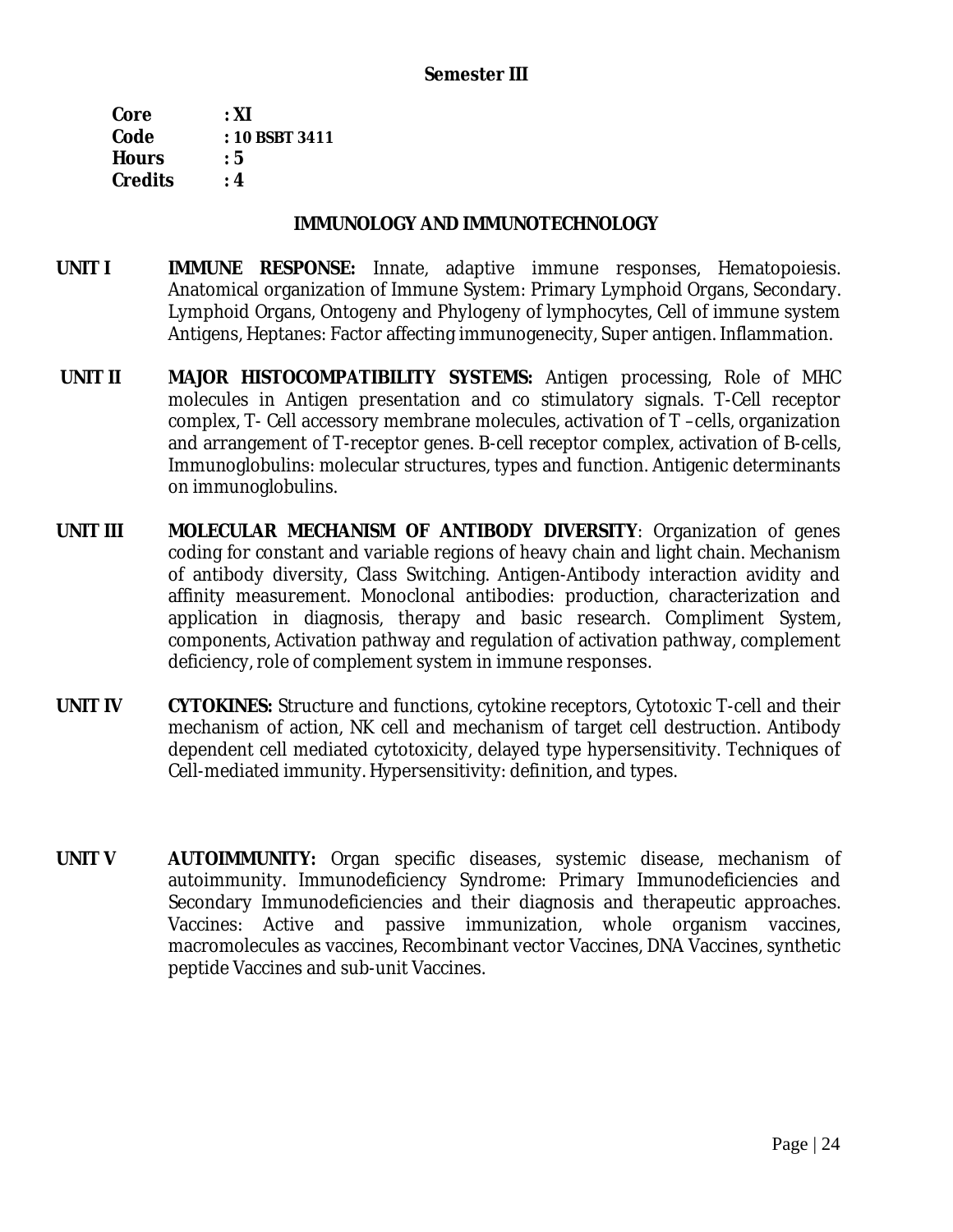- 1. Benjamini E, Coico R and G. Sunskise (2000). Immunology -A short course. IV edn. (Chapters 1-13) .Wiley – Liss publication, NY.
- 2. Brown, F, Chanock, R. M., Lerner R.A. (Editors) (1986) Vaccines 86: New approaches to Immunization.
- 3. Fathman, C. G. Fitch, F.W (1982) Isolation, characterization and utilization of T-lymphocytes clones, Academic Press, London.
- 4. Goding, J. W (1998) Monoclonal antibodies: Principles and practice, Academic Press, London.
- 5. Goldsby R.A. Kindt T.I and Osborne B.A (2000) Kuby Immunology IV edn WH Freeman &Co, NY.
- 6. Janeway, C.A. Travers P. Wolport M and Capra J.D (1999) .Immunology IV edn. Current Biology, NY.
- 7. Kuby, J (1997) immunology, III edn, WH Freeman &Co, NY.
- 8. Roitt, Male and Brostoff (1998). Immunology 4th edn. Pub. Mocby, New York pp 28.14.
- 9. Roitt, I (2000). Essential Immunology, IV edn. Blackwell Sci NY.
- 10.Springer T. A (Editor) (1985). Hybridoma technology in Biosciences and Medicine, Plenum Press, New York.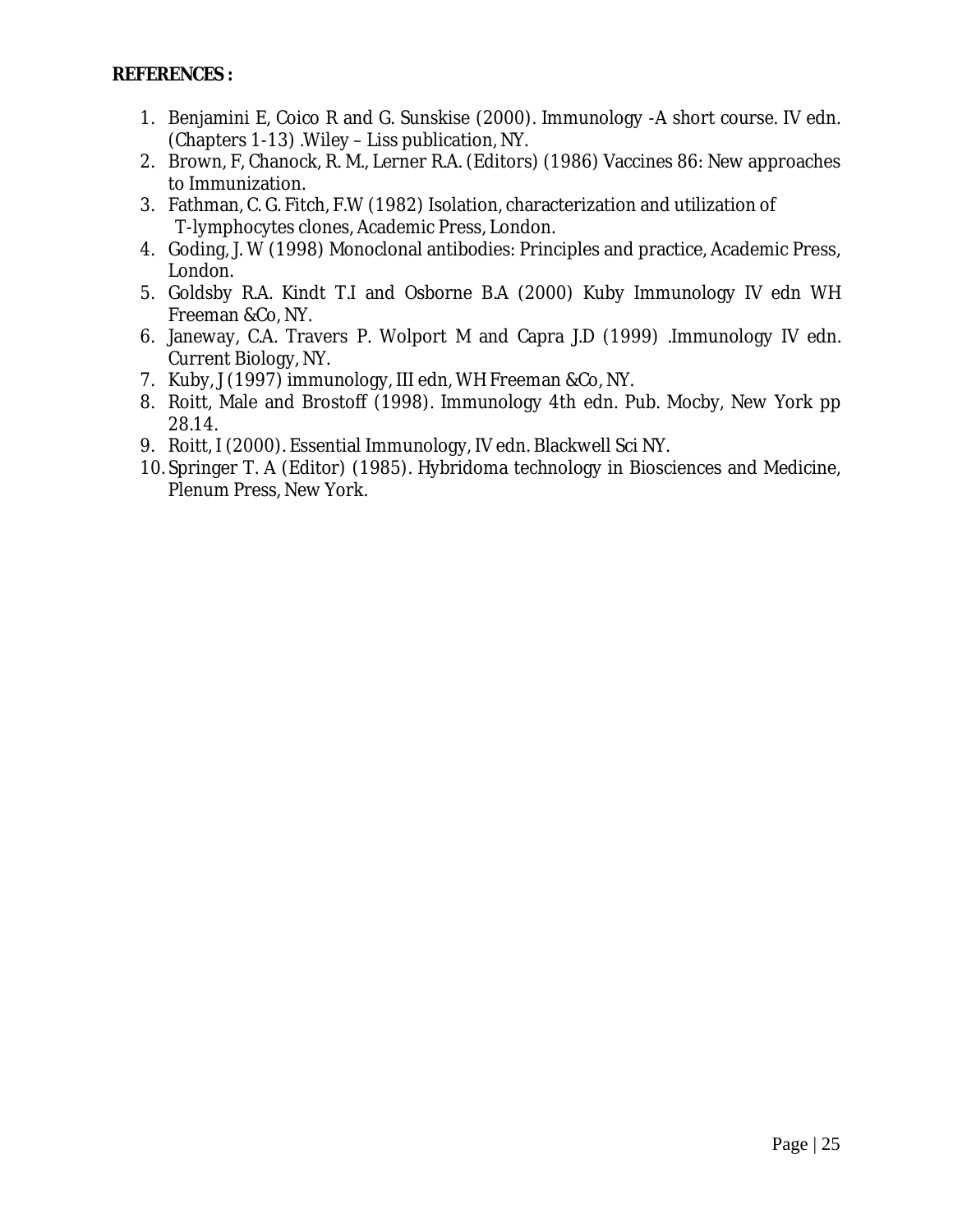### **Semester III**

| Core           | : XII          |
|----------------|----------------|
| Code           | : 10 BSBT 3412 |
| <b>Hours</b>   | : 5            |
| <b>Credits</b> | : 4            |

#### **GENERAL MICROBIOLOGY**

- **UNIT I INTRODUCTION:** Scope and History of Microbiology. Classification of microorganisms - bacterial and fungal. Morphology and fine structure of eubacteria, archeabacteria, fungi and virus - Bacteriophage. Properties of Light - Light microscopy - Phase contrast – Interference - Fluorescence and Electron microscopy (SEM – TEM) - principles - applications and limitations. Specimen preparation for Light and Electron Microscopy.
- **Unit II MICROBIAL NUTRITION:** Nutritional requirements and nutritional types of microorganisms. Uptake of nutrients: passive and facilitated diffusion - active transport - group translocation and membrane function. Microbial growth - culture media - isolation of pure culture. Cultivation of Bacteria, moulds and yeast. Measurement of microbial growth. Growth curve - Diauxy, continuous culture, chemostat, Turbidostat and synchronized growth. Factors affecting microbial growth. Oxygen toxicity. Taxonomic classification of microbes using molecular markers – 16s rRNA typing.
- **Unit III CONTROL OF MICROORGANISMS:** Physical and chemical methods of microbial control. Antimicrobial chemotherapy, determination of levels of antimicrobial activity, mechanisms of action of antimicrobial agents. Antifungal and antiviral drugs. Principles of antimicrobial resistance. Maintenance and preservation of microorganism. Bacterial spores – endo and exo - structure, function. Dormancy.
- **UNIT IV HOST PARASITE INTERACTION:** Infection and disease. Mechanism of pathogenesis of bacterial and viral diseases - recognition and entry processes of different pathogens into host cells, alteration of host cell behavior by pathogens. Food poisoning. Hyphae vs yeast forms and their significance.
- **UNIT V DISEASES:** Elementary account of most common diseases caused by bacteria, virus and fungi in humans – respiratory tract - and skin infections - diseases of nervous system - digestive system and sexually transmitted diseases. Mycoplasma and diseases caused by them.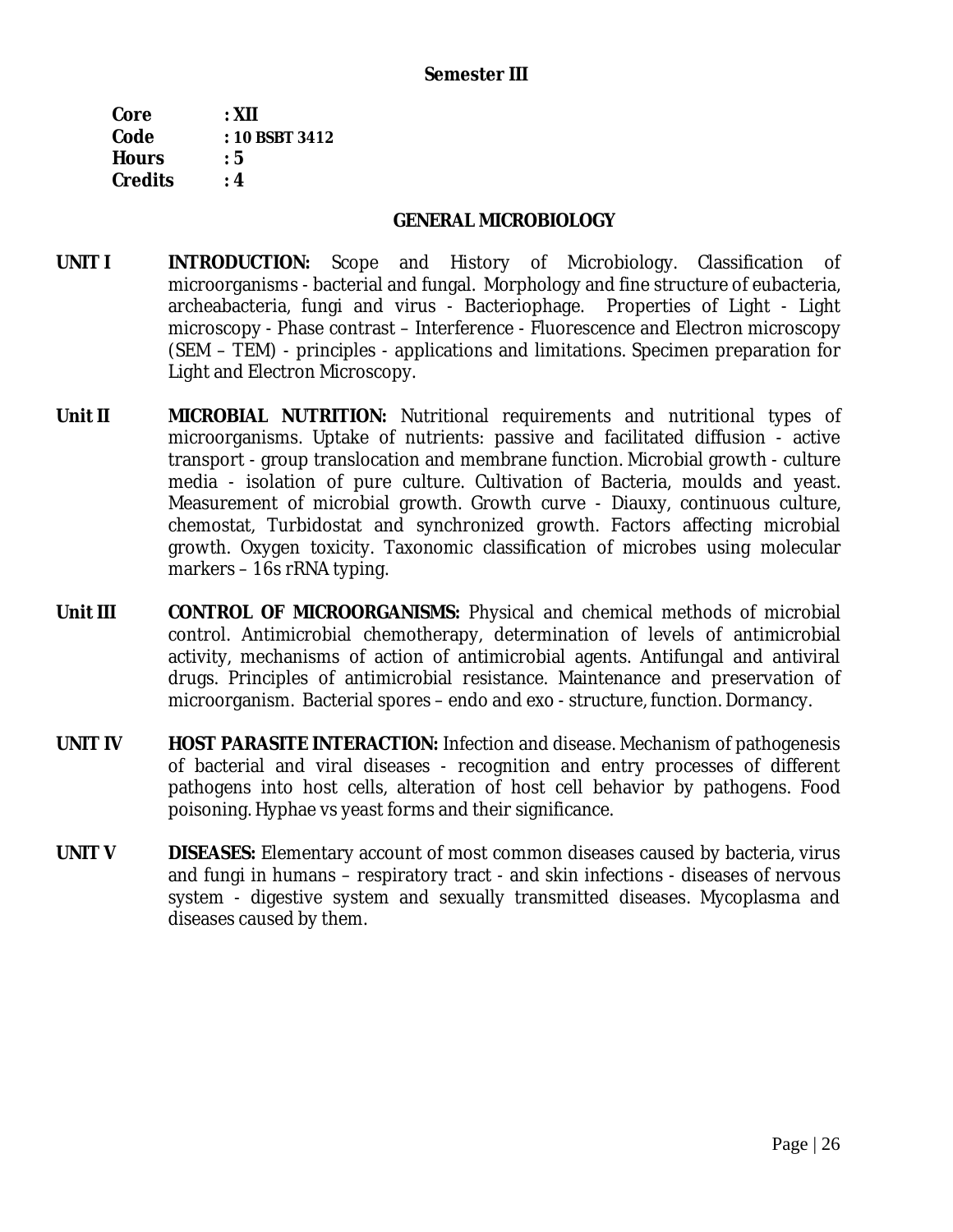**REFERENCES:** 

- 1. Handbook of Medical Laboratory Technology V.H. Talib
- 2. Medical Microbiology Murray
- 3. Prescott LM- Harley JP- Klein DA. 1996 Microbiology- Wm.C. Brown Publishers.
- 4. Davis BD- Dulbecco R- Eisen HN- Ginsberg HS. 1980 Microbiology- Harper Intl. Edition..
- 5. Pelczar MJ Jr.- Chan ECS- Krieg NR. 2001 Microbiology- TataMcGraw Hill Publishing  $Co.$
- 6. Tortora- Funke- Case- 1995 Microbiology An Introduction- Benjamin-Cummings Publications.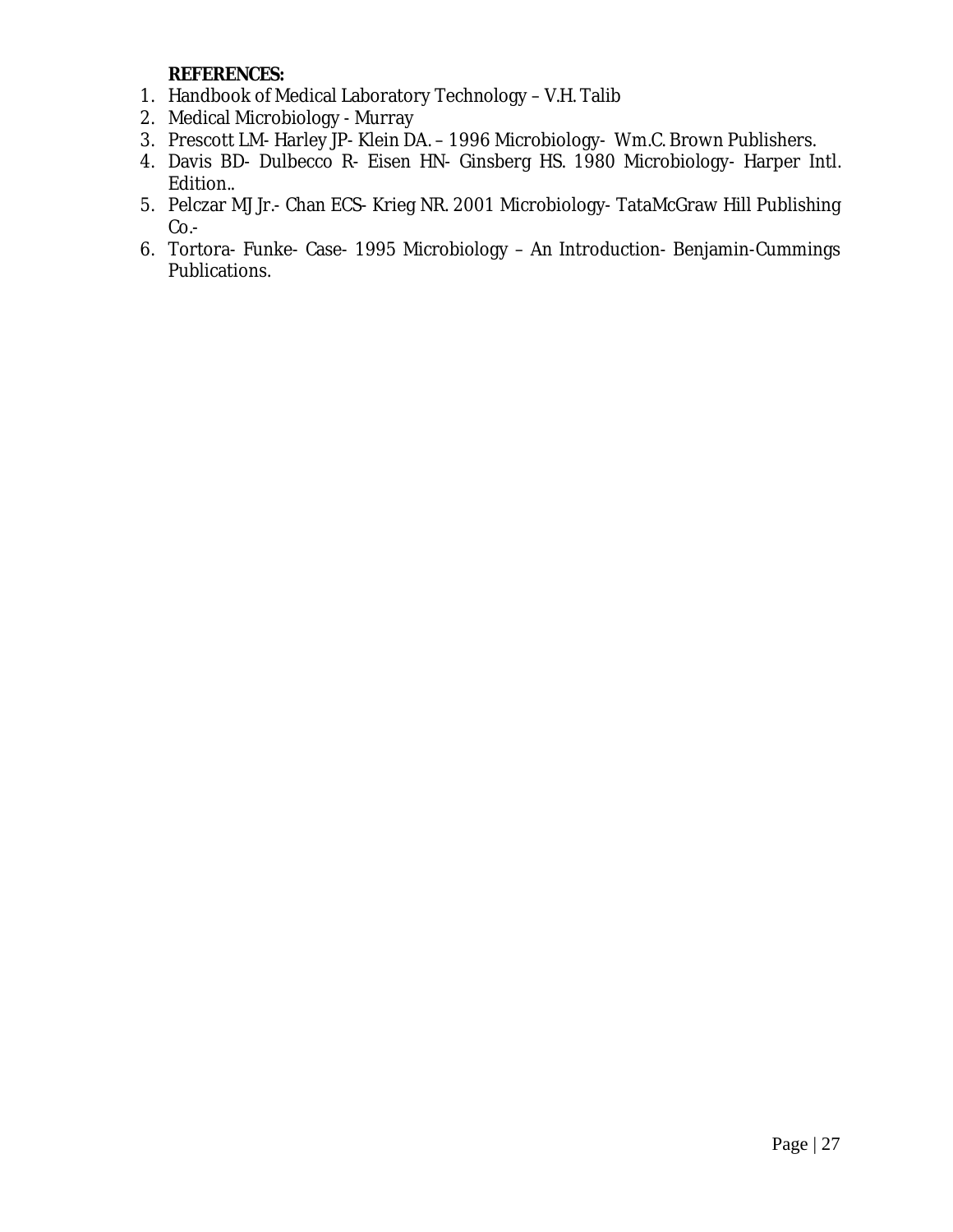| Core           | : XIII              |
|----------------|---------------------|
| Code           | $: 10$ BSBT 3413: P |
| <b>Hours</b>   | : 5                 |
| <b>Credits</b> | : 3                 |

## **MOLECULAR BIOLOGY AND GENETICS - Practical**

- 1. Isolation of Genomic DNA of microbial, fungal, plant and animal source
- 2. DNA Quantification, UV-studies hyperchromic effect, Tm determination
- 3. Isolation of Plasmid
- 4. Gel electrophoresis of DNA and analysis by Gel Documentation System
- 5. SDS-PAGE, staining (quick, CBB and Silver Staining) and analysis of Gel Documentation System
- 6. Western blotting
- 7. Experiments with lac operon- induction and assay of beta-galactosidase.
- 8. Preparation of competent cells and transformation- Transduction- Conjugation

## **REFERENCE BOOKS:**

- 1. J.H. Miller (1992), A short course in Bacterial Genetics by Cold Spring Harbor Laboratory.
- 2. DM. Glover & BD. Hames (1995), DNA cloning I & II by IRL Pres.
- 3. MA. Innis- DH- Gelfand & D JJ Sninskey (1995), PCR strategies by Acadmi Press.
- 4. Molecular cloning Volume I- Volume II and Volume III- Academic Press.
- 5. Grierson and S.N. Covey (1988), Plant Molecular Biology by Blackie
- 6. S.Ignacimuthu S.J. (1996), Applied Plant Biotechnology- Mc Graw Hill publications Co. Ltd.- New Delhi.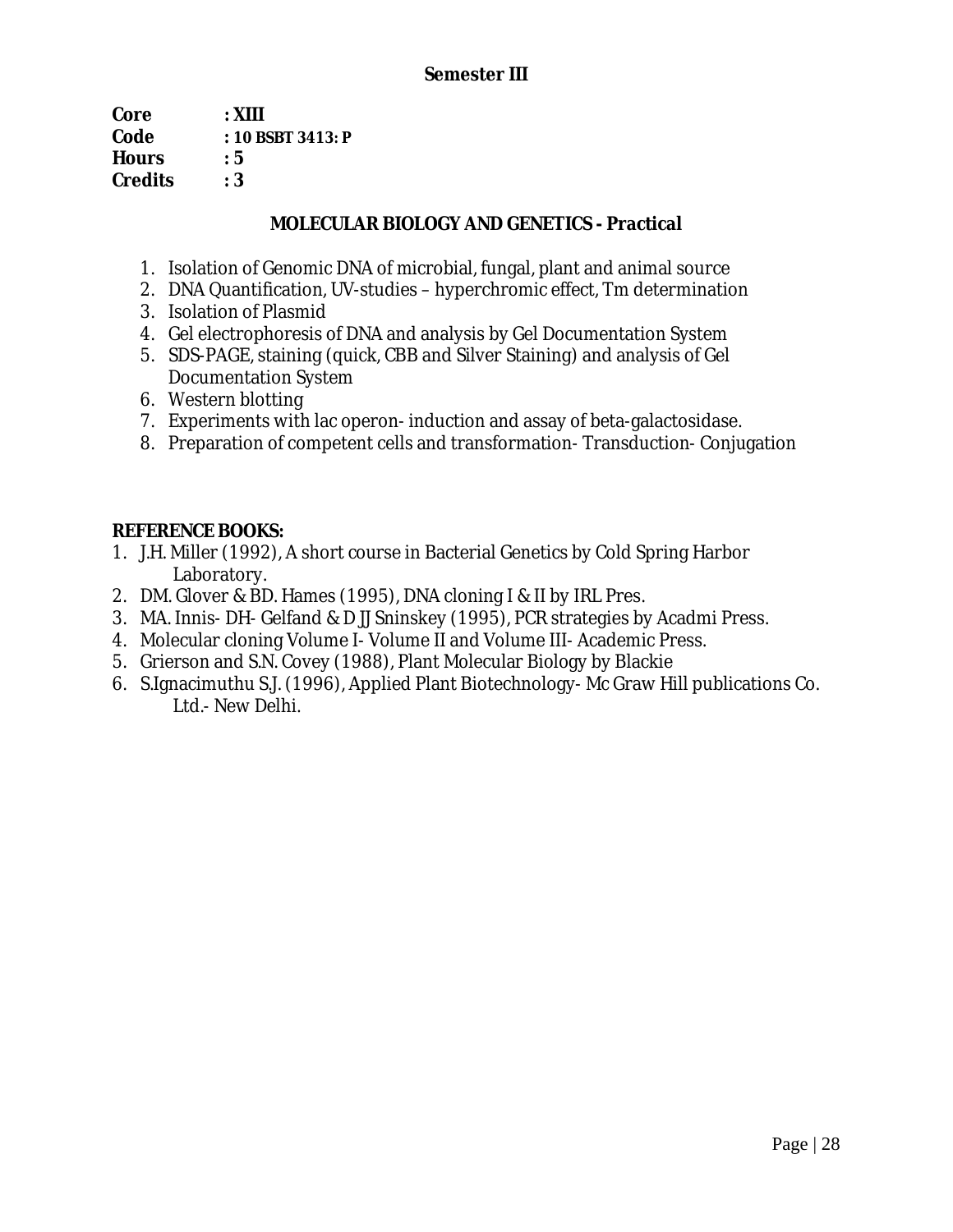## **Semester III**

| Core           | : XIV             |
|----------------|-------------------|
| Code           | : 10 BSBT 3414: P |
| <b>Hours</b>   | : 5               |
| <b>Credits</b> | :3                |
|                | TI EI ETTITAT     |

## **IMMUNOLOGY AND MICROBIOLOGY- Practical**

- 1. Preparation of Liquid and Solid media for growth of microorganisms.
- 2. Isolation and maintenance of organisms by plating, streaking and serial dilution method, slant and stab cultures, storage of microorganisms.
- 3. Isolation of pure cultures from soil and water.
- 4. Growth: Growth curve; Measurement of bacteria population by turbidometry and serial
- 5. Dilution methods. Effect of temperature, pH and carbon and nitrogen sources on growth.
- 6. Microscopic examination of bacteria, Yeast and mold and study of organism by Gram's stain, acid fast stain and staining for spores.
- 7. Study of mutation by Ame's Test.
- 8. Assay of antibiotics and demonstration of antibiotic resistance
- 9. Analysis of water for potability and determination of MPN.
- 10. Bacterial transformation.
- 11. Biochemical Characterization of selected microbes.
- 12. Media preparation- Sterilization.
- 13. Culture transfer techniques- Isolation of pure cultures.
- 14. Bacterial staining (Simple- Negative- Gram's- Acid fast- spore)
- 15. Bacterial growth curve.
- 16. Isolation of Antibiotic producing organism and determination of antimicrobial spectrum of isolates
- 17. Extracellular activities of micro organisms
- 18. Acid fast Bacilli Staining.
- 19. Hanging drop Method.
- 20. Confirm of E-Coli by Indole-Catalase Test, Agar Tests.
- 21. Antibiotic sensitivity testing
- 22.Skin scrap staining for Fungi (by KOH)
- 23. Fungal Culture and Fungal Staining
- 24. Blood & Chocolate agar preparation
- 25. Blood Specimen screening for bacteria.
- 26. Preparation of Ag Protocols of immunization- methods of bleeding- Routes of administration of antigen.
- 27. Blood group typing. lymphocyte subset identification and enumeration, Immunoelectrophoresis- immunodiffusion and rocket electrophoresis. ELISA Western blotting
- 28.Separation of mononuclear cell by Ficoll-paque.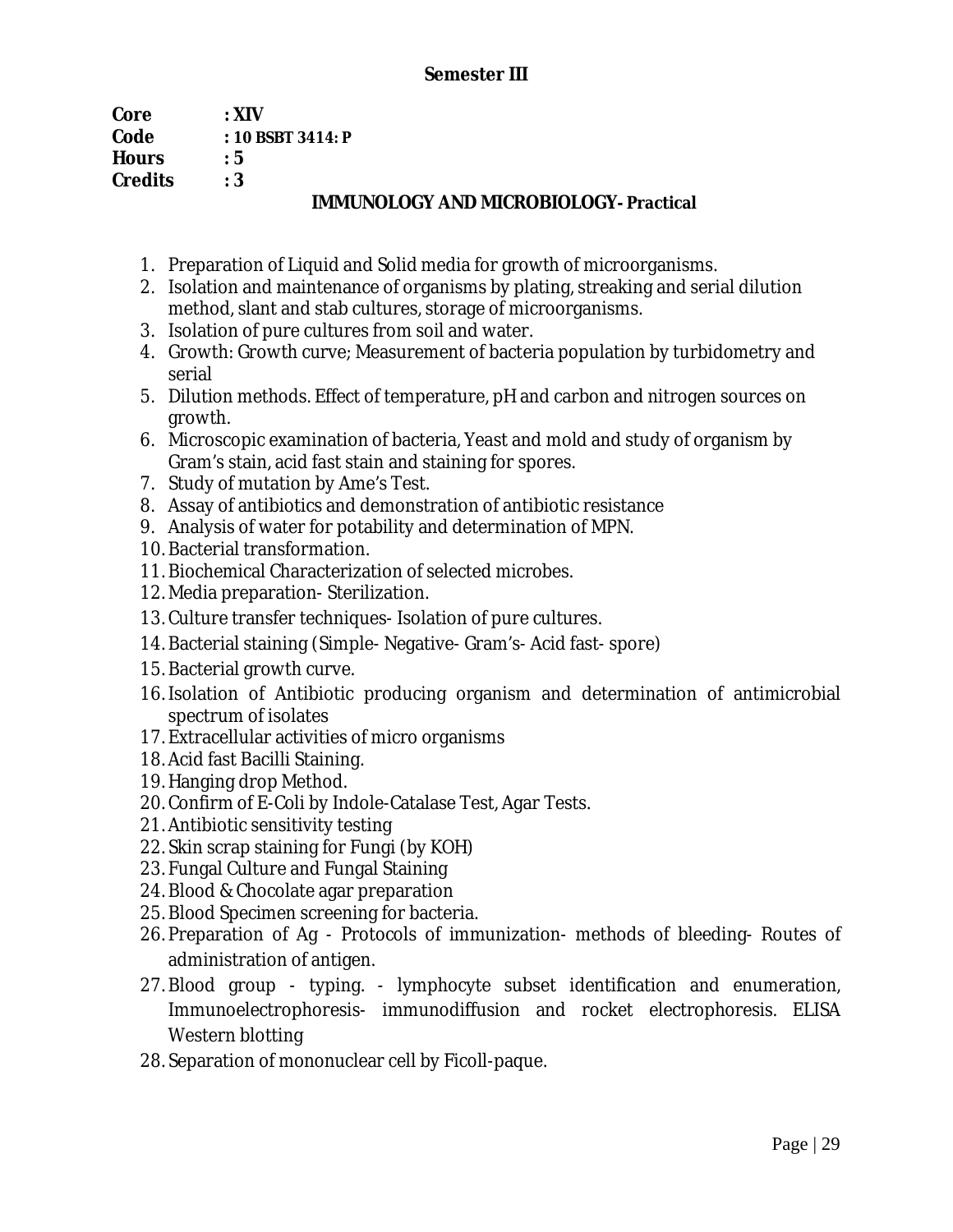### **REFERENCE BOOKS**

- 1. Rodney Boyer (2003), An Introduction to Practical Biochemistry, Pearson Education.
- 2. J. G. Cappuccino and N. Sherman (2004), Microbiology. A laboratory manual, Pearson Education.
- 3. J. Sambrook and D. W. Russell (2001), Molecular Cloning, Cold Spring Harbour Lab. Press.
- 4. J.Jayaraman (1988), Laboratory Manual of Biochemistry, Wiley Eastern
- 5. Wilson and Walker (1994), Practical Biochemsitry by Cambridge University Press
- 6. J.H. Miller (1992), A short course in Bacterial Genetics Cold Spring Harbor Laboratory.
- 7. Ed. RGF Murray- WA. Wood & NB krieg (1994), Methods for Genetics and molecular Bacteriology American society for Microbiology.
- 8. N. Kannan (2003), Handbook of Laboratory culture media- Reagents- Stains and Buffers - Panima Publishers- New Delhi.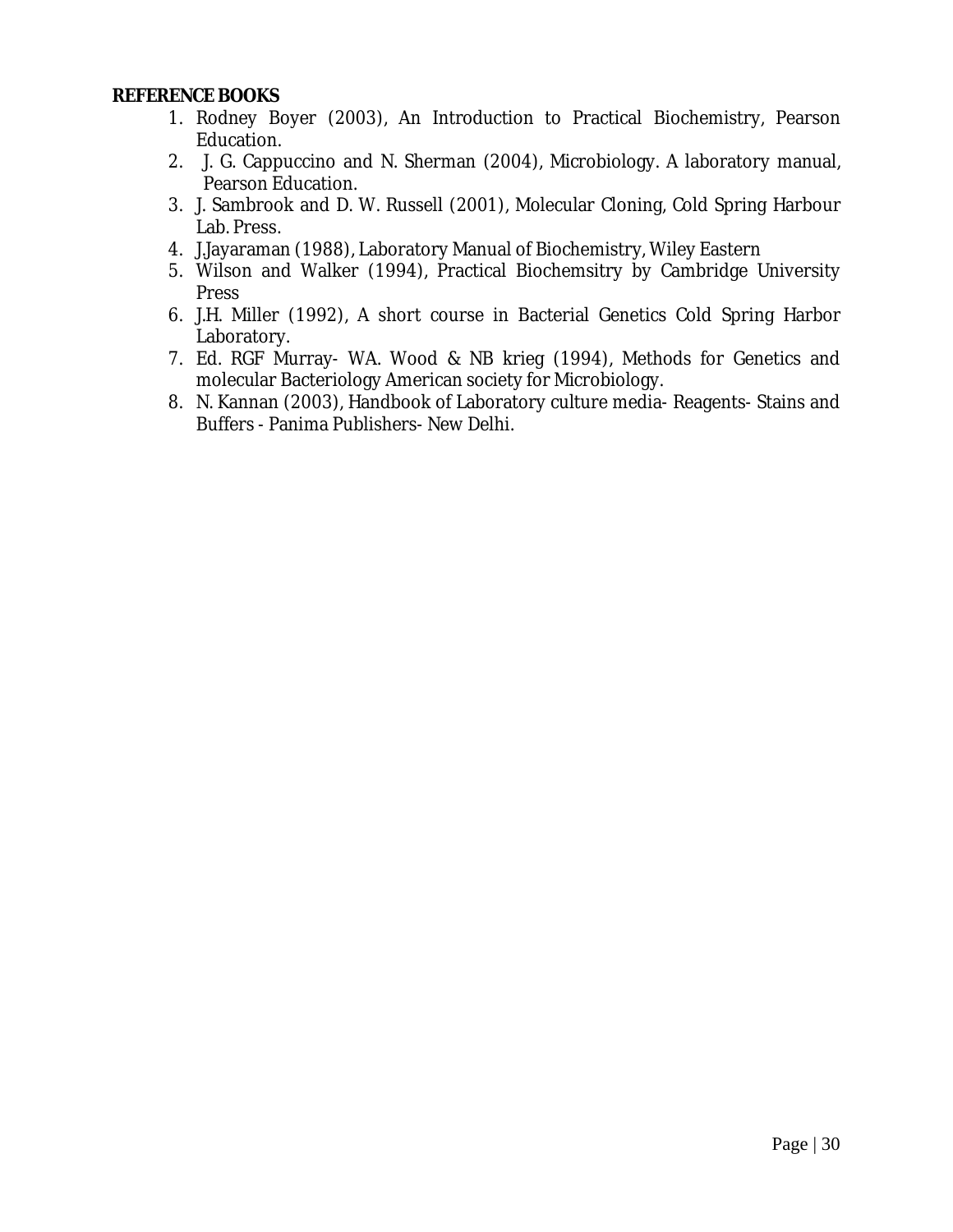| Core           | $:$ XV           |
|----------------|------------------|
| Code           | $: 10$ BSBT 4415 |
| <b>Hours</b>   | : 5              |
| <b>Credits</b> | : 4              |

### **GENERAL PHYSIOLOGY**

- **Unit I MICROBIAL PHYSIOLOGY:** Biosynthesis of peptidoglycan outer membrane, techoic acid – exopolysaccharides. Electron carries – artificial electrion donors – inhibitors – uncouplers – energy bond – phosphorylation. Bioluminescence – mechanism – advantages. Photosynthetic bacteria and green algae – Brief account of photosynthetic and accessory pigments. Carbon assimilation – types. Fermentation of carbohydrates – homo and heterolactic fermentations.
- **Unit II PLANT WATER RELATIONS:** Importance of water to plant life. Movement of water in plants in relation to water potential, osmotic potential, pressure potential and metric potential. Ascent of sap: mechanism of water absorption, Guttation and transpiration, Physiology of stomatal opening and closing, Significance of transpiration. Phototropism: Phototropic signal perception, Gravitropism: Graviperception, Growth response. Nastic movements. Nyctinasty, Seismonasty. Photoperiodism. Biological clock. Vernalization. Dormancy: Significance, Seed dormancy Bud dormancy.
- **Unit III PHOTOSYNTHESIS AND NITROGEN METABOLISM:** Historical summary of early photosynthesis research. Photosynthesis and photorespiration. Nitrogen Metabolism: Uptake and assimilation of various forms of nitrogen by plants. Nitrogen fixation: Nonsymbiotic and symbiotic nitrogen fixation. Translocation of photoassimilates, tissues - Mechanisms of phloem transport. Plant growth regulators. Mechanism of action of plant growth regulators.
- **Unit IV CIRCULATORY AND DIGESTIVE SYSTEM:** General and cellular basis of Animal Physiology. Body fluid compartments; transport across cell membrane, Homeostasis. Digestive system. Circulatory system, components – function, Blood coagulation – mechanism and regulation. Respiration- Mechanism of breathing, transport of Oxygen and carbon dioxide,  $O_2$  dissociation curve. Role of kidney in the regulation of water, salt and acid base balance.
- **Unit V NEUROENDOCRINE SYSTEM:** Muscle, types and movement- mechanism of muscle contraction. Nervous system and nerve cells, nerve impulses, action potential, all or none response, synaptic transmission. Sensory organs-structure and functions. Endocrinology – major endocrine organs, hormones and functions. Reproduction-Reproductive mechanisms, functional morphology of reproductive organs, Gametogenesis.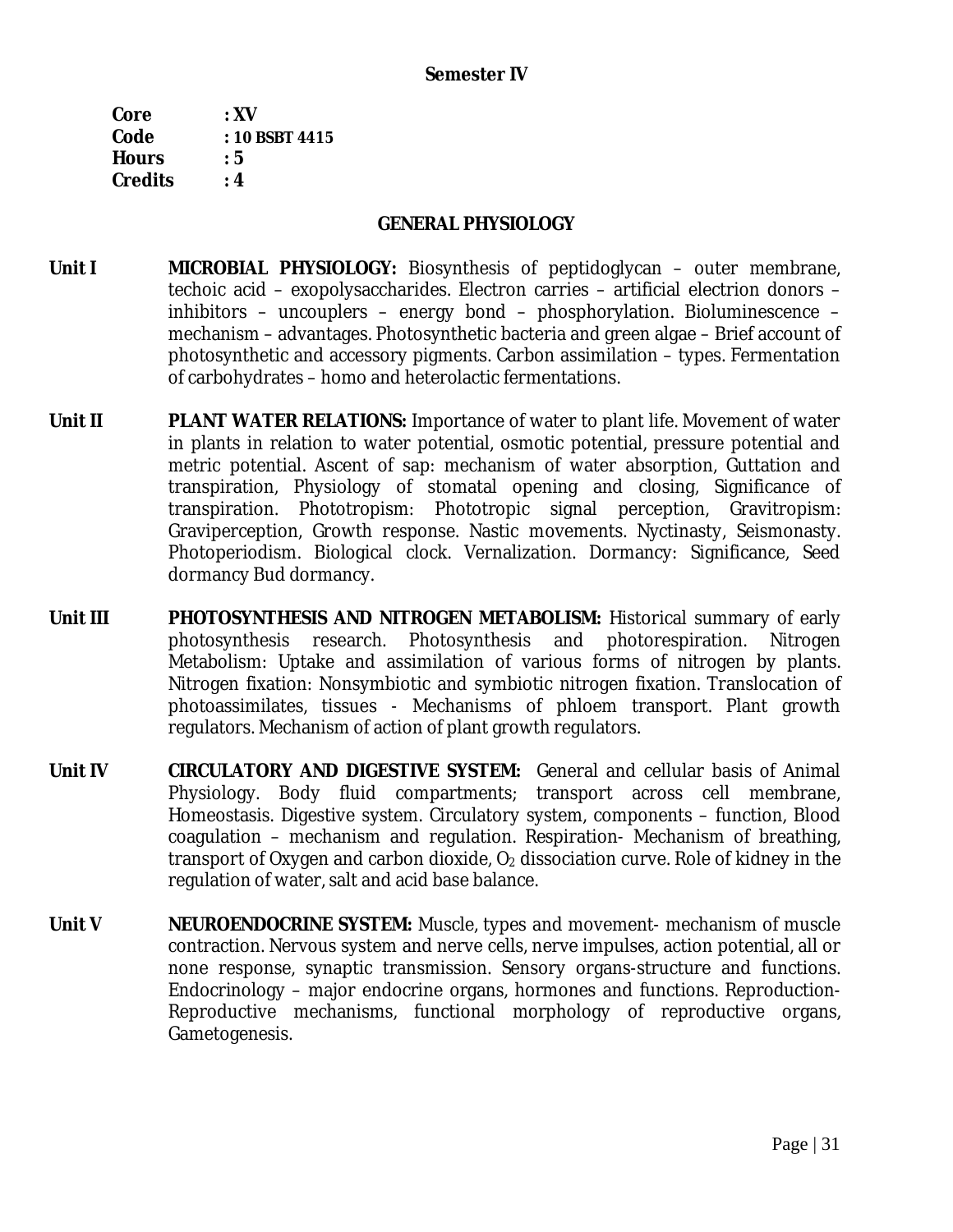## **References**

- 1. Guyton, A.C. and Hall, J.E., 2000, A Text Book of Medical Physiology, Xth Edition, W.B. Saunders Company.
- 2. Ganong, H, 2003, Review of Medical Physiology, 21st Edition, McGrawHill.
- 3. Strand Fluer, 1978, Physiology (a regulatory system approach) McMillan Pub. Co.
- 4. David Shier, Jakie, Butler & Lewis, 1996, Human Anatomy & Physiology, WCB, USA.
- 5. Salisbury, F.B. & Ross, C.W., 1992, Plant Physiology, (4th Edition) Wadsworth Publishing co. California, USA.
- 6. Taiz, L & Zeiger, E, 1998, Plant Physiology (2nd Edition) Sinauer Associates Inc. Publishers, Massacher setts USA.
- 7. Hopkins, W.G., 1999, Introduction to Plant Physiology, John Wiley & Sons, Inc. New York, USA.
- 8. Bhojwane, S.S. and Razdan, M.K., 1996, Plant Tissue Culture : Theory and Practice (a rev. ed), Elsvier, Science Publishers, New York, USA.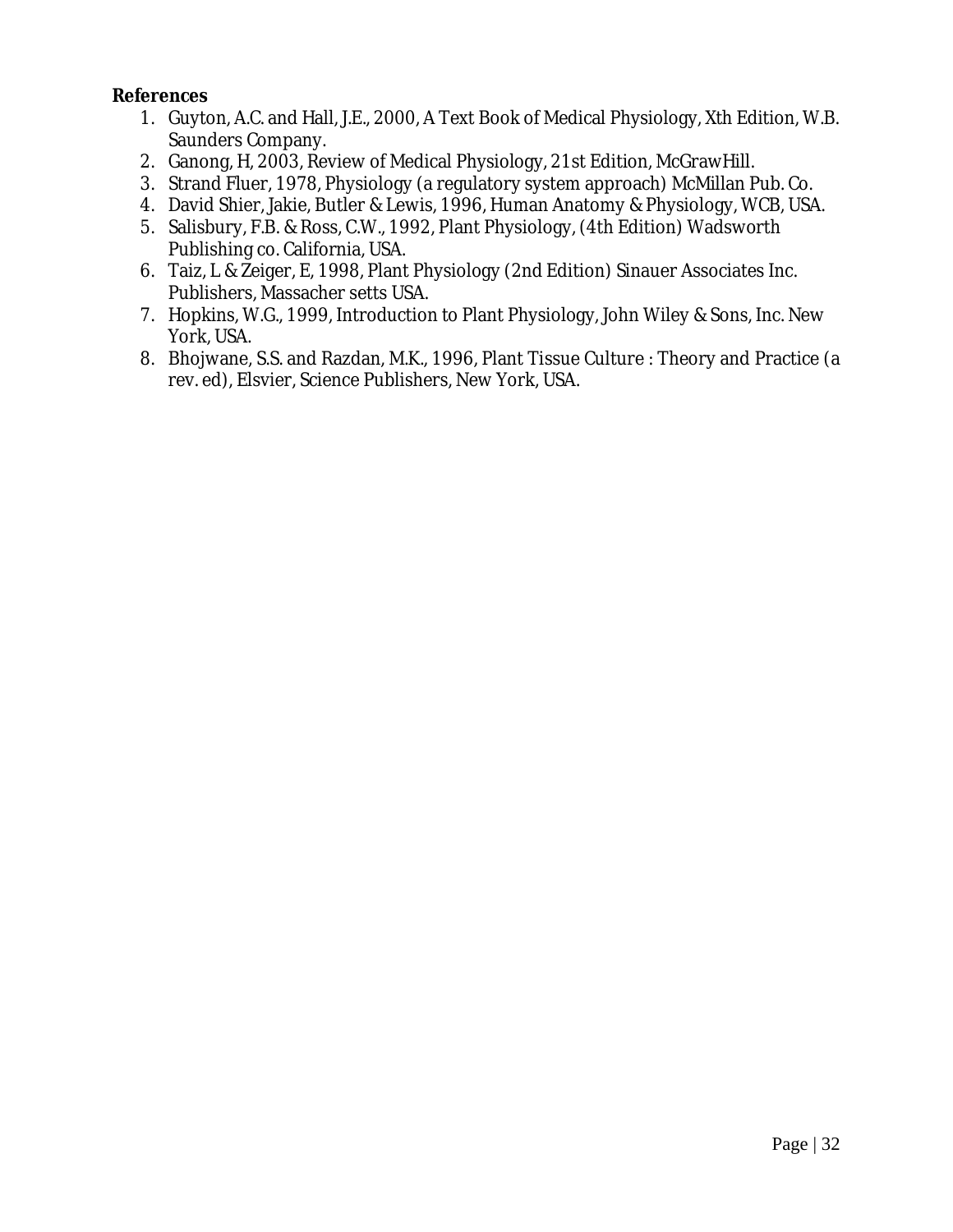| : XVI          |
|----------------|
| : 10 BSBT 4416 |
| : 5            |
| : 3            |
|                |

### **ENZYMOLOGY AND ENZYME TECHNOLOGY**

- **UNIT I ENZYME CLASSIFICATION AND NOMENCLATURE**: General properties of enzymes like effect of pH- Temperature- Ions etc. Extraction- assay and purification of enzymes. Kinetics of enzyme action – Concept of ES complex, active site, specificity, derivation of Michaelis-Menten equation for uni- substrate reactions. Different plots for the determination of K<sub>m</sub> & V<sub>max</sub> and their physiological significances. Importance of  $\rm K_{cat}/K_{m}$ . Kinetics. Significance and evaluation of energy of activation. Collision and transition state theories.
- **UNIT II MULTI SUBSTRATE REACTIONS:** Ping Pong, random and ordered Bi-Bi mechanisms. Reversible and irreversible inhibition. Competitive, non-competitive, uncompetitive, linear-mixed type inhibitions. Suicide inhibitor.
- **UNIT III MULTIENZYME SYSTEM:** Occurrence, isolation and their properties: Mechanism of action and regulation of pyruvate dehydrogenase and fatty acid synthase complexes. Enzyme-enzyme interaction, multiple forms of enzymes with special reference to lactate dehydrogenase.
- **UNIT IV MECHANISM OF ENZYME ACTION:** Acid-base catalysis, covalent catalysis, proximity, orientation effect. Strain and distortion theory. Chemical modification of active site groups. Site directed mutagenesis of enzymes. Mechanism of action of chymotrypsin, lysozyme, carboxypeptidase, triose phosphate isomerase and alcohol dehydrogenase.
- **UNIT V ENZYME REGULATION:** General mechanisms of enzyme regulation, product inhibition. Reversible (glutamine synthase and phosphorylase) and irreversible (proteases) covalent modifications of enzymes. Allosteric enzymes, qualitative description of "concerted" and "sequential" models for allosteric enzymes. Hill and Scatchard plots. Enzyme Engineering.

## **Reference**

- 1. Dixon and Webb, Enzymes
- 2. Glick and Pasternack (1994), Molecular Biotechnology by. ASM Press.
- 3. Alan Fersht (1995), Enzyme structure and Mechanisms. W.H.Freeman and Company New York.
- 4. Trevor Palmer Enzymology
- 5. Enzymology, Nicholas Price and Stevens.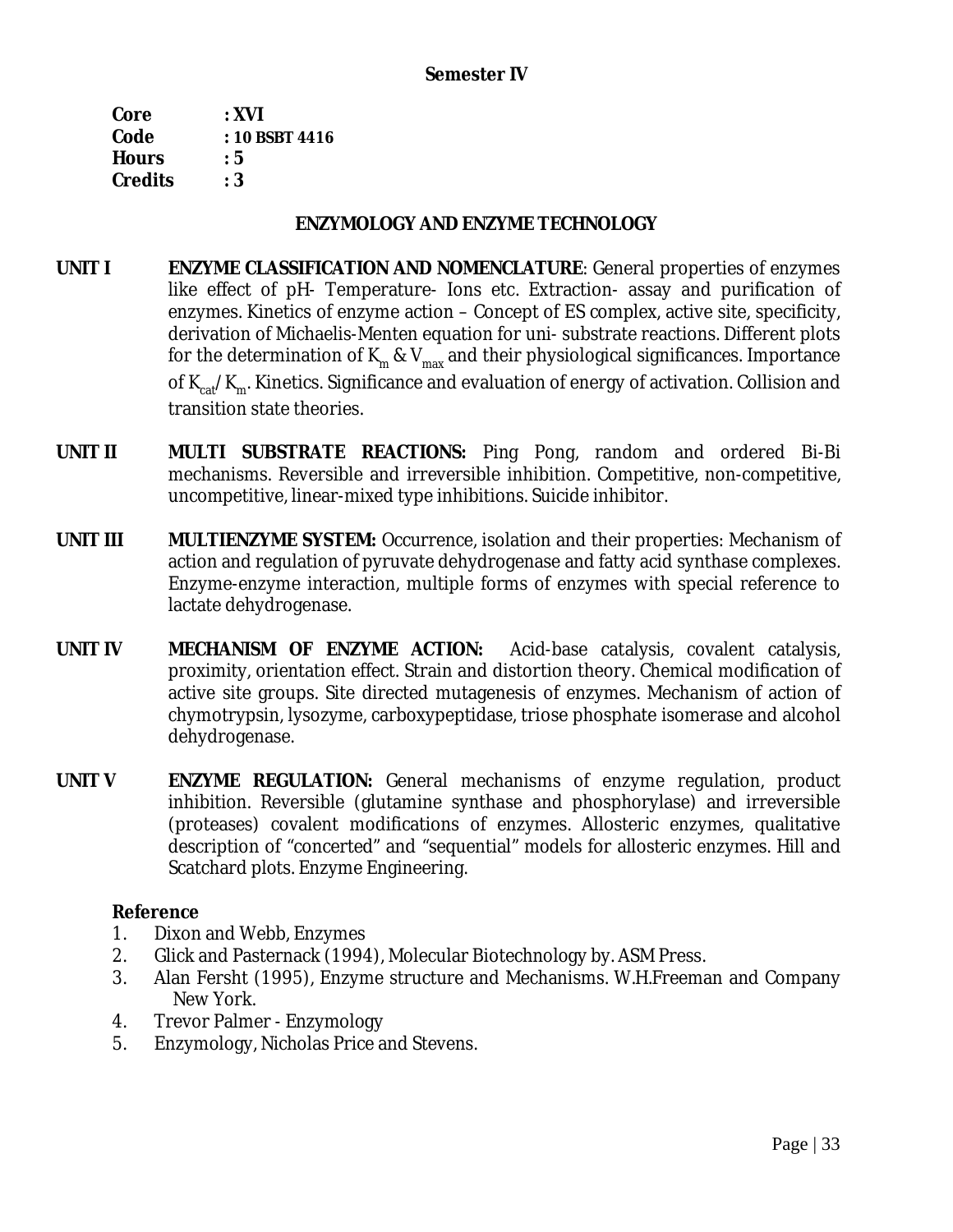### **Semester IV**

| Core           | : XVII         |
|----------------|----------------|
| Code           | : 10 BSBT 4417 |
| <b>Hours</b>   | : 4            |
| <b>Credits</b> | : 3            |

## **RECOMBINANT DNA TECHNOLOGY**

- **UNIT I INTRODUCTION TO RDNA TECHNOLOGY**: DNA modifying enzymes and their uses. Restriction enzymes – Discovery, types, use of type II restriction enzymes, elucidation of restriction site, restriction mapping. DNA polymerases – Klenow fragments, DNA polymerase I, thermostable DNA polymerases used in PCR, T4 / T7 DNA Polynucleotide kinases and alkaline phosphatases. RNA polymerases. Ligases. Nucleases - DNase I, SI Nuclease, Mung Bean Nuclease, RNAases and Exo III.
- **UNIT II CLONING VECTORS AND THEIR APPLICATIONS**: Plasmid vectors for gram positive and gram negative bacteria. Plasmid - copy number, incompatibility and curing. Bacteriophage vectors - Lambda and M13 virus based vectors, cosmids and phagmids. Yeast vectors. Expression vectors- vectors facilitating protein purification, gene fusion and Shuttle vectors. Artificial chromosomes - BAC-YAC-HAC. Inteins (protein introns) and Exteins.
- **UNIT III PCR AND SEQUENCING:** Maxxam and Gilbert, Sanger method and Automated DNA sequencing. Protein sequencing. PCR technology – concepts, types, primer construction/design, analysis of products and applications. DNA-finger printing. Chromosome walking and jumping. In vitro mutagenesis and deletion techniques.
- **UNIT IV DNA CLONING:** Generation of rDNA molecules cutting and joining DNA molecules sticky ends- blunt ends- homopolymer tailing- use of adaptors and linkers. PCR based cloning. Preparation of radiolabelled / fluorescent labeled DNA & RNA probes. Chemical synthesis of oligo-nucleotides. Methods of introducing rDNA in microbes. Selection and screening of recombinants - alpha complementation, Blue – white selection, blotting and hybridization. cDNA arrays and Micro array technology.
- **UNIT V STRATEGIES FOR THE PRODUCTION OF RECOMBINANT PROTEINS;** Insulin, human growth hormone, interferons and industrially important proteins. Construction of genomic library and cDNA library.

**REFERENCE BOOKS:** 

- 1. Ernst-L. Winnacker (2003), Genes to Clones- Panima Publishing House- New Delhi.
- 2. T. A. Brown (2001), Gene Cloning Blackwell Science.
- 3. Bernard R. Glick and Jack J. Pasternak (2002), Molecular Biotechnology Panima Publishing House New Delhi.
- 4. S. B. Primrose (2001), Molecular Biotechnolgy, Panima Publishing House- New Delhi.
- 5. DM. Glover & BD. Hames (1995), DNA cloning I & II by IRL Pres..
- 6. MA. Innis- DH- Gelfand &D JJ Sninskey (1995), PCR strategies by Acadmic Press.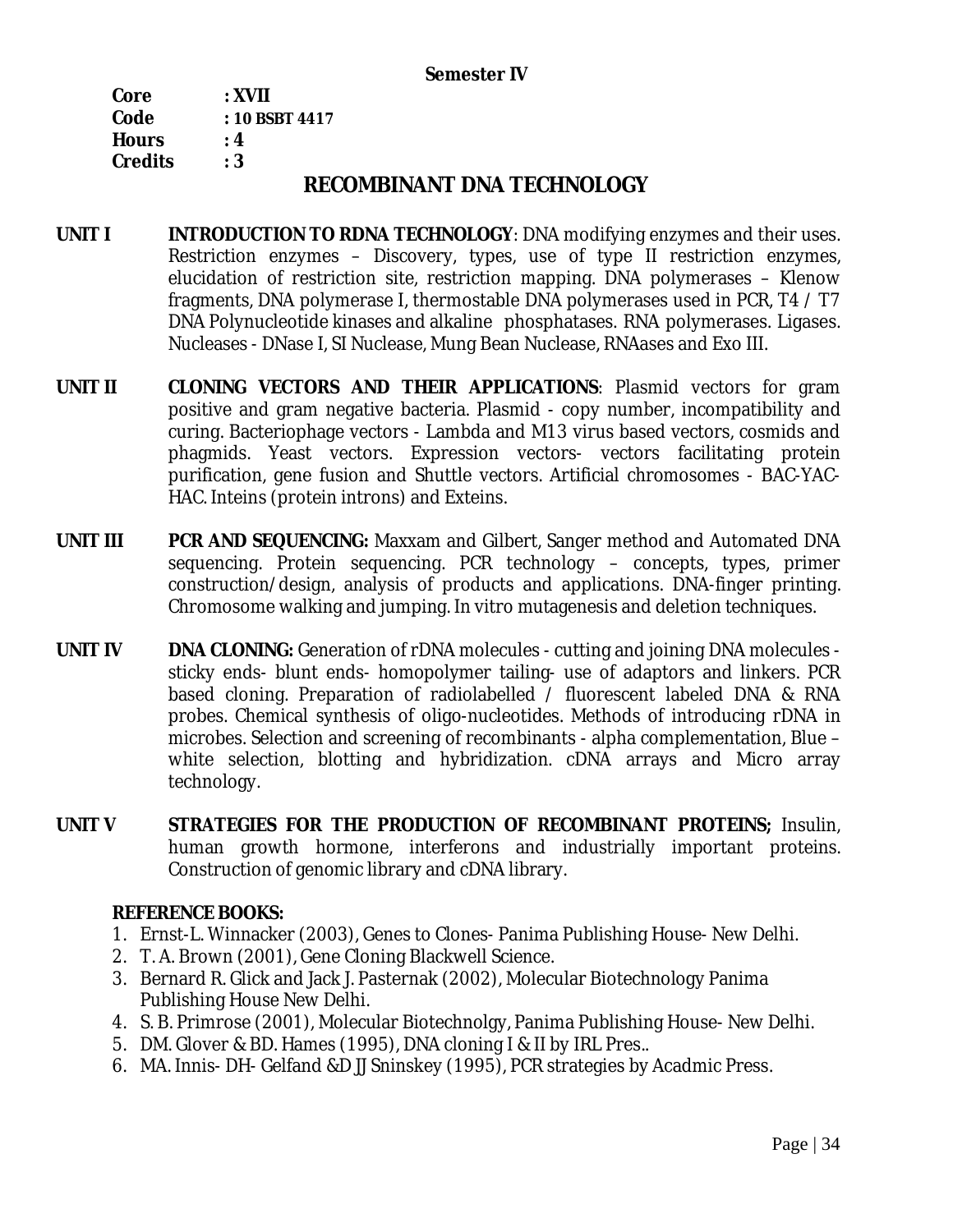| Core           | : XVIII        |
|----------------|----------------|
| Code           | : 10 BSBT 4418 |
| <b>Hours</b>   | : 4            |
| <b>Credits</b> | : 3            |

## **BIOINSTRUMENTATION**

- **UNIT I SPECTROSCOPIC TECHNIQUES:** Spectroscopy Concepts of spectroscopy, Visible and UV spectroscopy, Laws of photometry. Beer-Lambert's law, Principles and applications of colorimetry. Principles of UV-Vis- IR- NMRspectroscopy.  $CD - ORD$  and  $X - Ray$  Diffraction (XRD). Principles of Microscopy - phase contrast- fluorescence- confocal- scanning and Electron microscopy. ID and 2D gel electrophoresis of proteins. Mass spectrometry-MALD1-TOF.
- **UNIT II SEPARATION TECHNIQUES:** Chromatography Principles of partition chromatography, paper, thin layer, ion exchange and affinity chromatography, gel permeation chromatography, HPLC and FPLC. Electrophoretic techniques – Principles of electrophoretic separation. Continuous, zonal and capillary electrophoresis, different types of electrophoresis including paper, cellulose, acetate/nitrate and gel. Electroporation, pulse field gel electrophoresis.
- **UNIT III CENTRIFUGATION:** Principles of centrifugation, concepts of RCF, different types of instruments and rotors, preparative, differential and density gradient centrifugation, analytical ultra-centrifugation, determination of molecular weights and other applications, subcellular fractionation.
- **UNIT III TRACER TECHNIQUES:** Radioactive isotope and half life and isotope; Assessing the metabolic pathways - Meselson and Stahl experiment autoradiography. Counting techniques: Liquid scintillation counting-Photomultiplier tubes- Chemiluminescence and bioluminescence. Green fluorescent protein. Fluorescence activated cell sorting.
- **UNIT V MICROSCOPY AND MICROTOME TECHNIQUES:** Viscosity Viscosity of macromolecules, relationship with conformational changes. Electron microscopy – Transmission and Scanning. Scanning Tunneling Microscopy. Specimen preparation for Electron Microscopy - freeze, fracture techniques, specific staining of biological materials. Microtome: types, principle and applications.

### **REFERENCE**

- 1. Canter & Canter (1996), Biophysical Chemistry
- 2. Dixon and Webb, Enzymes
- 3. Glick and Pasternack (1994), Molecular Biotechnology by. ASM Press
- 4. P.L.. Soni, Physical chemistry, S. Chand publications
- 5. Puri & Sharma, Physical chemistry- David Freifelder, Biophysical chemistry-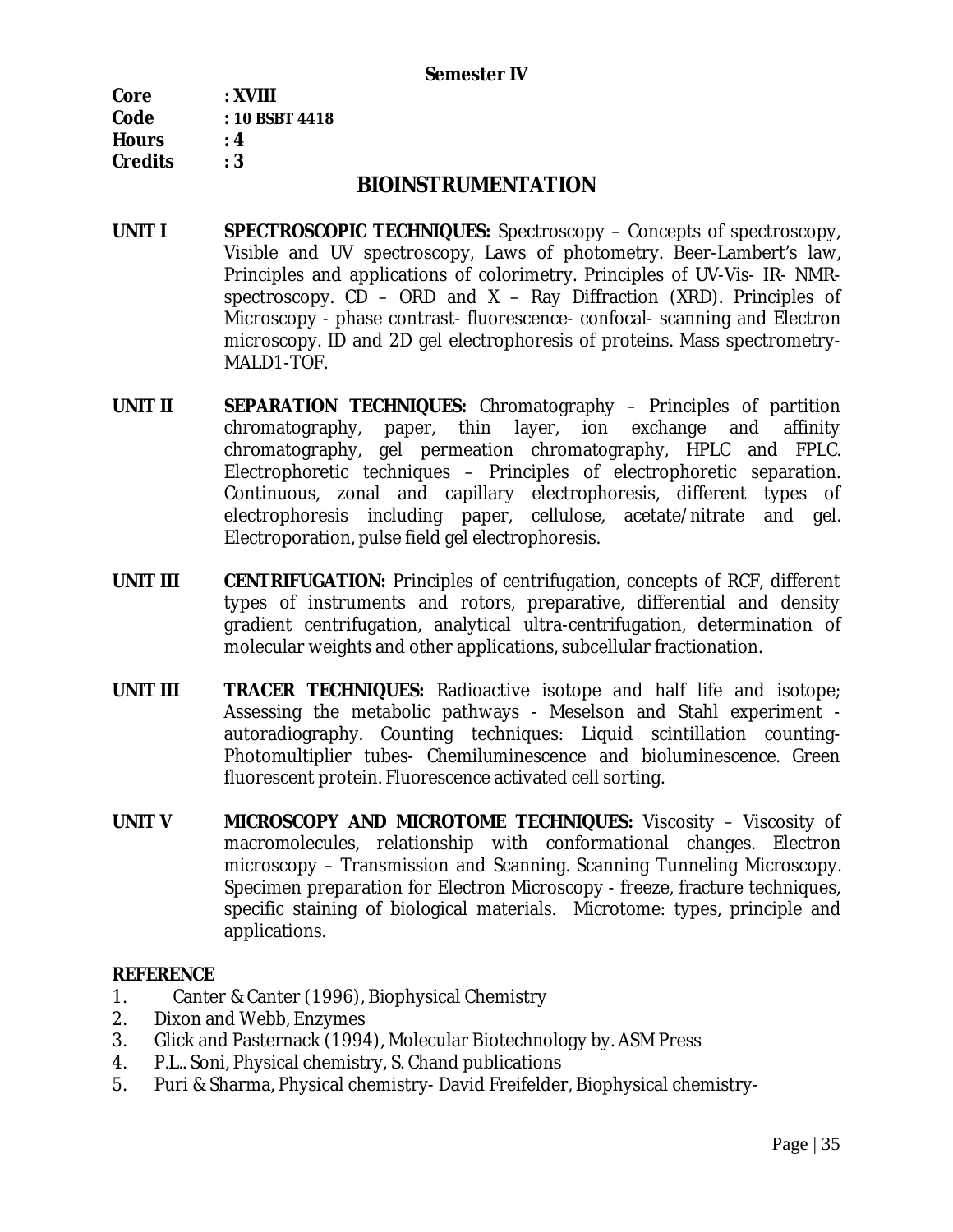## **Semester IV**

| Core    | $\cdot$ XIX                                         |
|---------|-----------------------------------------------------|
| Code    | $:10$ BSBT 4419P                                    |
| Hours   | $\cdot$ 5                                           |
| Credits | $\cdot$ 3                                           |
|         | <b>GENERAL PHYSIOLOGY AND ENZYMOLOGY- Practical</b> |

- 1. Estimation of rate of  $O<sub>2</sub>$  consumption in fish
- 2. Estimation of Blood sugar in human
- 3. Estimation of Blood urea in human
- 4. Total Blood Cell Count
- 5. Estimation of Haemoglobin level in Blood sample
- 6. Estimation of Ammonia in human urine
- 7. Recording of Blood Pressure during Stress condition
- 8. Chlorophyll Estimation
- 9. Calculation of Stomatal Index
- 10. Plasmolysis
- 11. Proline Estimation
- 12. Calculation of Leaf Surface Area
- 13. Water Potential of potato Tuber
- 14. Extraction and quantification of DNA from onion
- 15. Determination of water quality
- 16. Assay of enzyme activity
- 17. Isolation and purification of urease
- 18. Time course of enzymatic reaction
- 19. Influence of substrate concentration on the rate of enzymatic reaction
- 20. Effect of pH and temperature on the rate of enzyme reaction
- 21.Specificity of enzyme action
- 22. Inhibition of enzyme activity. Determination of Ki values
- 23. Molecular weight determination of enzyme by gel filtration
- 24. Isozyme detection
- 25. Isolation and purification of Acid phosphatases
- 26. Immobilization studies:

(a) Preparation of urease (or any enzyme of interest) entrapped in alginate beads and determination of percent entrapment

(b) Study of the kinetics of the rate of urea hydrolysis by urease entrapped alginate beads

(c) Study of reusability and storage stability of urease entrapped alginate beads

(d) Immobilization of urease by covalent attachment to solid support.

Sub cellular fractionation of rat liver and marker enzyme assays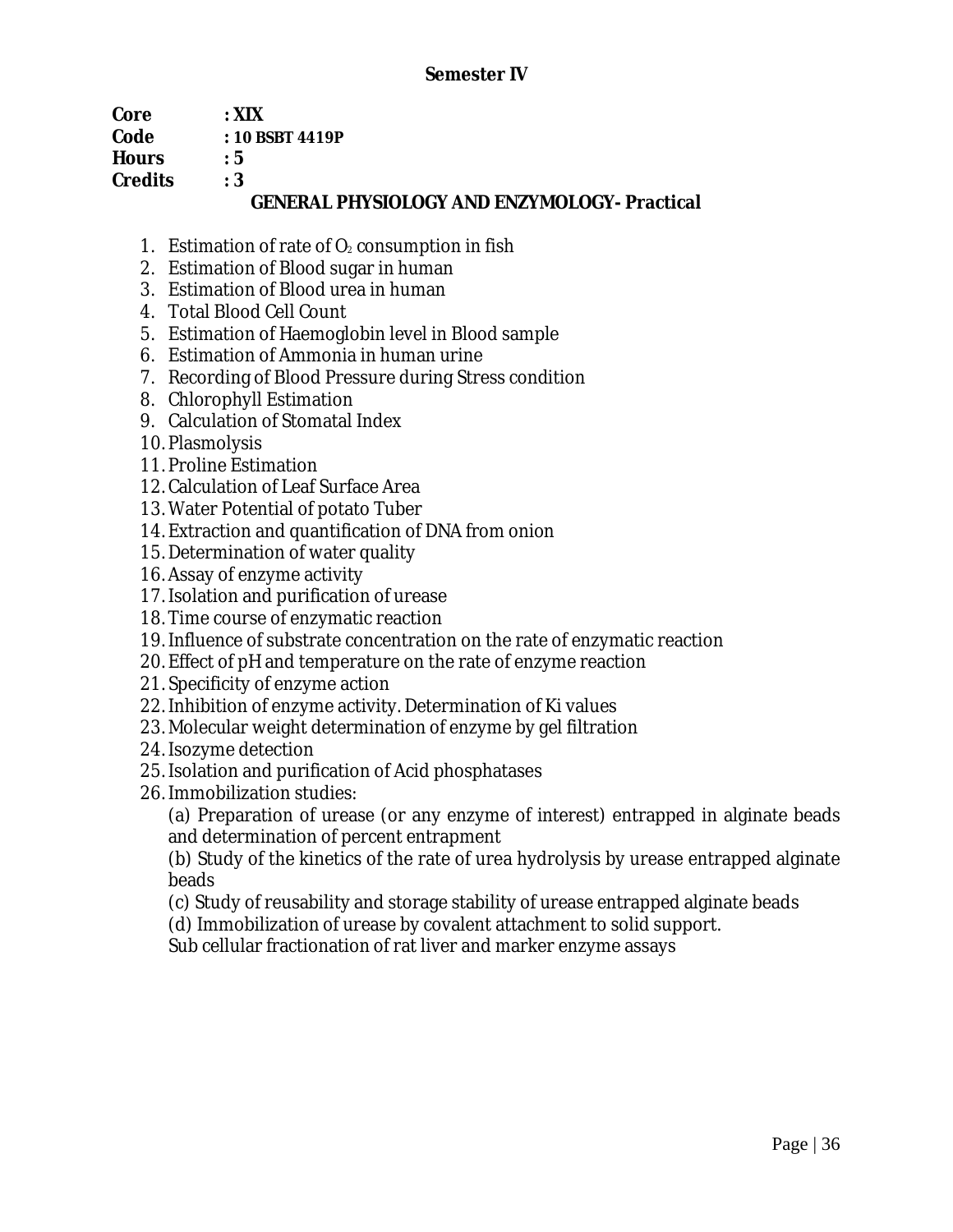## **REFERENCE:**

- 1. Enzyme Assays: A Practical approach by Eisenthal and Danson
- 2. Enzyme Biotechnology by G.Tripathi
- 3. Practical Biochemistry by Plummer
- 4. Practical biochemistry by sawhney and R.Singh
- 5. MA. Innis- DH- Gelfand & D JJ Sninskey (1995), PCR strategies by AcadmiPress.
- 6. Molecular cloning Volume I- Volume II and Volume III- Academic Press.
- 7. Grierson and S.N. Covey (1988), Plant Molecular Biology by Blackie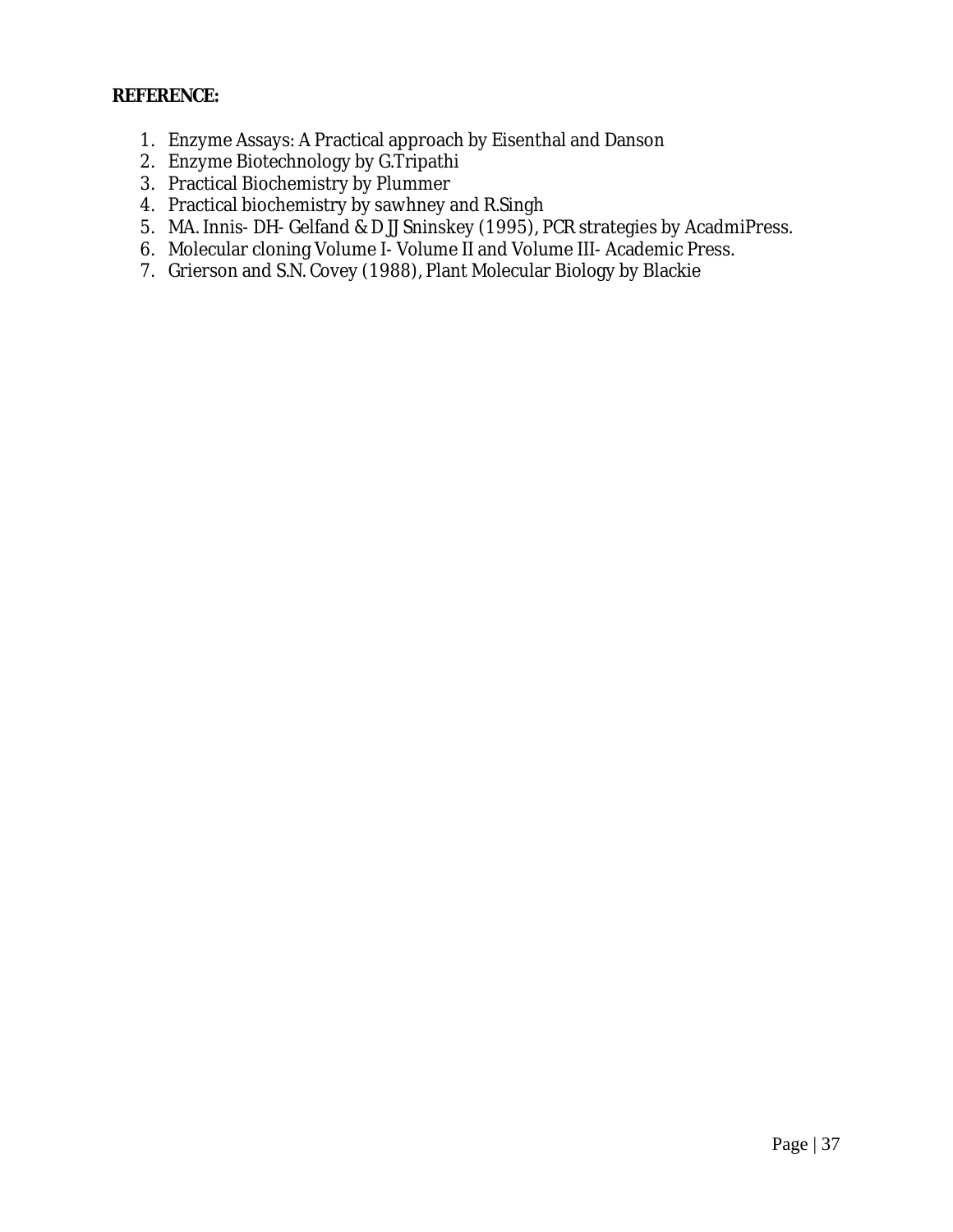| Core           | $\cdot$ XX       |
|----------------|------------------|
| Code           | : 10 BSBT 4420:P |
| <b>Hours</b>   | : 5              |
| <b>Credits</b> | : 3              |

**RECOMBINANT DNA TECHNOLOGY AND BIOINSTRUMENTATION - Practical** 

- 1. Titration of a weak acid using a pH meter, preparation of buffers
- 2. Verification of Beer-Lambert's law and determination of absorption coefficients
- 3. Paper chromatography Separation of amino acids and carbohydrates in a mixture
- 4. Thin layer chromatography of fatty acids
- 5. Column chromatography Separation of a mixture of proteins and salt using Sephadex column
- 6. Agarose Gel Electrophoresis
- 7. Measurement of pH, Temperature and Electrical Conductivity;
- 8. Estimation of total solids, Total-dissolved solids, Total-suspended solids.
- 9. Restriction digestion of DNA
- 10. Ligation of DNA fragments.
- 11. Demonstration of gene transfer techniques Cloning a gene
- 12. Agarose gel electrophoresis- resolution and purification of DNA fragments.
- 13. PCR amplifications- RFLP- RAPD

**References:** 

- 1. Molecular cloning Volume I- Volume II and Volume III- Academic Press.
- 2. J.H. Miller (1992), A short course in Bacterial Genetics by Cold Spring Harbor Laboratory.
- 3. DM. Glover & BD. Hames (1995), DNA cloning I & II by IRL Pres.
- 4. MA. Innis- DH- Gelfand &D JJ Sninskey (1995), PCR strategies by AcadmiPress.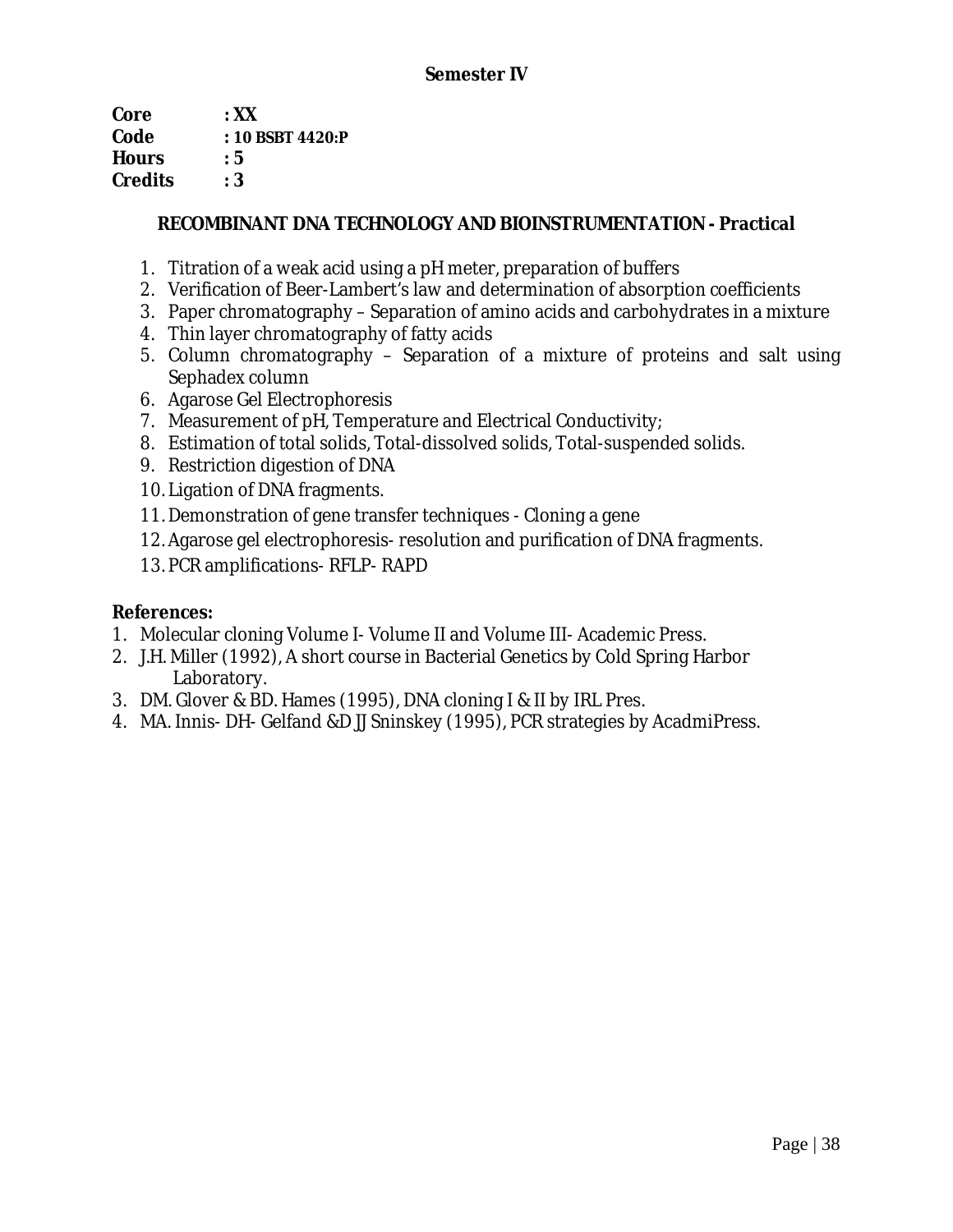### **Semester V**

| Core           | : XXI          |
|----------------|----------------|
| Code           | : 10 BSBT 5421 |
| <b>Hours</b>   | : 5            |
| <b>Credits</b> | : 5            |

#### **BIOPROCESS TECHNOLOGY**

- **UNIT I INTRODUCTION TO WHITE BIOTECHNOLOGY:** Isolation and screening of industrially important microbes. Strain improvement - mutation and recombination. Media/substrates for industrial fermentation/process - typical media, media formulation, factors, buffers, precursors, inhibitors, inducers and antifoams. Media formulation/optimization. Preservation of industrially important microorganisms.
- **UNIT II FERMENTATION AND FERMENTOR/BIOREACTOR:** Concepts of basic modes of fermentation – Batch, Fed batch and Continuous fermentation. Fermentor/Bioreactor design and operations - basic function, design, components and body construction. Sterilization of Fermentor/Bioreactor - air and media sterilization. Bioprocess control and monitoring - control and monitoring of variables such as temperature - pH – aeration - agitation - pressure - online measurement - on / off control - PID control - computers in bioprocess control system.
- **UNIT III TYPES OF FERMENTORS / BIOREACTORS:** Mechanical Stirred tank bioreactors, pneumatic - Airlift fermentors, Hydrodynamic - jet fermentors, enzymatic membrane reactors, photo bioreactors, solid state fermentors, anaerobic solid stage silage fermentors, bed fermentors, tower fermentors, rotating disc fermentor, bubble cap fermentor, animal cell culture reactors and plant cell culture reactors, and cylindro conical vessel.
- **UNIT IV DOWNSTREAM PROCESSING:** Objectives and criteria foam separation precipitation methods. Filtration - filtration devices and filter aids. Centrifugation industrial scale centrifugation and cell disruption. Liquid - liquid extraction, solvent recovery. Chromatography - two-phase aqueous extraction, super - critical fluid extraction, ultra filtration, membrane process, drying devices, crystallization and whole broth processing. Effluent treatment - disposal, treatment process and by products.
- **UNIT V BIOPROCESS ECONOMICS AND INDUSTRIAL PRODUCTION:** Bioprocess economics. Production of enzymes-amylases and proteases. Acetone – Butanol - Ethanol (ABE) fermentation. Antibiotic production - penicillin, streptomycin and tetracycline. Amino acid - Lysine, proline and glutamic acid. Vitamin production vitamin B12. Organic acid production - citric acid. SCP production. Cell and enzyme immobilization. Biotransformations.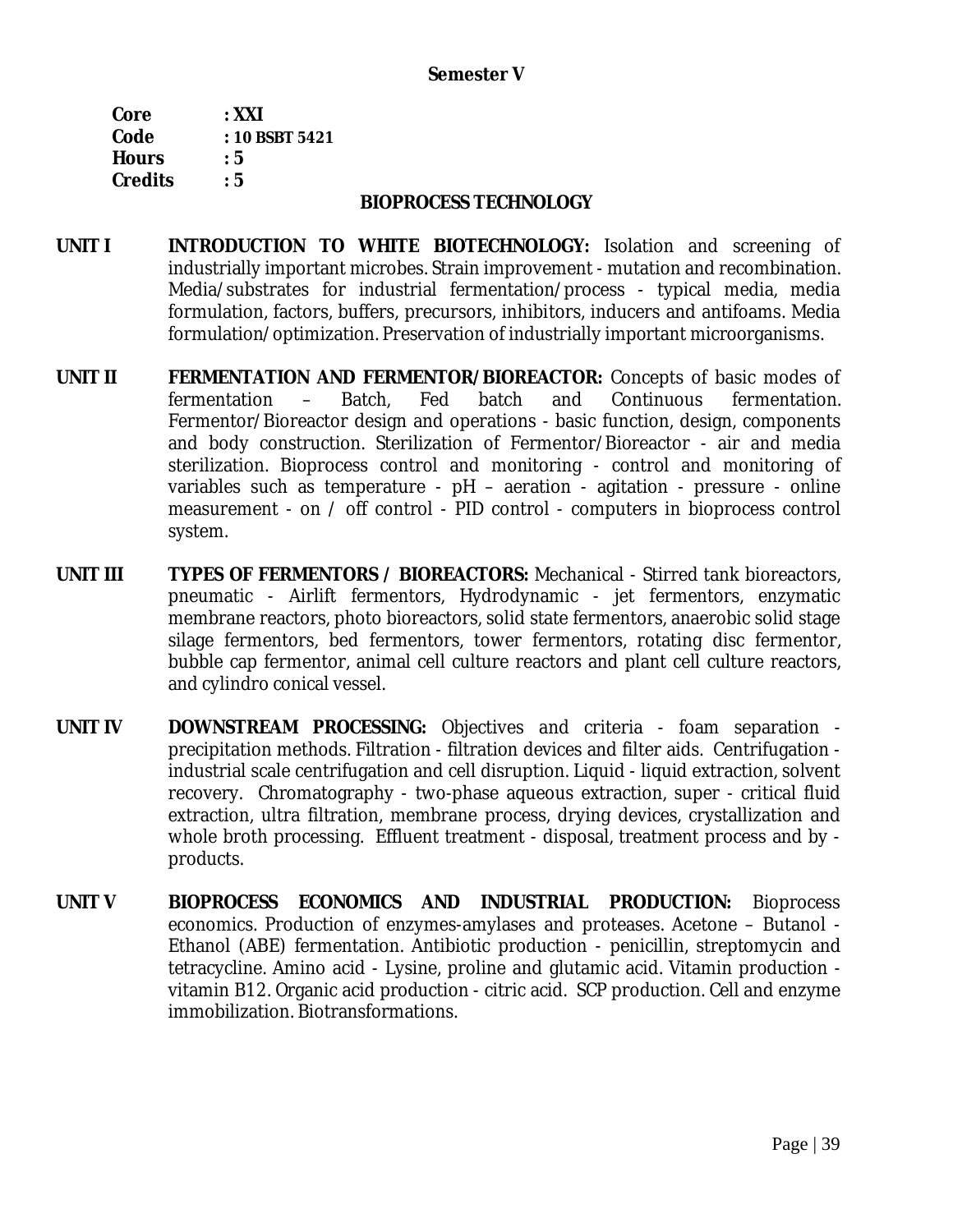**REFERENCE BOOKS:** 

- 1. Glazer, A N. and Nikaldo, H.1995 Microbial Biotechnology -W H Freeman and company network.
- 2. Prescott, L M., Harley, J P and Klein, D A.1999. Microbiology 4th edition Mc Graw Hill.
- 3. Stainer, R Y, Ingrtham, J L., Wheels, M.L and Painter P.R.1987 General Microbiology. Maomillan.
- 4. Stanbury P.F., Whitaker A., Hall S.J. (1995) Principles of Fermentation Technology, Butterwoth Heinemann.
- 5. Casida L.E. (1968) Industrial Microbiology, John Wiley & Sons.
- 6. Flickinger M.C., Drew S.W. (1999) Encyclopedia of Bioprocess Technology 5 Volumes, John Wiley & Sons.
- 7. Arnold L. demain & Julian E. Davis. (2004) Industrial Microbiology & Biotechnology ASM Press.
- 8. Emt.el Mansi & CFA. Bryce (2004). Fermentation Microbiology & Biotechnology Taylor & Francis Ltd.
- 9. P.F. Stanbury A. Whitaker & S.J. Hall (1997) Principles of fermentation technology Oxford.
- 10. Gungalus- I.C. and Stainer. RY. (Eds.) The Bacterial Vol. III Academic press. New York.
- 11.Sala Teh JR -Bacterial physiology and metabolism Academic press- New York.
- 12. J.M. Coulson and J.F. Richardson (1984) Chemical Engineering Pergamon Press.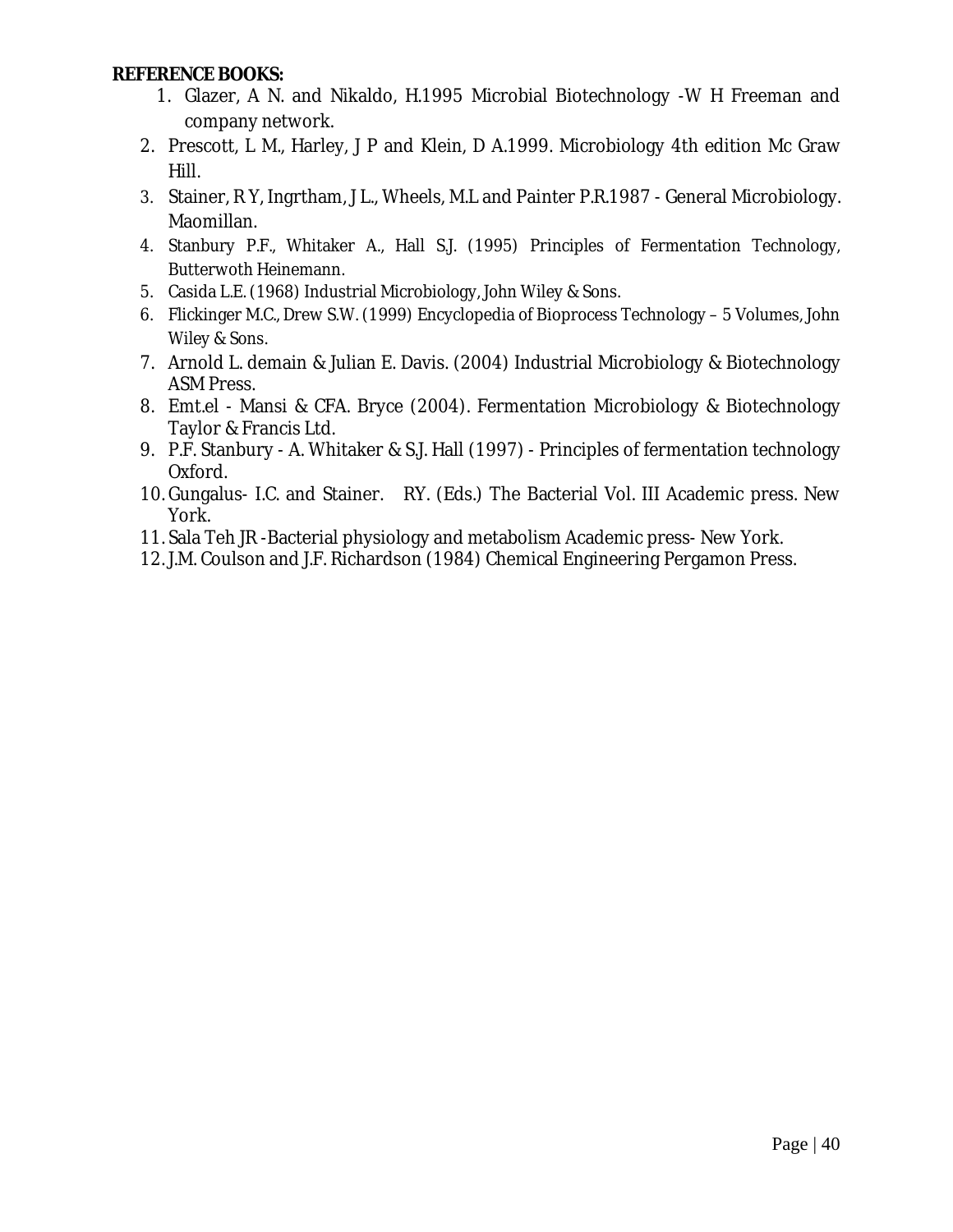### **SEMESTER V**

**Core : XXII Code : 10 BSBT 5422 Hours : 5 Credits : 5** 

#### **BIOINFORMATICS**

- **UNIT-I INTRODUCTION TO BIOINFORMATICS:** Definition, Use of information technology for studying Biosciences, Emerging areas in Bioinformatics, Future prospects of Bioinformatics. Introduction to Genomics, Introduction to Proteomics, Human Genome Project, Biological Software, Public Database, Gene Bank, Using Public Database.
- **Unit II BIOLOGICAL DATABASES:** Open access bibliographic resources and literature databases, Structure databases: PDB and NDB- Structural classification databases: SCOP, CATH- Metabolic pathways database: KEGG – Biodiversity databases: World Biodiversity Database (WBD).
- **Unit III COMPUTATIONAL METHODS:** Gene Prediction, Sequence alignment and Sequence searching, Multiple sequence alignment, Phylogenetic analysis, Protein sequence analysis, Protein structure prediction. Genome Database: GOLD – Genome Features of Prokaryote and Eukaryote – Genome annotation – Gene finders: GLIMMER and GENSCAN - Genome browser: UCSC –Genome projects: E.coli, A. thaliana and Human – Genomic Variations (SNP) – Genome Expressions (Microarray) – Computational approaches in Comparative Genomics: CMR, MUMMER and ACT Features of Protein Sequence and Structure – Proteomics tools in Expasy Server- Protein Identification Programs: Mascot, PeptIdent and Protein prospector – Secondary structure Prediction: GOR and ChounFasman – 78 .Tertiary structure prediction: Homology modeling – Interactomics – Protein structure Visualization tools: RasMol Swiss PDB Viewer.
- **UNIT- IV GENOMICS AND PROTEOMICS:** Genome Database: Genome annotation Gene finders: - Genome browser: UCSC –Genome projects: E.coli, A. thaliana and Human – Genomic Variations (SNP) – Genome Expressions (Microarray) – Computational approaches in Comparative Genomics: CMR, MUMMER and ACT Features of Protein Sequence and Structure – Proteomics tools in Expasy Server- Protein Identification Programs: Mascot, PeptIdent and Protein prospector – Secondary structure Prediction: GOR and Chou nFasman –Tertiary structure prediction: Homology modeling – Interactomics – Protein structure Visualization tools: RasMol Swiss PDB Viewer
- **UNIT –V PHYLOGENETIC ANALYSIS:** Sequence –based taxonomy From Multiple Alignment to Phylogeny – Orthologs, Paralogs and Xenologs – Phylogenetic tree representation – Construction of dendrogram – Computer Tools for Phylogenetic analysis: PAUP and PHYLIP .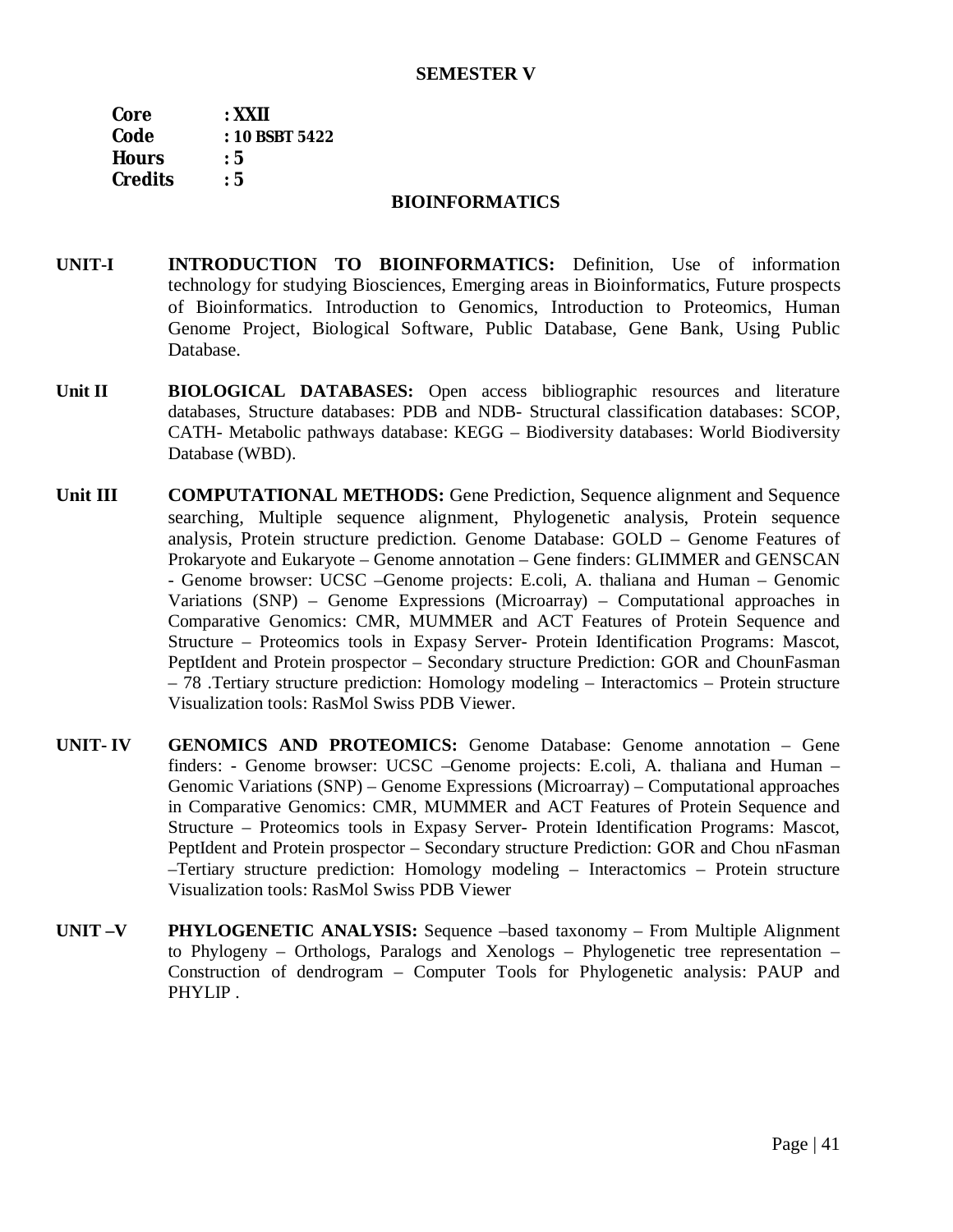- 1. Arthur M.Lesk, Introduction to Bioinformatics, Oxford University press, New Delhi, 2003.
- 2. A.Baxevanis and B.F. Ouellete. Bioinformatics: A practical Guide to the Analysis of Genes and proteins, Third edition, Wiley –Interscience (Wiley Student Edition), 2005.
- 3. D.W.Mount, Bioinformatics Sequence and Genome Analysis, Second edition, CBS Publishers, New Delhi, 2005.
- 4. D.Higgins and W.taylor (Eds), Bioinformatics Sequence, Structure and Databanks, Oxford University Press, New Delhi, 2000. 5. A.M.Campbell & L.G. Heyer , Discovering Genomics , Proteomics & Bioinformatics, Pearson Education ,New Delhi , 2003.
- 5. S.R.Pennington and M.J.Dunn, Proteomics –from Protein sequence to function, Viva Books Pvt. Ltd, New Delhi, 2002.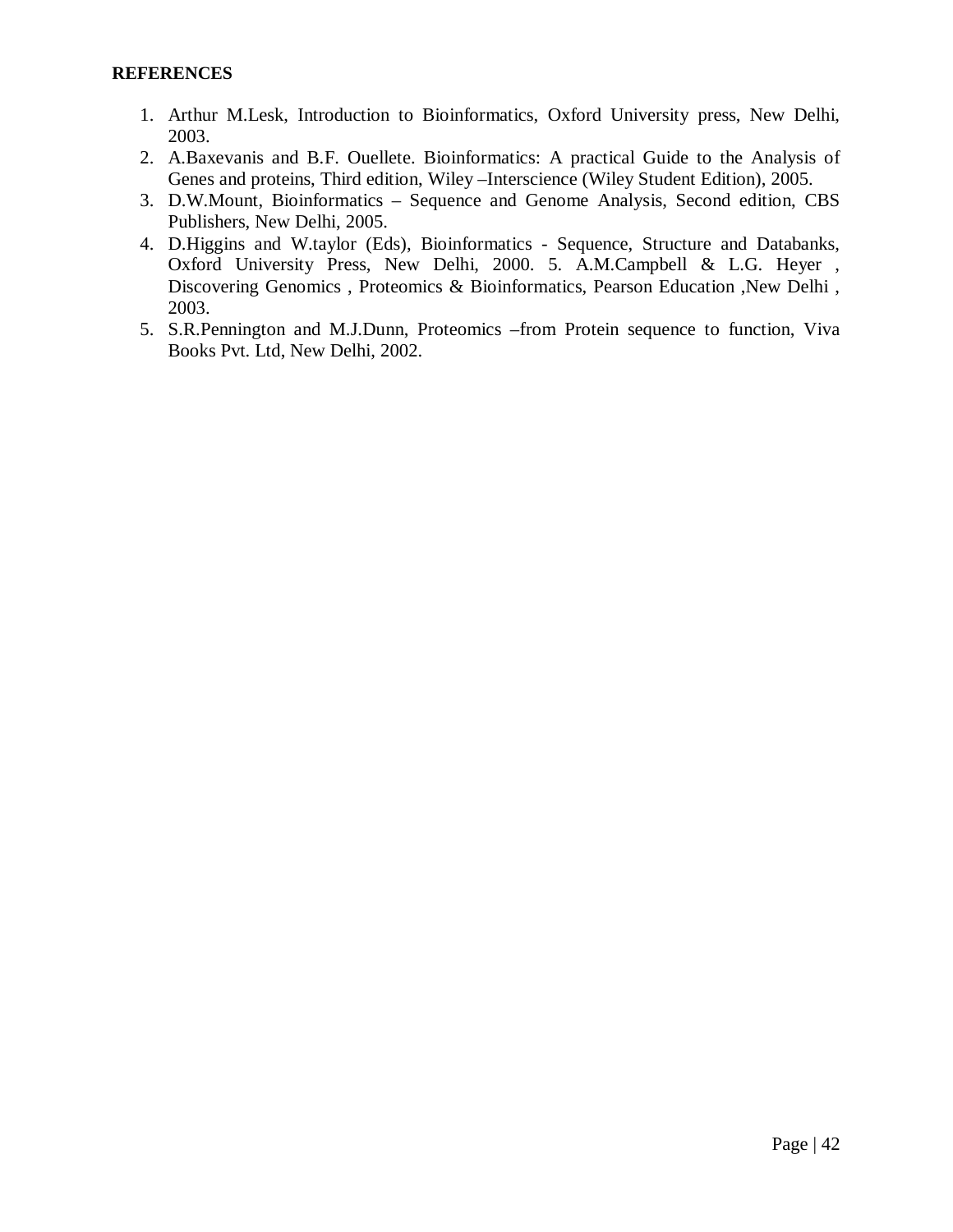| Core         | : XXIII        |
|--------------|----------------|
| Code         | : 10 BSBT 5423 |
| <b>Hours</b> | : 5            |
| Credits      | : 5            |

### **ENVIRONMENTAL SCIENCE AND ECOBIOTECHNOLOGY**

- **Unit I ECOLOGY:** Basic Ecological Concepts and Principles Our Environment: Geological Consideration, and Homeostasis; Biological control of chemical environment; Energy transfer in an ecosystem; Food chain, food web; Energy budget; Production and decomposition in a system; Ecological efficiencies; Trophic structure and energy pyramids; Ecological energetics; Principles pertaining to limiting factors; Biogeochemical cycles (N, C, P cycles). Over view of Freshwater Ecology; Marine Ecology; Estuarine Ecosystem; and Terrestrial Ecosystem.
- **Unit II POLLUTION:** Concept of Environmental Pollution: Origin of pollution; Classification and nature of Environmental Pollutants; Industrial pollutions. Overview of Noise pollution. Radiation Pollution Types and possible hazards of radioactive substances; Soil Pollution - Waste land formation - Deforestation, Shifting cultivation. Impact of Dams, Loss of soil fertility. Global environmental changes; Green house effect. Over view of Water pollution - oil spills.
- **UNIT III EFFLUENT TREATMENT:** Microbiology of waste water treatment, aerobic process activated sludge, oxidation ponds, trickling filter, towers, rotating discs, rotating drums, oxidation ditch. Anaerobic process: Anaerobic digestion, anaerobic filters, upflow anaerobic sludge blanket reactors. Biotechnology in tannery, dairy, distillery, textile, pulp, paper and Antibiotic industries effluent treatment.
- **UNIT IV APPLICATION AND TECHNOLOGY:** Remote sensing and its applications in resource management and pollution monitoring - IRS satellites & their sensors. Biosensors, Bioremediation (Mycorrizhae - in restoration of soil fertility) and pollution abatement: Biotechnological applications for Xenobiotics degradation, hydrocarbons, oil pollutants, surfactants and pesticides. Bioleaching. Phytoremediation. Recycling of metallic waste;
- **UNIT V ENVIRONMENTAL QUALITY ASSESSMENT AND MONITORING:** Quality of environment for life on earth and man - Deterioration of environmental quality with reference to anthropogenic impact. Methods of assessment of environmental quality; Short term studies/surveys. Environmental Impact Assessment (EIA) - The Environmental Protection Act, 1986. Green peace friendly concept.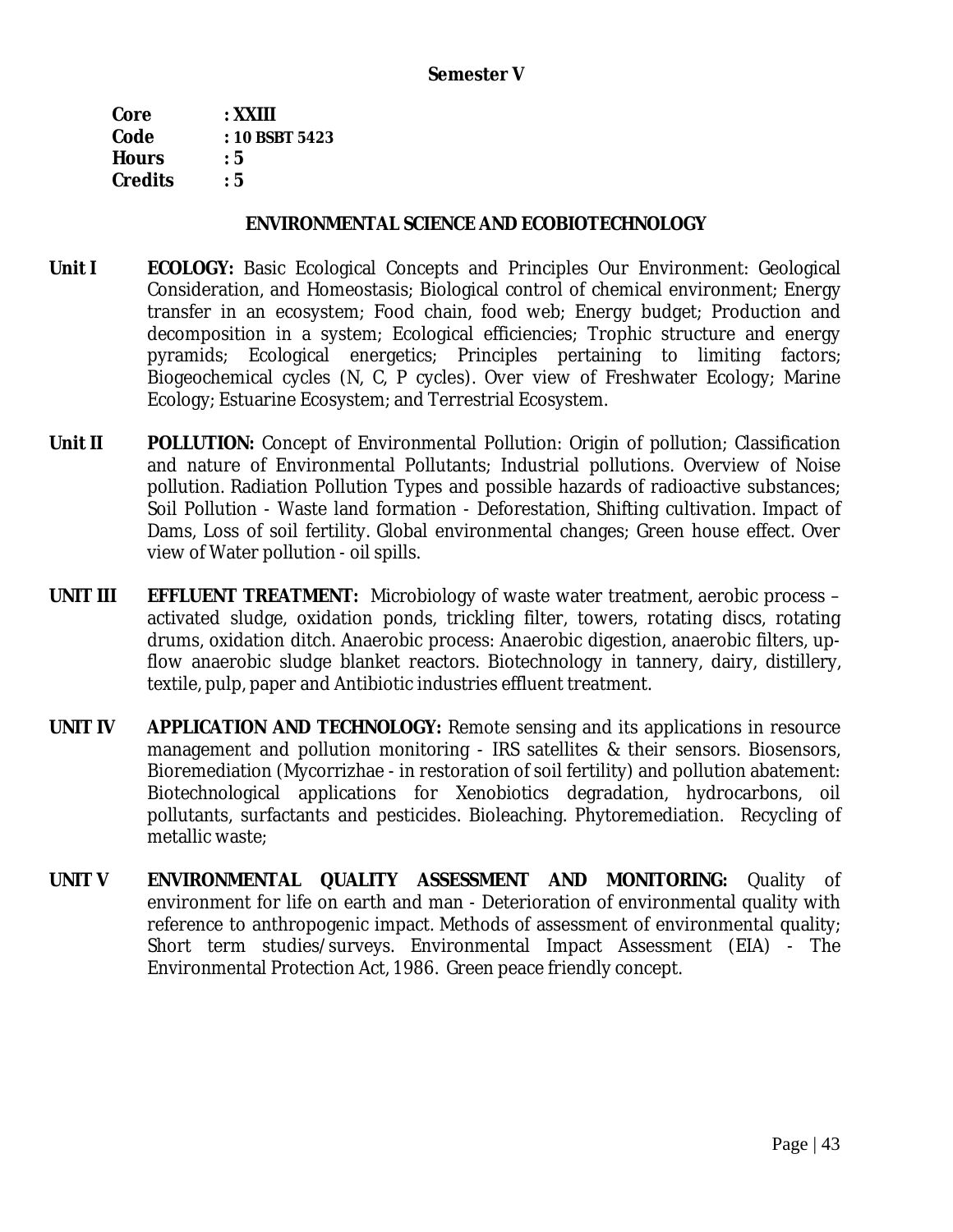**Reference:** 

- 1. Kudesia V P & R Kudesia (1979) Environmental Health and Technology Me Graw Hill Publications Co. Ltd., New Delhi.
- 2. Harvinder Sohal & A K Srivastava (1982) Environment and Biotechnology, Black Well publishers. New Delhi.
- 3. Kumar H D (1982) Modern Concepts of Ecology Vikas Publishing House Pvt. Ltd.
- 4. Environmental Chemistry A.K. De, Wiley Eastern Ltd.
- 5. Environmental Biotechnology and Clean air Bioprocess by E.J. Olguin, G. Sanchez and E. Hernandez (2003) Taylor& Francis.
- 6. Kumaraswamy.K. Algappa Moses A, Vasanthi M: Environmental Studies-Bharathidasan University Publication, Trichy.
- 7. Agarwal. K.C, 2001. Environmental Pollution: Causes, Effects and Control-Nidhi Publishers (India) Bikaner.
- 8. Environmental Biotechnology 1995, S.N.Jogdand Himalaya Publishing House.
- 9. Waste water engineering treatment, disposal and reuse. Metcalf and Eddy Inc., Tata McGraw Hill, New Delhi.
- 10. Introduction to Biodeterioration. D.Allsopp and K.J. Seal, ELBS / Edward Arnold. Selected Papers from Applied and Environmental Microbiology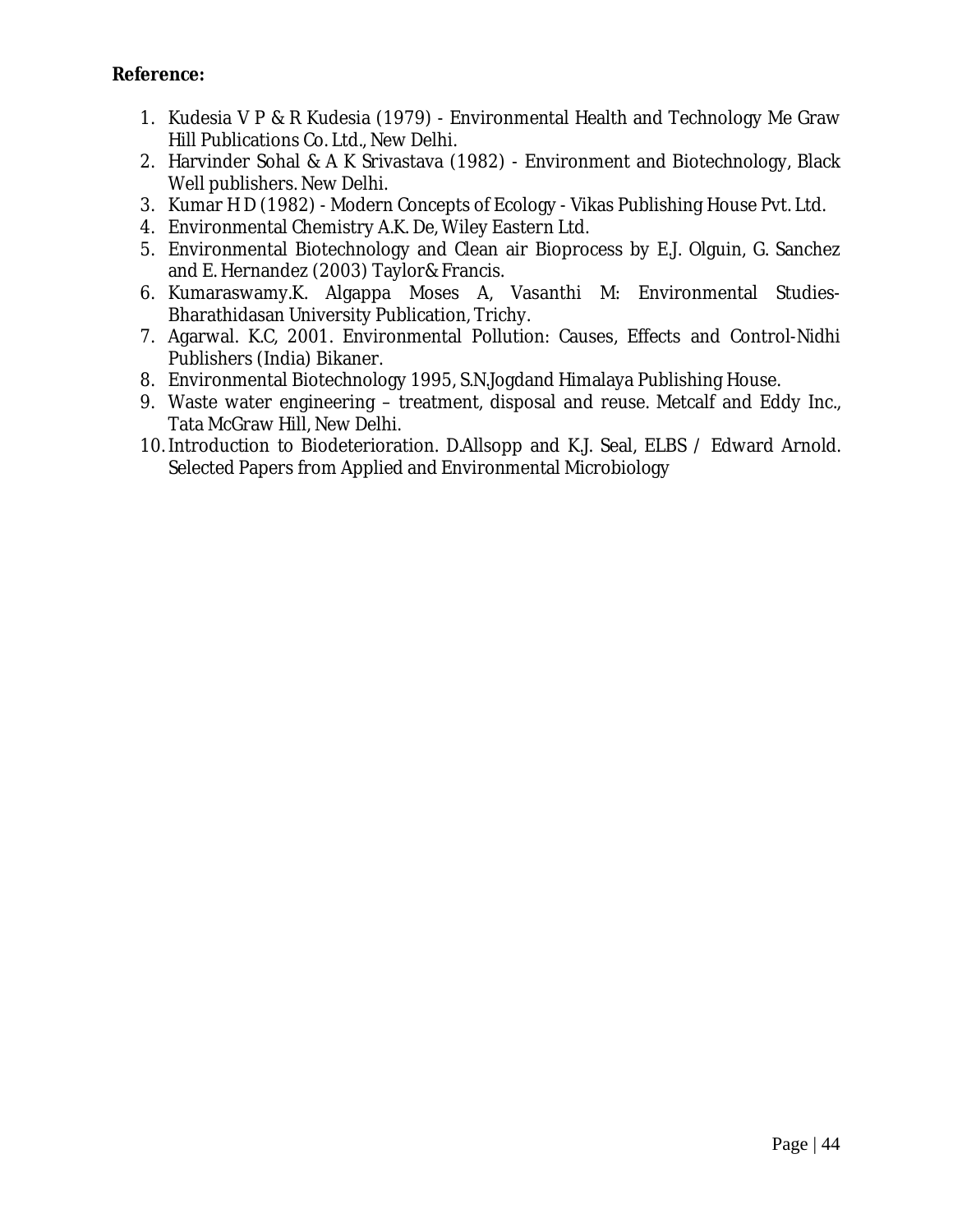| Core           | : XXIV            |
|----------------|-------------------|
| Code           | : 10 BSBT 5424: P |
| <b>Hours</b>   | : 5               |
| <b>Credits</b> | : 3               |

## **BIOPROCESS TECHNOLOGY AND ECOBIOTECHNOLOGY - Practical**

- 1. Isolation of Industrially important microorganisms for microbial processes.
- 2. Microbial production of citric acid using Aspergillus niger
- 3. Production and estimation of Alkaline protease
- 4. Biomass SCP from Algae and Fungi
- 5. Organic Solvent production
- 6. Bio-fertilizer production
- 7. Use of alginate for cell immobilization
- *8.* Parts of Bioreactor and production kinetics using yeast or *E.coli.*
- 9. Water Analysis: Determination of Total Hardness.
- 10. Estimation of Calcium and Magnesium.
- 11. Estimation of Dissolved Oxygen.
- 12. Analysis of Carbonates and Bicarbonates.
- 13. Testing of drinking water for *E.coli* MPN analysis
- 14.Soil Analysis: Estimation of Available Nitrogen.
- 15. Estimation of Calcium and Magnesium.
- 16. Quantitative estimation of Nitrates.
- 17. Qualitative determination of Nitrates.
- 18. Analysis of Carbonates and Bicarbonates.
- 19. Determination of dissolved oxygen concentration of water sample
- 20. Determination of biological oxygen demand (BOD) of sewage sample
- 21. Determination of Chemical oxygen demand (COD) of sewage sample
- 22. Isolation of xenobiotic degrading bacteria by selective enrichment technique
- 23.Study on biogenic methane production in different habitats.

**REFERENCES:** 

- 1. V. Subramanian (2002) A text book of Environmental Science, Narosa Publishing House.
- 2. P.K. Sharma, Environmental Chemistry.
- 3. David HF, Bela G. Liptak, Paul A. Bouis (1997) Environmental Engineers Handbook (2nd Ed) Lewis Publichers, New York.
- 4. Stanley E. Marahan Environmental Chemistry (4th edition) Environmental **Chemistry**
- 5. Dara SS. (2000) A text book of Environmental Chemistry and Pollution Control (1st edition) S. Chand & Company Ltd. New Delhi.
- 6. S. S, Saxena , Air, water and Soil analysis , Agro Botanica Publications.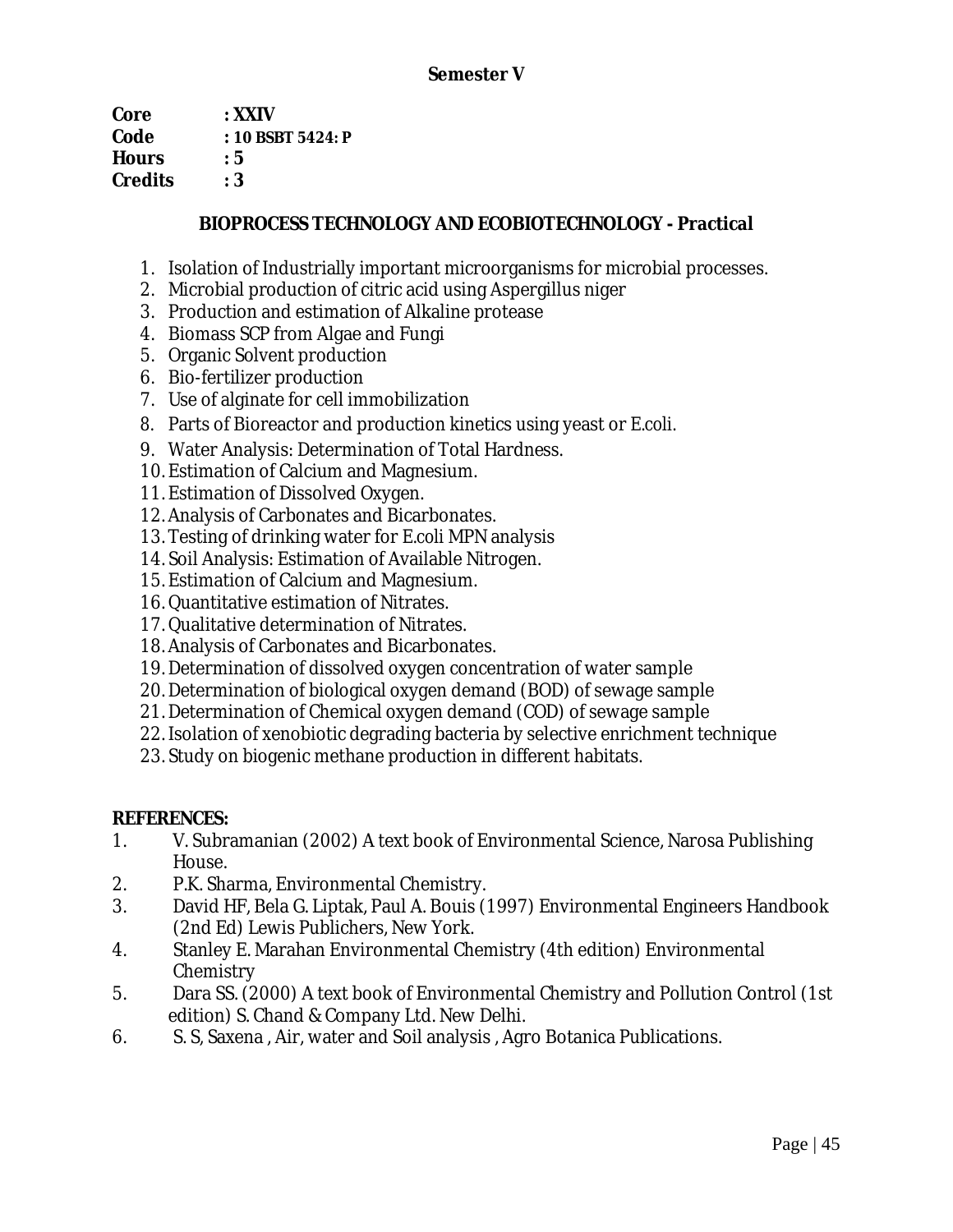### **Semester V**

| Core           | $\cdot$ XXV    |
|----------------|----------------|
| Code           | : 10 BSBT 5425 |
| <b>Hours</b>   | : 5            |
| <b>Credits</b> | : 3            |

## **BIOINFORMATICS - Practical**

## **BIOINFORMATICS**

- 1. Computer basic knowledge; hardware, connection cables, typing, Windows
- 2. 98/XP, Internet browsers, search engines.
- 3. LAN connections, setting up the IP address, network security.
- 4. Internet surfing and searching information, downloading and installing software(Acrobat Reader, etc).
- 5. Program to store a DNA sequence
- 6. Program to concatenate DNA fragments
- 7. Program to convert DNA to RNA
- 8. Program to calculate reverse complement of DNA sequence
- 9. Program to read protein sequence data from a file
- 10. Program to print the elements of an array
- 11. Program to take an element off the end of an array
- 12. Program to take an element off the beginning of an array
- 13. Program to put an element at the beginning of an array
- 14. Program to put an element at the end of an array
- 15. Program to reverse an array
- 16. Program to get the length of an array
- 17. Program to insert an element at a random position in an array
- 18. Program to find motif in a protein sequence
- 19. Program to count nucleotide in a sequence
- 20. Program to find the percentage of G and C in a DNA sequence
- 21. Program to find the percentage of type of amino acid in a sequence
- 22. Program to append ATGC to a DNA sequence using subroutines
- 23. Program to concatenate two strings using subroutines
- 24. Program to count the number of given motifs
- 25. Program to convert DNA to RNA using subroutines
- 26. Program to find is a DNA is stable or not.

## **REFERENCES**

- 1. E. Balaguruswamy-1992 Programming in ANSI C- TataMcGraw Hill.
- 2. Attwood TK- Parry Smith DJ-2001 Introduction to bioinformatics- Pearson Education Asia.
- 3. Kutti- 1995 C and Unix programming: a conceptual perspective- Tata McGraw Hill-.
- 4. Gibas C- Jambeck P. 2001 Developing bioinformatics in computer skills. Oreilly & Associates Inc. Shroff Publishers.
- **5.** David W. Mount- 2001-Bioinformatics- Cold Spring Harbor Laboratory Press.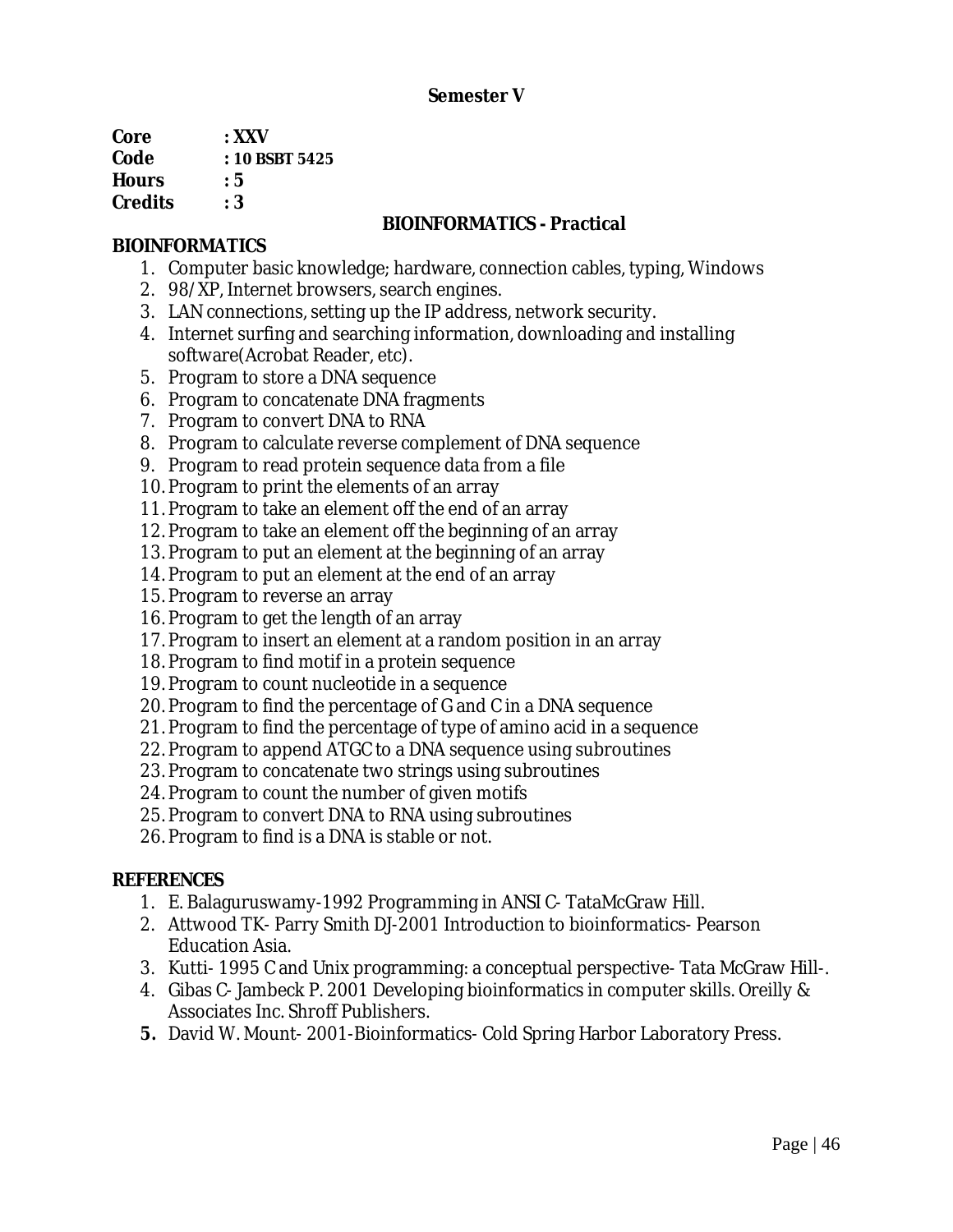| Elective       | $\cdot$ 1                                            |
|----------------|------------------------------------------------------|
| Code           | $: 10$ BSBT 5501                                     |
| <b>Hours</b>   | $\cdot$ 5                                            |
| <b>Credits</b> | $\cdot$ 4                                            |
|                | <b>CORE BASED ELECTIVE - I: GENERAL PHARMACOLOGY</b> |

- **UNIT I BASIC PHARMACOLOGY:** Introduction to Pharmacology, Sources of Drugs, Dosage forms and routes of administration and drug delivery system; Mechanism of action, drug receptors and cellular signaling systems ;Combined effect of drugs, Factors modifying drug action, tolerance and dependence; Pharmocogenetics.
- **UNIT II PHARMACOKINETICS:** Absorption Structure of cell membrane, Gastro-intestinal absorption of drugs, Mechanism of drug absorption, Absorption of drug from nonper oral routes. Distribution, Metabolism – Phase-I, and Phase-II reactions, Excretion of drugs, Principles of basic and clinical Pharmacokinetics.
- **UNIT III CHEMOTHERAPY:** General principles of chemotherapy, Chemotherapy of tuberculosis and leprosy; Chemotherapy of cancer; General mechanism of action of chemotherapeutics agents. Bioassay of drugs and Biological standardization, Discovery and development of new drugs. Evaluation of New Drugs -Acute, subacute and chronic toxicity tests, Teratogenicity and Carcinogenicity; Clinical trials. Tablets – Formulation of different types, physiological availability and coating. Capsules – Advantages and disadvantages, dosage form, gelatin shell.
- **UNIT IV DRUGS ACTING ON CNS, CARDIOVASCULAR AND RESPIRATORY SYSTEM:**  Synaptic transmission in the CNS, General anaesthetics, Dissociative and neuroleptanaesthesia. Hypnotics and sedatives, Alcohol, Antiepileptics, Psychopharmacological agent, Antiparkinsonian drugs; Non-steroidal analgesics, anti-inflammatory and anti-pyretic agents, drugs used in gout; Narcotic analgesics, opiod poisoning and treatment; CNS stimulants and Nootropic agents, Local anaesthetics. Cardiac glycosides and positive ionotropic agents; Antiarrhythmic drugs, Antihypertensive drugs.
- **UNIT V PHARMACOGNOSY:** Definition, history and scope of Pharmacognosy including indigenous system of medicine. Classification of drugs of natural origin. Occurrence, distribution, organoleptic evaluation, microscopical evaluation, chemical constituents and therapeutic efficacy of the following categories of drugs - Laxatives: Aloes, Cardiotonics - Digitalis, Enzymes - Papaya, diastase yeast; Vitamins - Shark liver oil and Amla; Antimalarials – Cinchona; Antitumour – Vinca; Antihypertensives – Rauwolfia. Reverse Pharmacolgy.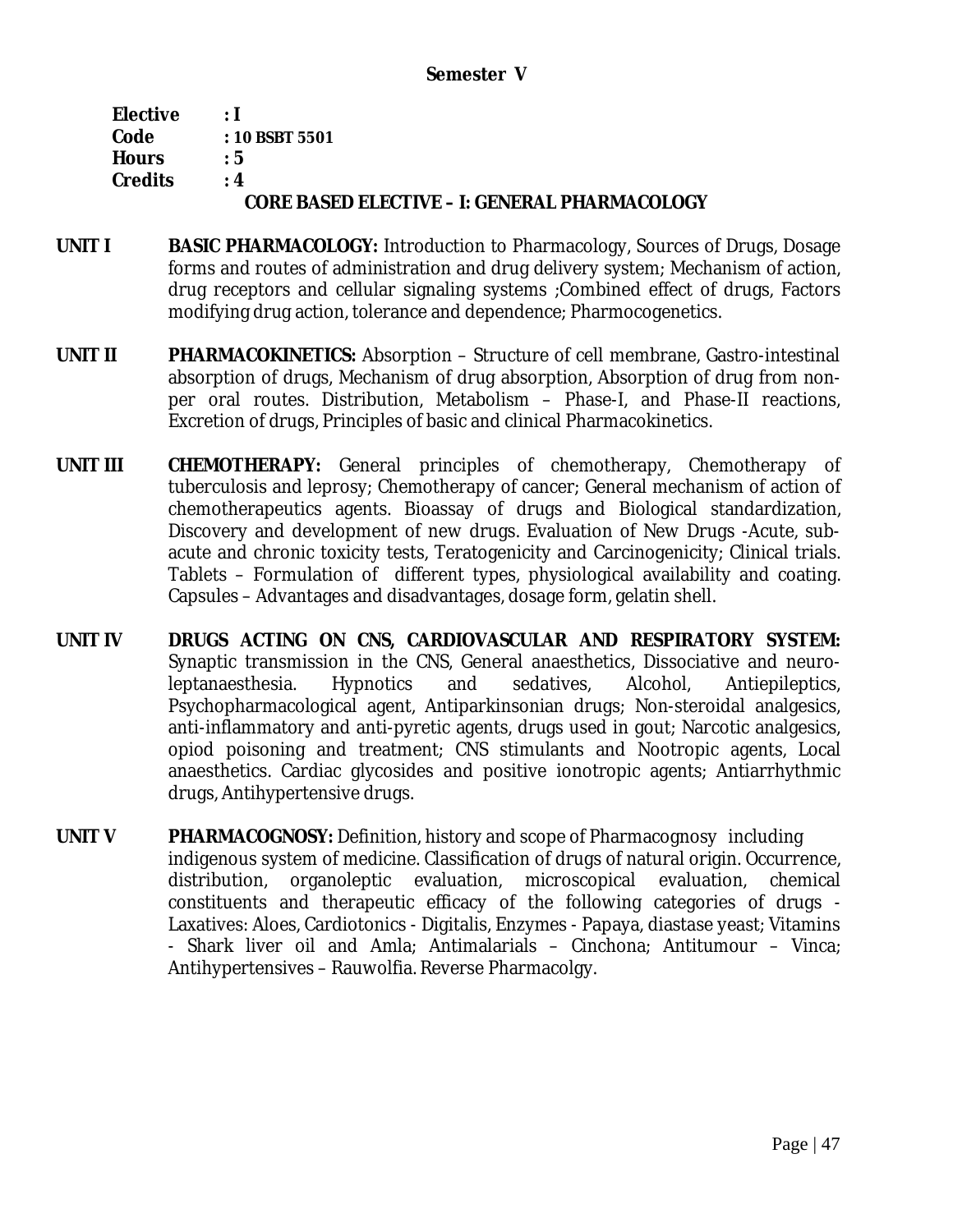### **REFERENCES:**

- 1. Rang, M.P. Dale M.M. Reter J.M Pharmacology
- 2. Pharmacology and Therapeutics Satoskar
- 3. Goodman and Gilman"s, The Pharmacological basis of therapeutics
- 4. Kulkarni S.K., Handbook of Experimental Pharmacology
- 5. Chronppharmacology by B. Lammer
- 6. Topicss of Molecular Pharmacology I & II by Nurger and Roberts
- 7. Medical Pharmacology by K.D. Tripathi
- 8. Essential of Pharmacotherapeutics by F.S.K. Barar
- 9. Pharmacology & Pharmacotherapeutics by Das & Dutta
- 10. Lippincotts Pharmacology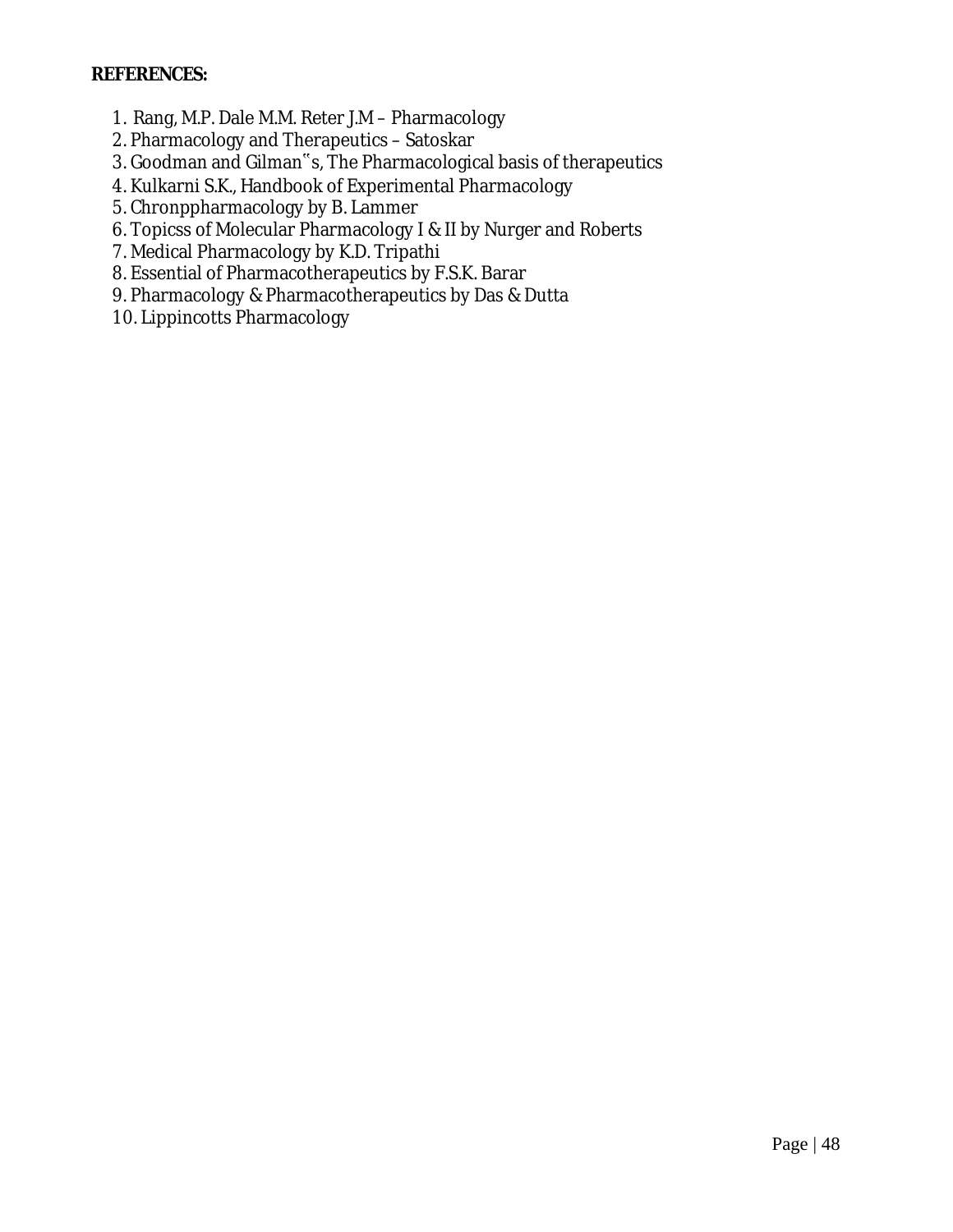| Core           | $:$ XXVI       |
|----------------|----------------|
| Code           | : 10 BSBT 6426 |
| <b>Hours</b>   | : 5            |
| <b>Credits</b> | : 5            |

#### **PLANT BIOTECHNOLOGY**

- **UNIT I INTRODUCTION TO TISSUE CULTURE:** Objectives, roles and landmarks in plant breeding; special breeding techniques: Mutational breeding and distant hybridization. History of plant cell, tissue and organ culture – laboratory organization – aseptic techniques – nutritional requirements and culture media. Micro propagation – Somatic embryogenesis and artificial seeds – induction of multiple shoots – Totipotency.
- **UNIT II** *IN-VITRO* **PROPAGATION:** Production of virus free plants production and exploitation of haploids and triploids – techniques of overcoming incompatibility barriers – embryo rescue – protoplast culture and parasexual hybridization – exploitation of Somaclonal and Gametoclonal variations. cryopreservation – germplasm conservation and establishment of gene banks.
- **UNIT III GENE TRANSFER TECHNIQUES:** Genetic Engineering in Plants Molecular biology of Agrobacterium mediated DNA transfer- Ti plasmid Vectors- Physical method of transfer-Biolistics –Electroporation. Transposons in transgenic plants – their uses – Terminator gene technology.
- **UNIT IV MOLECULAR MARKERS:** Selectable Markers, reporter genes- Promoters used in Plant vectors genetic engineering for - heat, drought and saline tolerance (Osmogenes) - Virus resistance - Pest resistance – Bt genes, Non-Bt like protease inhibitors, alpha amylase inhibitors - Herbicide resistance - Delayed fruit ripening - Fungal and bacterial resistance - Secondary metabolite production . Production of therapeutic proteins - antibodies, vaccines - edible vaccines- hormones- Golden Rice.
- **UNIT V PLANT GENOME MAPPING:** Physical and molecular maps, gene tagging –Seed production techniques, release of new varieties and plant breeders right: UPOV 369, 370, 372. Plant DNA finger printing: Hybridization and PCR based markers (RFLP, SSR's, RAPD, QTLs, SCARS, AFLP etc.,). Green House Technology - Molecular aspects of nitrogen fixation. Management aspect of plant Genetic Engineering.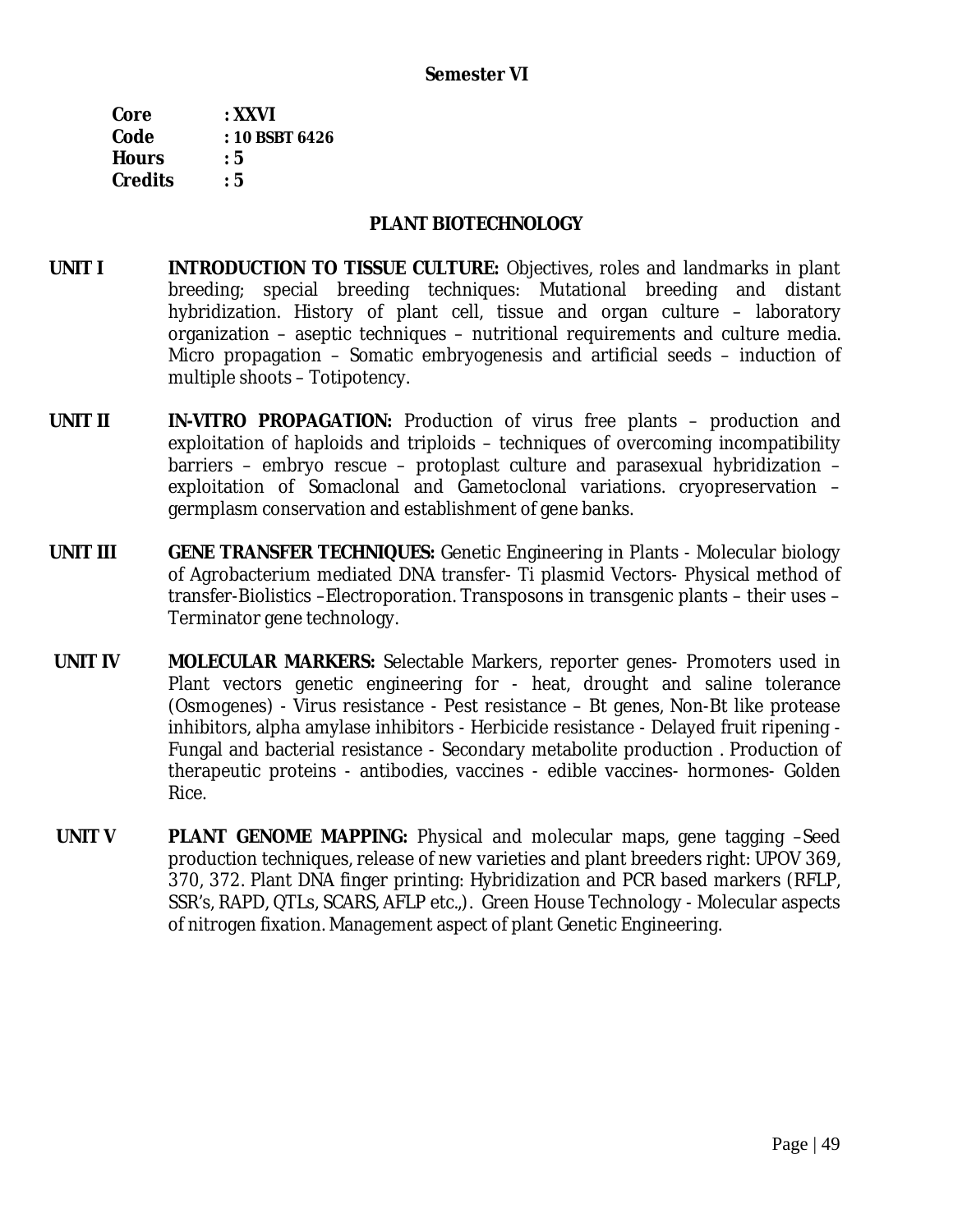### **REFERENCE:**

- 1. R.A Dixon And R.A. Gonzales (2004).Plant cell culture, IRL press.
- 2. G.W. Lycett and D. Grierson (1990) Genetic Engineering of crop plants- (Eds)
- 3. M.J. Chrispeels and D.F. Sadava (1994) Plants- Genes and Agriculture Jones and Bartlett.
- 4. Glick and Paster mark (2002) Molecular Biotechnology by Panima.
- 5. S.S. Bhojwani and M.K. Razdan (2004) Plant Tissue culture: theory and practice a revised edition Elsevier science.
- 6. F.H.Erbisch and K.M.Maredia (2000). Intellectual property in agricultural Biotechnology, Edited by, University Press.
- 7. Bernard R.Glick and Jack J.Pasternak (2001). Molecular Biotechnology, Principles and applications of recombinant DNA technology. ASM Press Washington DC.
- 8. J.Hammond, P.McGarvey and V.Yusibov (eds) (1999). Plant Biotechnology New products and Applications. By Springer Publication.
- 9. Kalyankumar De. (2007). An Introduction to Plant Tissue Culture Techniques. New Central Book Agency, Kolkata.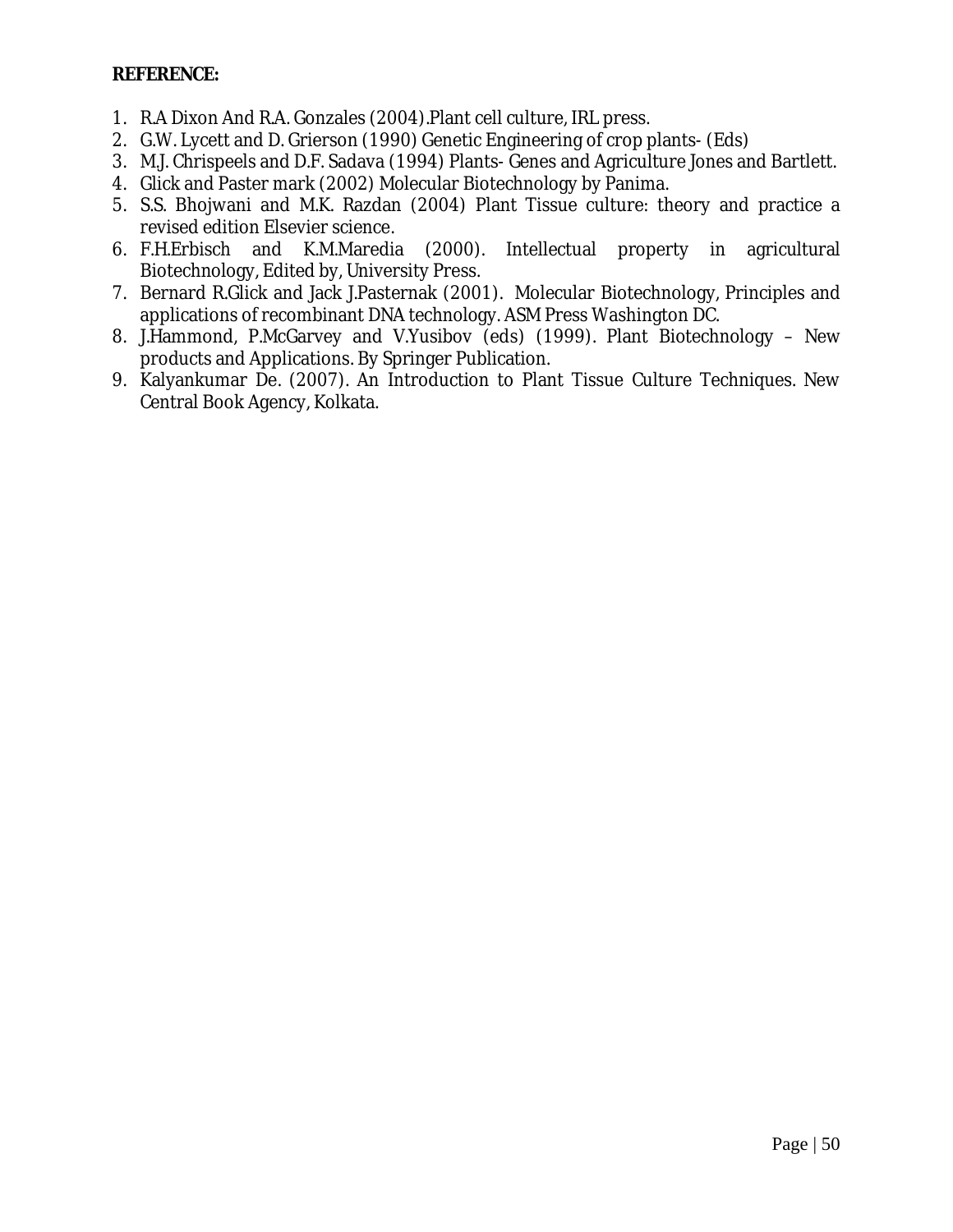#### **Semester VI**

| Core           | : XXVII        |
|----------------|----------------|
| Code           | : 10 BSBT 6427 |
| <b>Hours</b>   | : 5            |
| <b>Credits</b> | $\cdot$ 4      |

### **MOLECULAR DIAGNOSTICS**

- **UNIT I MOLECULAR TECHNIQUES:** Approaches, methods and tools for molecular diagnostics - blotting techniques, RFLP, RAPD and PCR. *In situ* hybridization - FISH and fluorescent methods. Microarray technique: principle of global screening and diagnosis. Application of ELISA, ELISPOT, FACSCAN, Immunofluorescence and RIA in molecular diagnostics. Fluorescence tag chromophore-tagged DNA and protein probes, chip-based molecular diagnostics.
- **UNIT II IMMUNODIAGNOSTICS:** Overview of Humoral and cellular immunity Hematopoiesis -Stem cell markers. Antibodies and MHC molecules - allotypes and isotypes. Serodiagnostics: agglutination, immunodiffusion, immunoelectrophoresis and immunoprecipitation. HLA typing. Diagnostic and therapeutic implications of cytokines. Immunoinformatics and vaccine designing.
- **UNIT III MICROBIAL DIAGNOSTICS:** Overview of microbial pathogens types. Molecular epidemiology. Type study of *Mycobacterium tuberclosis*, HIV, HBV, H5N1, Chikungunya and Dengue – Detection and molecular epidemiology. Conventional Vs Molecular diagnostics - merits and demerits. Environmental molecular diagnostics – Pathogens of importance in aqua culture (WSSV) and agriculture- plant molecular genetic markers.
- **UNIT IV DIAGNOSTICS FOR HUMAN DISEASES:** Genetic testing Practice of genetic testing for carrier detection, predict disorders, presymptomatic testing and diseasesusceptibility testing. Detection of genetic defects-mutation. Gene polymorphism: candidate genes approach. Metabolic and genetic disorders - diabetes, cardiac disorders, DNA analysis in Duchene Muscular Dystrophy, Sickle cell anemia and beta thalassemia: molecular aetiology and detection. Prenatal molecular diagnosis: CVS and amniocentesis, preimplantation - test methods and applications. Molecular Forensics - Contributions of Alec Jeffrys - DNA as evidence. DNA fingerprinting - Paternity dispute, Personal identification and identity of descent by molecular methods.
- **UNIT V CANCER DIAGNOSTICS:** Cancer types and Diagnosis of cancer. Tumor markers, tumor imaging and staging –p53 and its role. Monoclonal and engineered antibodies and fluorescent antibodies in cancer diagnosis. Antigen specific therapy, cytokine therapy and gene therapy.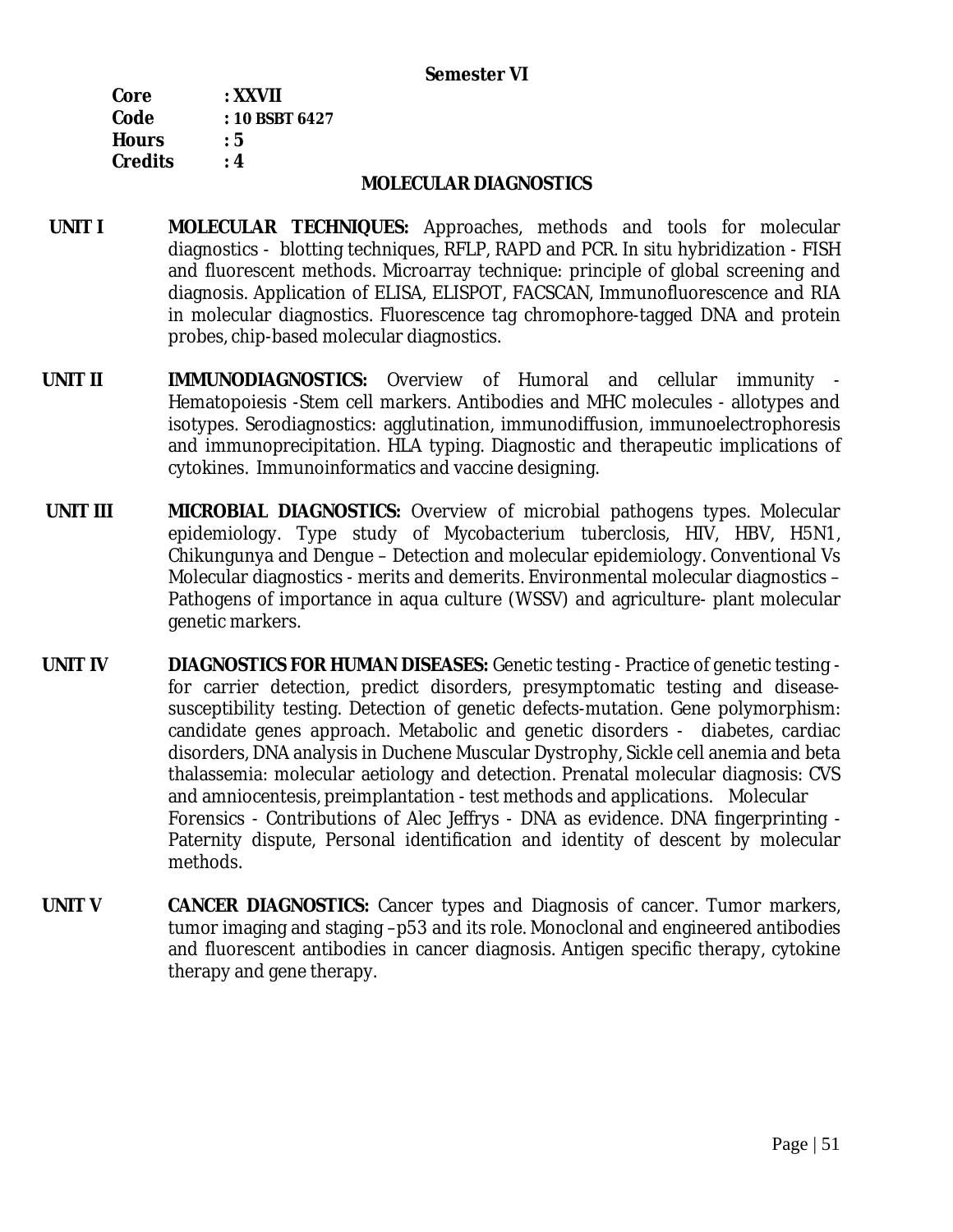## **Reference**

- 1. Benjamini E, Coico R and G. Sunskise (2000) Immunology a short course. IV edn. Wiley Liss publication, NY.
- 2. Kuby, J (2005) immunology, III edn, WH Freeman &Co, NY.
- 3. Goldsby R.A. Kindt T.I and Osborne B.A (2000) Kuby Immunology IV edn. S WH Freeman And Co, NY.
- 4. Roitt, I (2006). Essential Immunology, IV edn. Blackwell Sci NY.
- 5. Strachan, T. and A.P. Read. 2004. Human Molecular Genetics. 3rd Edition. Garland b Science, UK.
- 6. Clinical chemistry-Principles, Procedures and correlations 5th edn/. Michael L. Bishop, Edward P. Fody, Larry Scoeff – Lipincott Williams and Wilkins – Indian Reprint 2005.
- 7. Julian Little, Muin J. Khoury, Wylie Burke 2003. Human Genome Epidemiology: A Scientific Foundation for Using Genetic Information to Improve Health and Prevent Disease, Oxford University Press.
- 8. BROCK Biology of Microorganisms. Eleventh Ed., Michael T. Madigan, John M. Martinko. Pearson-Prentice Hall, 2006. 68
- 9. A Practical Guide to Clinical Virology. 2nd Ed. L.R. Haaheim., J.R. Pattison. R.J.Whitley. John Wiley &Sons, 1994.
- 10. Biomedical Methods Hand Book- John M. Walkser, Ralph Raplay. Humana Press, 2005.
- 11. Tietz Textbook of Clinical Chemistry & Molecular Diagnostics 4th Ed. Carl A. Burtis, Edward R. Ashwood, David E. Bruns. Saunders – Elsevier, 1999.
- 12. CDC epidemiology manuals.
- 13. Medical Genetics at a Glance. Dorian J. Pritchard & Bruco R. Korf, Blackewell publishers.
- 14. An introduction to Human Molecular Genetics Mechanisms of Inherited Diseases. IInd Ed. Jack J. Pasternak, Wiley-Liss & Sons Inc., 2005. N J, USA.
- 15. Elements of Medical Genetics. II th edition-Muller, Young Churchill Livingstone, 2002.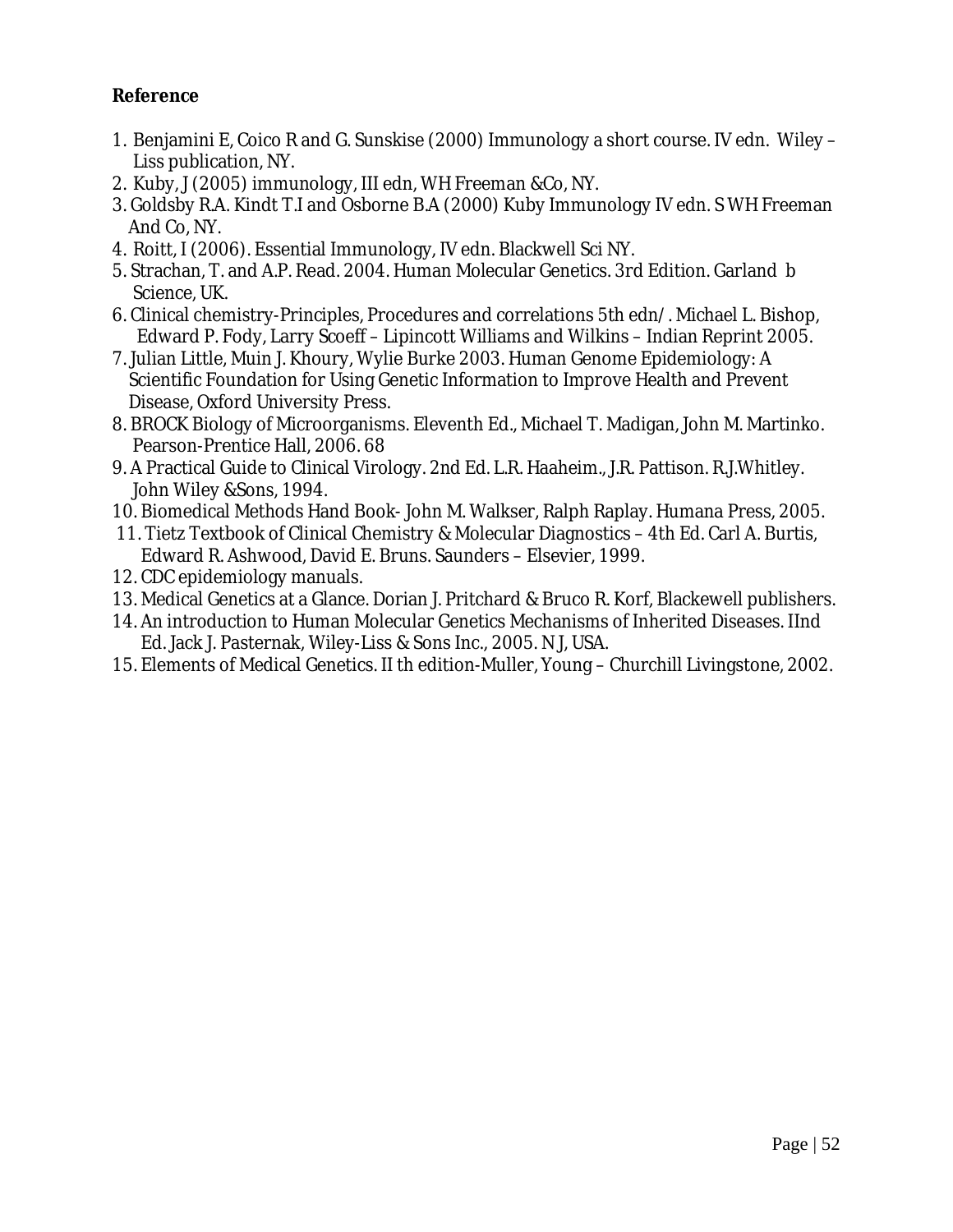| $:$ XXVIII     |
|----------------|
| : 10 BSBT 6428 |
| : 5            |
| : 5            |
|                |

#### **GENOMICS AND PROTEOMICS**

- **UNIT I GENOMICS: NUCLEOTIDE SEQUENCE DATABASES,ANALYSIS GENE IDENTIFICATION** - Goals of the Human Genome Project, cloning vectors, concept of maps, physical maps, shotgun libraries, DNA polymorphism, nucleotides, DNA sequences. Sequence databases: GeneBank, EMBL Nucleotide sequence databank, DNA Data Bank of Japan(DDBJ), database formats. Recombinant DNA technology, restriction enzymes, resource for restriction enzyme (REBASE), similarity search. Polymerase chain reaction, primer selection for PCR, BLASTn, application of BioEdit; Genome information and special features, coding sequences (CDS), untranslated regions (UTR's), cDNA library, expressed sequence tags (EST). Approach to gene identification; masking repetitive DNA, database search, codon-bias detection, detecting functional sites in the DNA. Internet resources for gene identification, detection of functional sites, gene expression.
- **UNIT II FUNCTIONAL GENOMICS AND DNA MICROARRAY-**Introduction, Basic steps for gene expression, concept of microarrays; spotted arrays, oligonucleotide arrays, designing the experiment, Two-color microarray experiments, Clustering gene expression profiles; Agglomerative, Hierarchical, Nearest neighbour (Single-linkage), completelinkage, average-linkage, weighed pair-group average, k-means clustering, selforganizing maps (SOM) clustering, Tools for microarray analysis; soft-finder, xCluster, MADAM, SAGE, Microarray design,microarray experimentation, fabrication computational analysis of Microarray data, Applications of microarray technology.
- **UNIT III PROTEOMICS** Protein Sequence Databases And Analysis-Protein sequence information, composition and properties, physicochemical properties based on sequence, sequence comparison; Primary databases, Secondary databases. Pair-wise sequence alignment, gaps, gap-penalties, scoring matrices, PAM250,BLOSUM62, local and global sequence alignment, multiple sequence alignment, useful programs, ClustalW, BLASTp. Protein Microarray- Proteomics classification; Tools and techniques in proteomics; 2-D gel electrophoresis, gel filtration, PAGE, isoelectric focusing, affinity chromatography, HPLC, ICAT, fixing and spot visualization, Mass spectroscopy for protein analysis, MALDI-TOF, Electrospray ionization (EST), Tandem mass spectroscopy (MS/MS)analysis; tryptic digestion and peptide fingerprinting (PMF), Protein Micro array *inprotein* expression, profiling and diagnostics, drug target discovery. Database searching- 3-dimensional structure determination by X-ray and NMR.
- **UNIT IV PHYLOGENETIC ANALYSIS-**Evolution, elements of phylogeny, methods of phylogenetic analysis, Phylogenetic tree of life, comparison of genetic sequence of organisms, phylogenetic analysis tools-Phylip, ClustalW; Comparative Transcriptomics-Differential Gene expression, Transplastomics.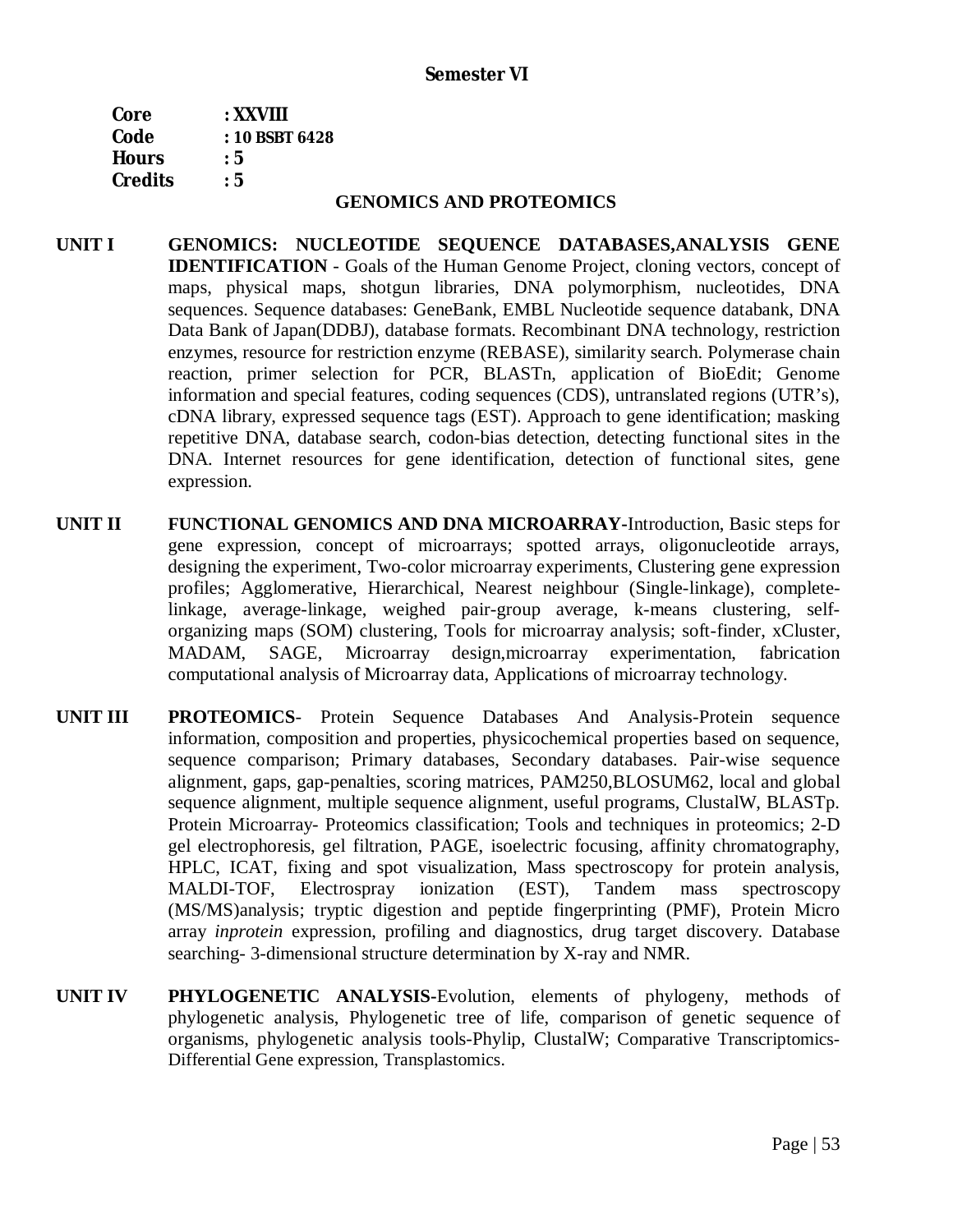**UNIT V PHARMACOGENETICS**: High Throughput Screening for Drug Discovery-Identification of Drug targets, Pharmacophore, Pharmacogenetics and Drug development. ADME Properties, Metabolome and Metabolomics. Systems Biology-Model systems. Global databases and analysis and statistical Modelling; Drug Discovery And Computer-Aided Drug Designing:Introduction, drug discovery area, pharmacogenetics and pharmacogenomics applications, SNPs, parameters in drug discovery identification of drug target molecules,drug design and its approaches, computer-aided drug designing methods; computer aidedmolecular design (CAMD), Quantum CAChe and project leader, ligand design methods,docking programs; De novo design.

## **References:**

- 1. Introduction to Bioinformatics, (Atwood, T. K. and Parry-Smith, D. J).
- 2. An introduction to Computational Biochemistry. (C. Stain Tsai, A. John Wiley and Sons, Inc., publications).
- 3. Genomics: The Science and technology behind the human genome project (2000.) Edited by C. Cantor and C.L Smith, Wiley-Interscience. NewYork
- 4. Genome Analysis- A practical Approach(19995)by J.M Davis, Oxford University press, Oxford
- 5. Genome Mapping A practical Approach(1997) by P.H Dear, Oxford University press, Oxford
- 6. DNA microarrays: A practical Approach(1999) Edited by M.Schena, Oxford University press, Oxford
- 7. TWYMAN, R.M. (2004) Principles of proteomics. Bios Scientific Publishers, New York ISBN 1859962734
- 8. Westerneir.R&T.Navn.2002 Proteomics in practice: A laboratory manual of proteome analysis. Wiley-vch,weinheim.ISBN3527303545 liebler.D.C.2002
- 9. Introduction to proteomics: Tools for the New Biology. Humana Press Tottava, NJISBN0585418799
- 10. Proteome Research: New frontiers in functional genomics (1997). Edited by M.R. wilkins, K.L.Wiliams, R.D.Appel and D.F. Hochstrasscr- Springrt Vereag, New York
- 11. Bioinformatics; Methods and applications; Genomics, Proteomics and Drug Discovery; (Rastogi, S. C. and Mendiratta and Rastogi, P.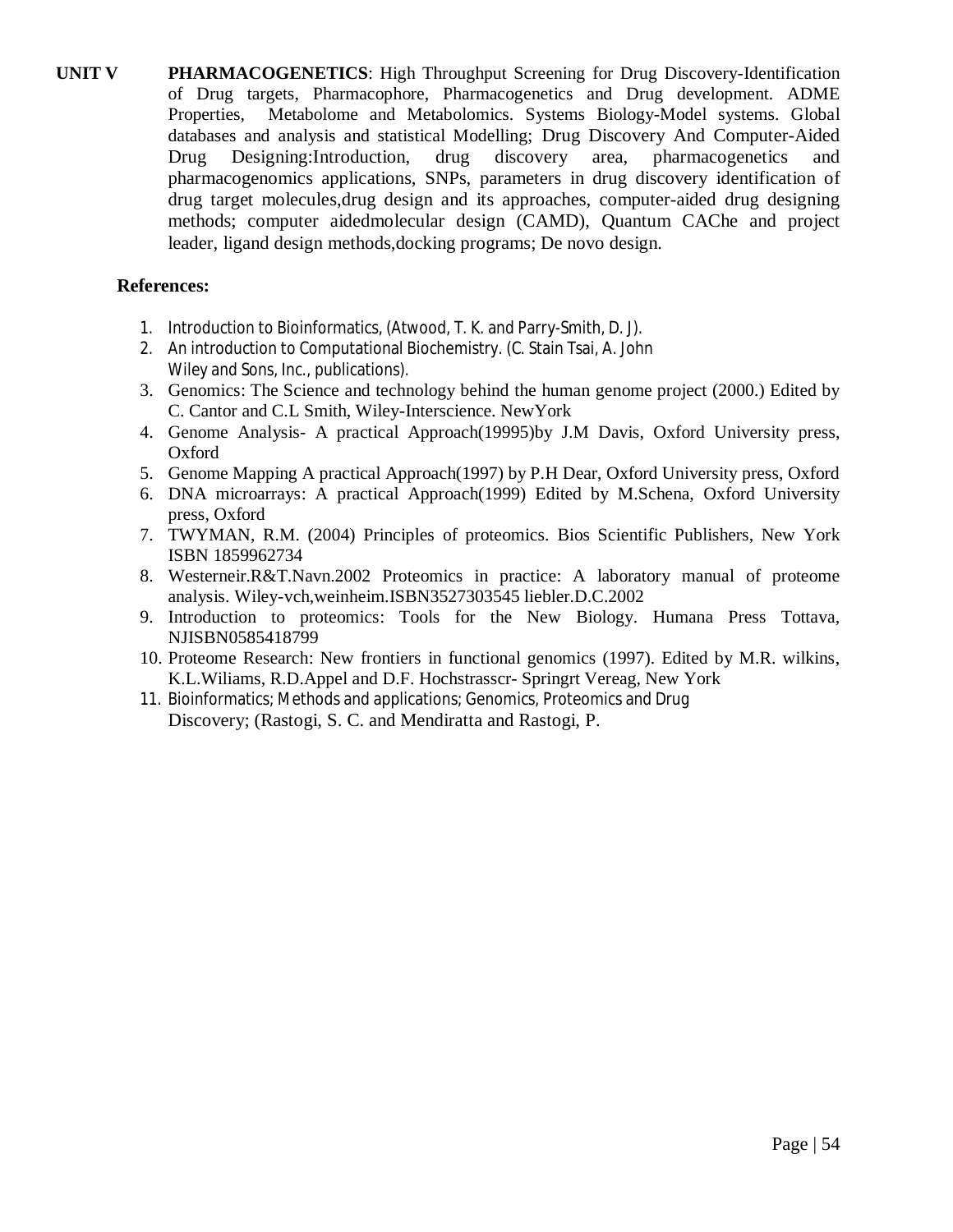**Core : XXIX Code : 10 BSBT 6429 P Hours : 5 Credits : 3** 

## **PLANT BIOTECHNOLOGY AND MOLECULAR DIAGNOSTICS - Practical**

- 1. Sterilization- media preparation- hormones.
- 2. Seed Germination,
- 3. Explant preparation,
- 4. Micropropagation- Shoot induction- multiplication- root induction and hardening.
- 5. Callus induction
- 6. Cell suspension cultures
- 7. Regeneration
- 8. Suspension culture
- 9. Haploid culture- anther culture
- 10. Protoplast isolation and culture
- 11. Agrobacterium-mediated transformation- GUS expression- extraction of DNA from transformed plants.
- 12. Plant DNA isolation
- 13. RAPD analysis
- 14. Western Blotting
- 15. ELISA
- 16. HLA Class typing
- 17. PCR diagnosis of Mycobacterium tuberculosis
- 18.Serodiagnostics for microbial and viral pathogens
- 19. DNA fingerprinting Forensic analysis based on VNTR
- 20. White spot syndrome virus (WSSV)
- 21. PCR based detection of Cancers

References

- 1. Benjamini E, Coico R and G. Sunskise (2000) Immunology a short course. IV edn. Wiley – Liss publication, NY.
- 2. Kuby, J (2005) immunology, III edn, WH Freeman &Co, NY.
- 3. Goldsby R.A. Kindt T.I and Osborne B.A (2000) Kuby Immunology IV edn. S WH Freeman &Co, NY.
- 4. Roitt, I (2006). Essential Immunology, IV edn. Blackwell Sci NY.
- 5. Strachan, T. and A.P. Read. 2004. Human Molecular Genetics. 3rd Edition. Garland Science, UK.
- 6. Clinical chemistry-Principles, Procedures and correlations 5th edn/. Michael L. Bishop, Edward P. Fody, Larry Scoeff – Lipincott Williams and Wilkins – Indian Reprint 2005.
- 7. Sambrook, (2001), Molecular Cloning : A laboratory manual Vol. I III Cold Spring Harbor Laboratory.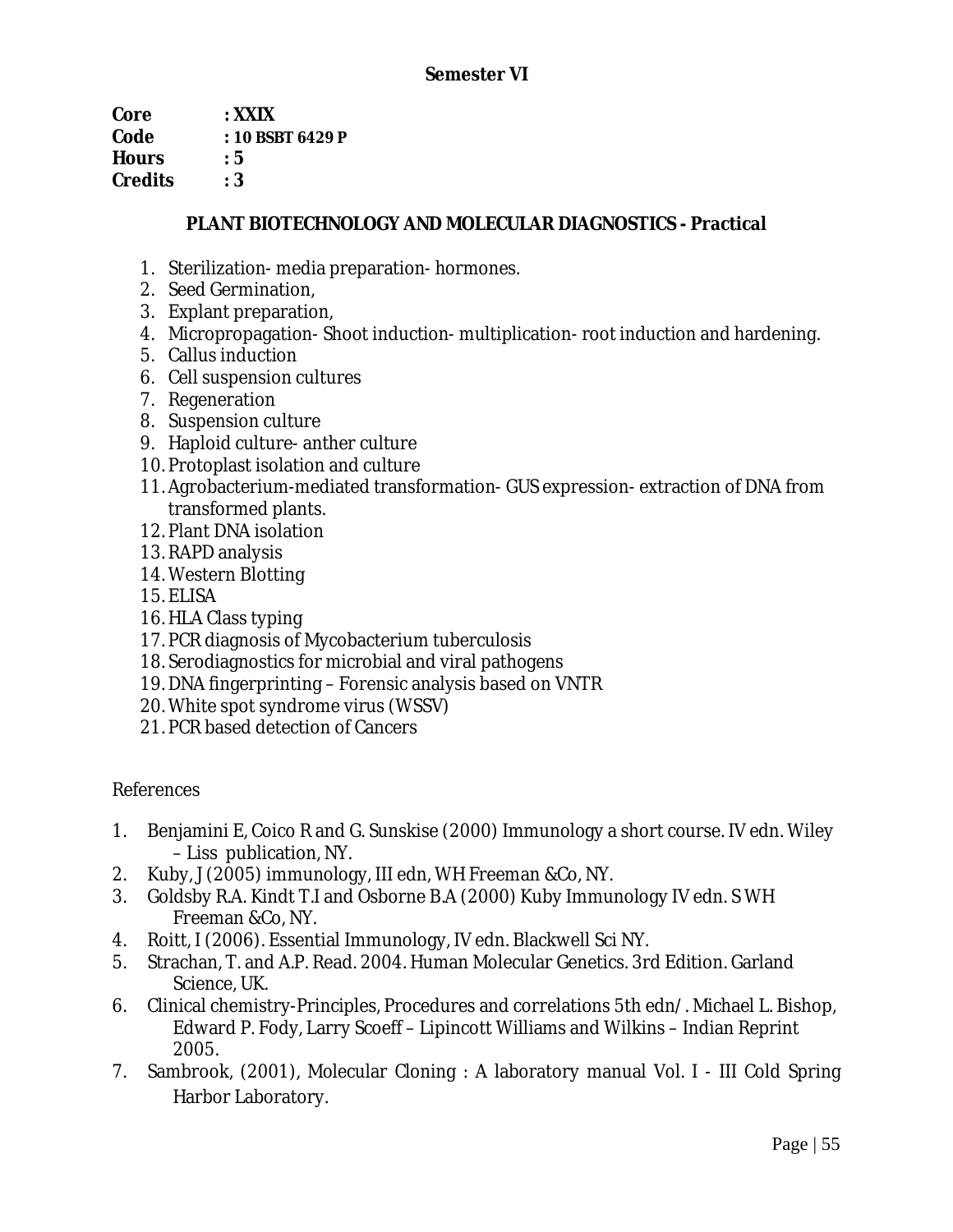- 8. F.M. Abubel (1987), Current Protocols in Molecular Biology Vol. & II, John Wiley Publishers- New York.
- 9. Weir- D.M. (1986), Hand Book of Experimental Immunology Vol. I & II by Blackwell Scientific Publications.
- 10. Hudson- L and Hay. H.C. (1980), Practical Immunology by Blackwell Scientific Publications.
- 11. Muthukkaruppan V.R. Baskar- S. and F. Sinigaglia (1986)Hybridoma Techniques : A Laboratory Course Macmillan India Limited.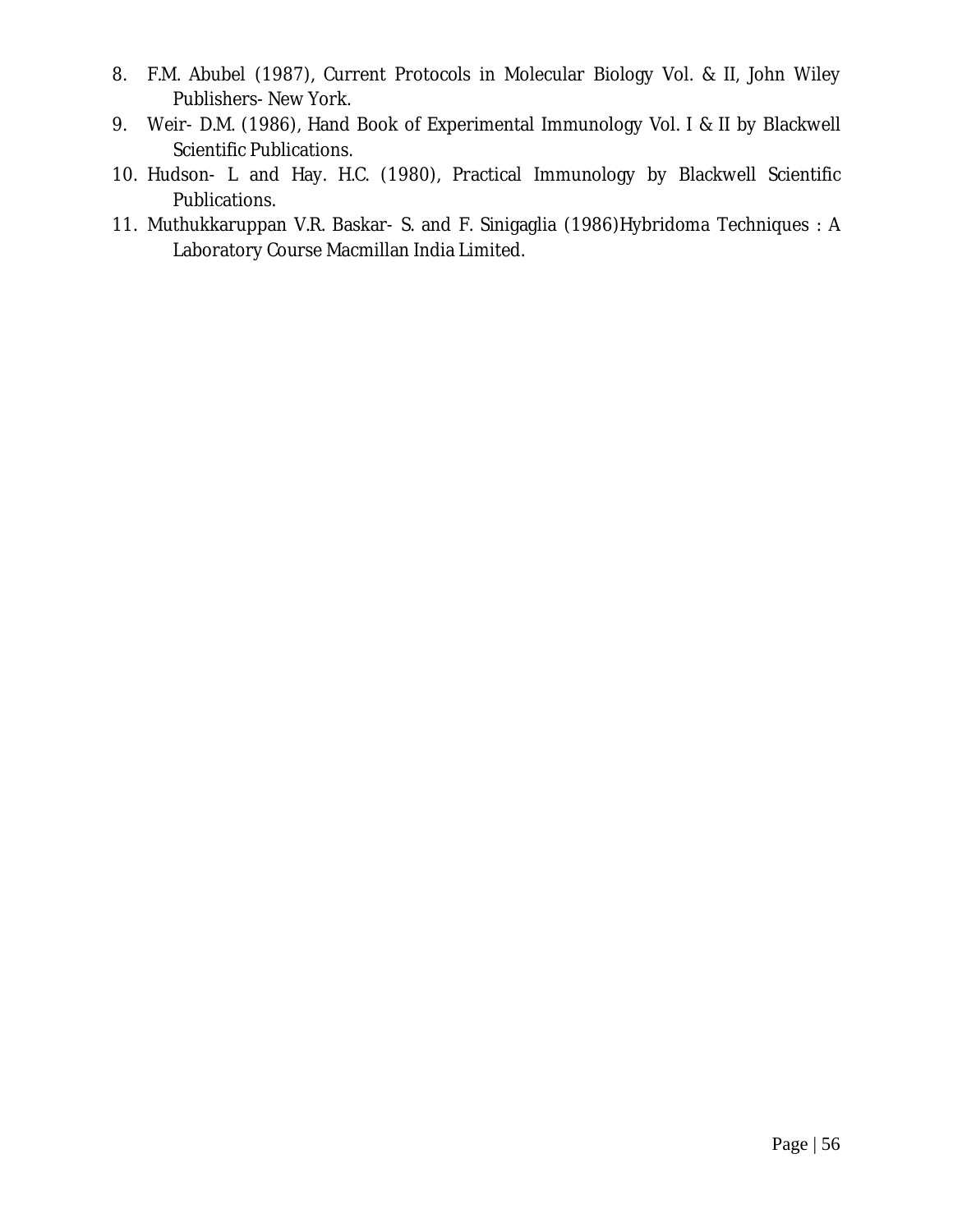| Core           | $\cdot$ XXX                                |
|----------------|--------------------------------------------|
| Code           | $: 10$ BSBT 6430 P                         |
| <b>Hours</b>   | : 5                                        |
| <b>Credits</b> | :3                                         |
|                | <b>GENOMICS AND PROTEOMICS - Practical</b> |

- 1. Study of Internet resources in Bioinformatics- Eg. NCBI, ICGEB, EMBL-EBI.
- 2. Searches on NCBI- Pub Med bibliographic databases and Genome annotation.
- 3. Expert protein Analysis System (ExPASy)- Primary & Secondary structure toolsanalysis & prediction
- 4. Multiple alignment- Domain/Motif databases-BLOCKS, PRINTS, SBASE and PFAM
- 5. Protein Structure and classification databases-PDB, SCOP,CATH, FSSP,PDBSUM
- 6. Phylogenetic analysis using web tools.
- 7. Protein Structure Prediction (Homology Modeling) using SPDBV
- 8. Evaluation of protein structure by Swiss PDB viewer or by any other suitable programs like Insight-II.
- 9. Calculation of Phi-Psi angles and Ramachandran plot for given protein structure.
- 10. Familiarisation with use of peptide fingerprint and Tandem MS search engines, (MS-Fit, Mascot)
	- a. Analysis and interpretation of peptide and protein identification results
- 11. Multiple alignment-CLUSTALW
- 12. Phylogenetic Trees-PHYLIP
- 13. Molecular Docking and Drug designing by using Chimera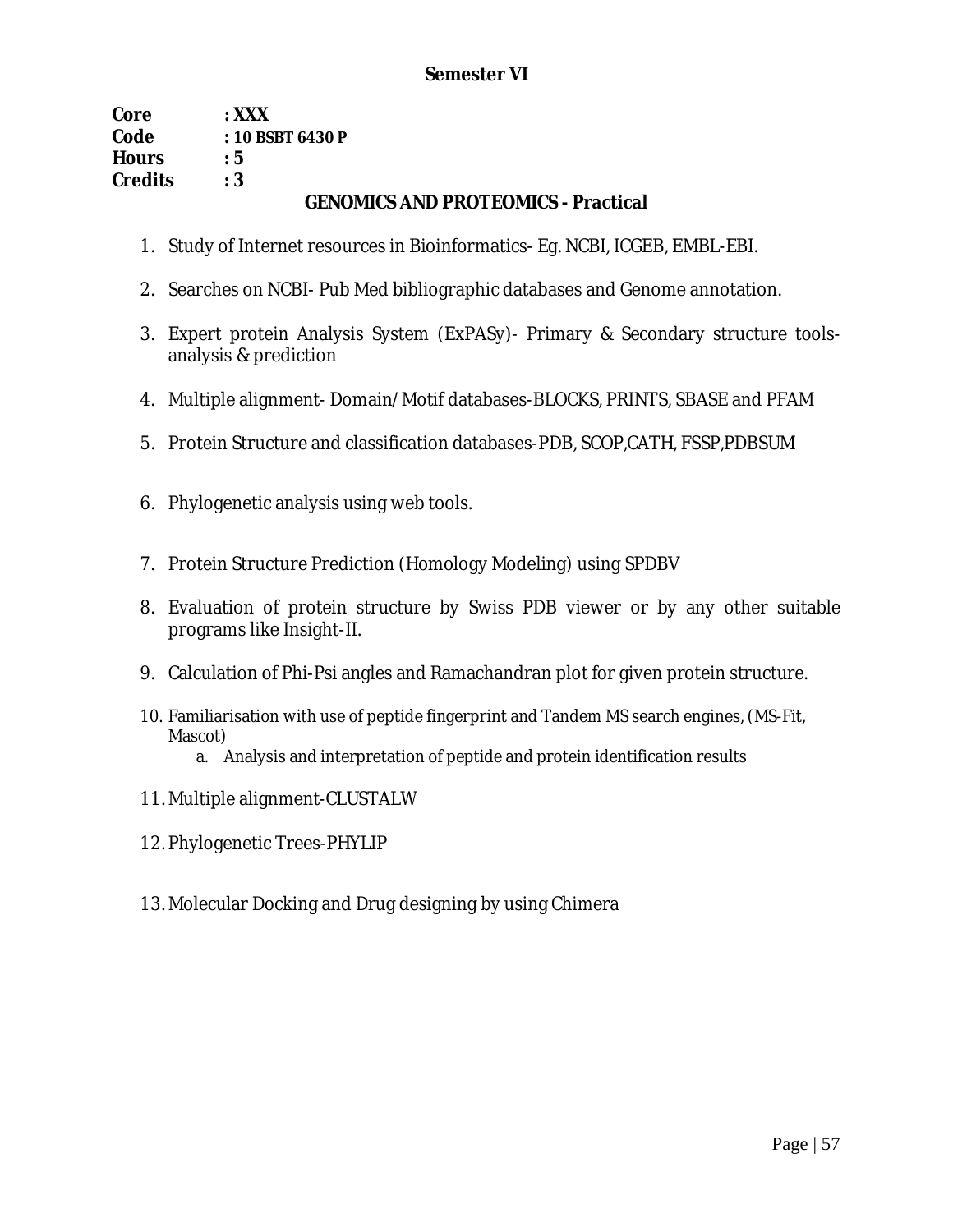| Elective       | зΠ                                                |
|----------------|---------------------------------------------------|
| Code           | $: 10$ BSBT 6502                                  |
| <b>Hours</b>   | <u>. 4</u>                                        |
| <b>Credits</b> | : 3                                               |
|                | <b>CORE BASED ELECTIVE II: NANO BIOTECHNOLOGY</b> |

- **UNIT I NANOTECHNOLOGY:** Introduction to Nanoworld, Nanoscience and Nanotechnology - nanoparticles, nanowires, thin films and multi-layers; Applications in various fields viz. Physical and Chemical, Materials, Life Sciences.
- **UNIT II BIOMOLECULAR STRUCTURE DETERMINATION:** Structure determination through X-ray crystallography, NMR spectroscopy, Electron microscopy, Atomic force microscopy. Biomolecules as nanostructures and their applications in nanotechnology viz. Biosensors, separation of cells and cell organelles, drug delivery, gene therapy.
- **UNIT III SYNTHESIS OF NANOSTRUCTURES - PHYSICAL:** Physical methods for synthesis of nanomaterials: mechanical methods, vapour deposition, cluster beam deposition, laser vaporization, laser Pyrolysis, sputter deposition, chemical vapour deposition, electric arc deposition, ion implantation, molecular beam epitaxy.
- **Unit IV SYNTHESIS OF NANOSTRUCTURES - CHEMICAL:** Chemical methods for synthesis of Nanomaterials: colloids and colloids in solutions, colloids in vacuum, colloids in medium, synthesis of colloids, growth of nanoparticles, synthesis of metal nanoparticles, synthesis of semiconductor nanoparticles, langmuir-blodgett method, micro emulsions, sol-gel method.
- **Unit V SYNTHESIS OF NANOSTRUCTURES - BIOLOGICAL:** Biological synthesis of Nanomaterials: synthesis using microorganisms, synthesis using plant extracts, synthesis using proteins and DNA templates Review of axioms of quantum mechanics, states and the bra / ket notation, rudiments of quantum theory of the process of measurement, relationship between quantum and classical concepts. Recent trends in Nanobiotechnology - Applications in life Sciences and ethical issues

## **REFERENCES:**

- 1. Cotterill RMJ (2002). Biophysics. John Willey & Sons Ltd, England.
- 2. Chandra R (2004). Nuclear Medicine Physics. The Basics. Lippincott Williams & Wilkins, New York.
- 3. Buchholy K, Kasche V, Bornschever VT (2005). Biocatalysts and Enzyme Technology. Willey- VCH Verlag Gm bh & Co. KGaA Weinheim.
- 4. Renugopalakrishnan V, Lavis RV (2006). Bionanotechnology- proteins to nanodevices, Springer, Dordrecht.
- 5. Goodsell D.s.(2004). Bionanotechnology, Lessons from Nature. Willey Liss, New Jersey.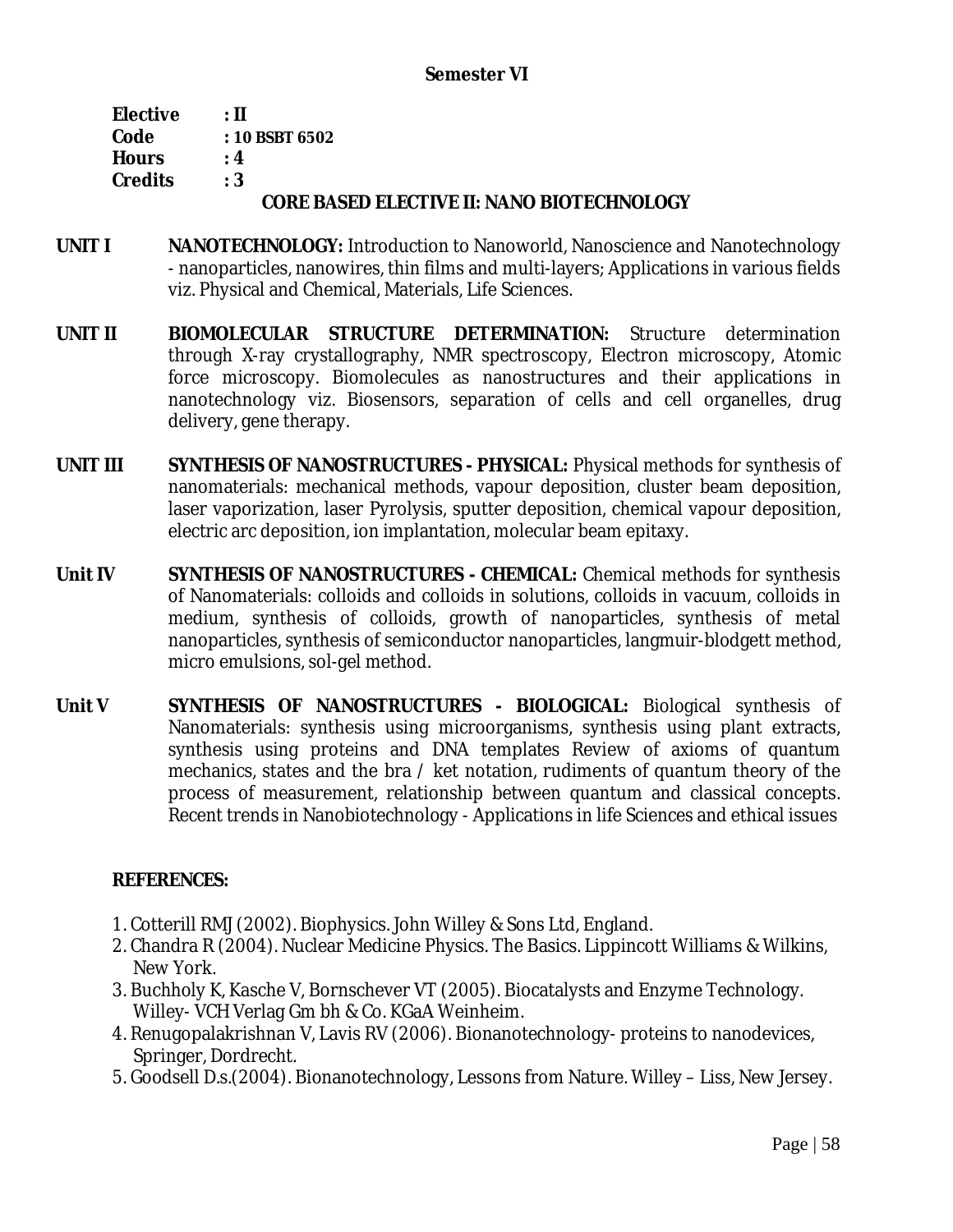| Core           | $:$ XXXI       |
|----------------|----------------|
| Code           | : 10 BSBT 7431 |
| <b>Hours</b>   | : 5            |
| <b>Credits</b> | : 5            |

### **ANIMAL BIOTECHNOLOGY**

- **Unit I GAMETOGENESIS AND EMBRYO DEVELOPMENT**: Overview of Endocrine regulation of oestrous cycle. Molecular biology of animal development - Oogenesis and fertilization- Blastula - gastrulation and morphogenesis. Genetic analysis of development in drosophila - a model system. Sex determination in drosophila. Maternal gene activity - zygotic gene activity- vertebrate homologues of invertebrate genes.
- **Unit II MANIPULATION OF REPRODUCTION:** Pharmacological control of eostrous and ovulation, superovulation and embryo transfer, immunological methods to manipulate reproduction. Invitro embryo production and manipulation – production of multiple embryos invitro. Asexual multiplication of embryos. Evaluation of embryo quality. Embryo sexing, Cryopreservation of embryos, microinjection of embryos.
- **Unit III GENE TRANSFER TO A WHOLE ANIMAL:** Gene transfer methods and target cells, design of a transfer vector, production of transgenic livestock and applications. Somatotropins in animal production – Somatotropin, regulation of somatotropin production and release, Endocrinology of somatotropin, Practical applications – alternative approaches to manipulation of production, recombinant-DNA bovine somatotropin, application of recombinant-DNA bovine somatotropin, Effects of STtreatment on milk-and carcass quality. Profitability of application of bST to dairy cows.
- **Unit IV ANIMAL CELL CULTURE:** Primary cell culture transformed cell lines cell culture media – components and their function. Serum and serum free media. Flask culture and passage of cells.  $CO<sub>2</sub>$  incubator. Organ culture. DNA insertion methods – microinjection, calcium phosphate transfection, lipofection and electroporation. Reporter gene systems – luciferase and green fluorescent protein. CAT assay. Preservation of animal cells. American type culture collection.
- **Unit 5 ADVANCED CONCEPTS:** Gene knock out technology generation knockout and insertional mutants in mice. Stem Cells – types and Gene therapy – somatic versus germline therapy, Targets for gene therapy- inborn errors of metabolism, multifactorial and somatic genetic disease, cancer, hematopoietic system as a target for gene therapy. Cloning of animals - reproductive cloning. Biotechnology of silkworms and aquaculture.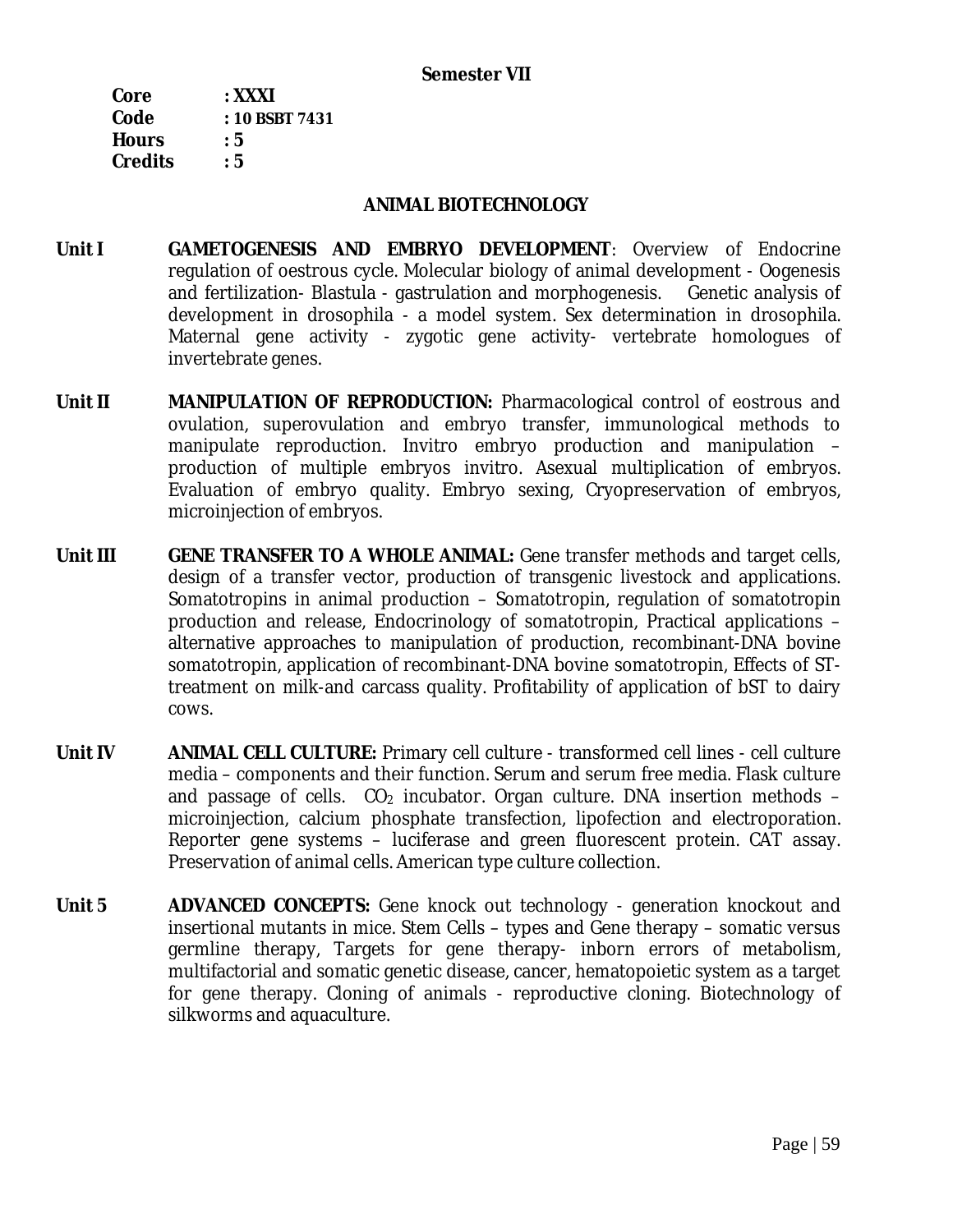**Reference:** 

- 1. A. J. Griffiths- J.H. Miller- D.T. Suzuki- R.C. Lewontin and W.M. Gelbart (2000), An introduction to Genetic analysis,W. H.Freeman and Company.
- 2. J.R.W. Masters (2000), Animal Cell culture, Oxford University Press.
- 3. M.M. Ranga (2003), Animal Biotechnology, Student Edition- Jodhpur.
- 4. Bernard R. Glick and Jack J. Pasternak (2002), Molecular Biotechnology, Panima Publishing House- New Delhi.
- 5. Biotol Series: Biotechnological innovations in Animal Productivity, (1992), Butterworth-Heinemann.
- 6. R. A. Goldsby- T.J. Kindt- B. A. Osborne and J. Kuby. (2003), Immunology, W.H. Freeman and company.
- 7. T. A. Springer (1985), Hybridoma Technology in Biosciences and Medicine by Plenum Press- New York.
- 8. C. Garrison Fathman- F. W. Fitch (1982), Isolation- Characterization and utilization of T – Lymphocyte clones by Academic Press
- 9. J.D. Watson- N.H. Hopkins- J.W. Roberts- JA. Steitz and A.M. Weiner (2002), Molecular Biology of gene by Benjamin / cummings 4th Ed. Vol. 1 &2-
- 10. J.D. Watson- M. Gilman- J. Witknowski and M. Zoller (1992), Recombinant DNA 2nd, Scientific American Books- New York.
- 11. A. Puher (1993), Genetic Engineering of animals by (Ed.) VCH Publishers- Weinheim-FRG.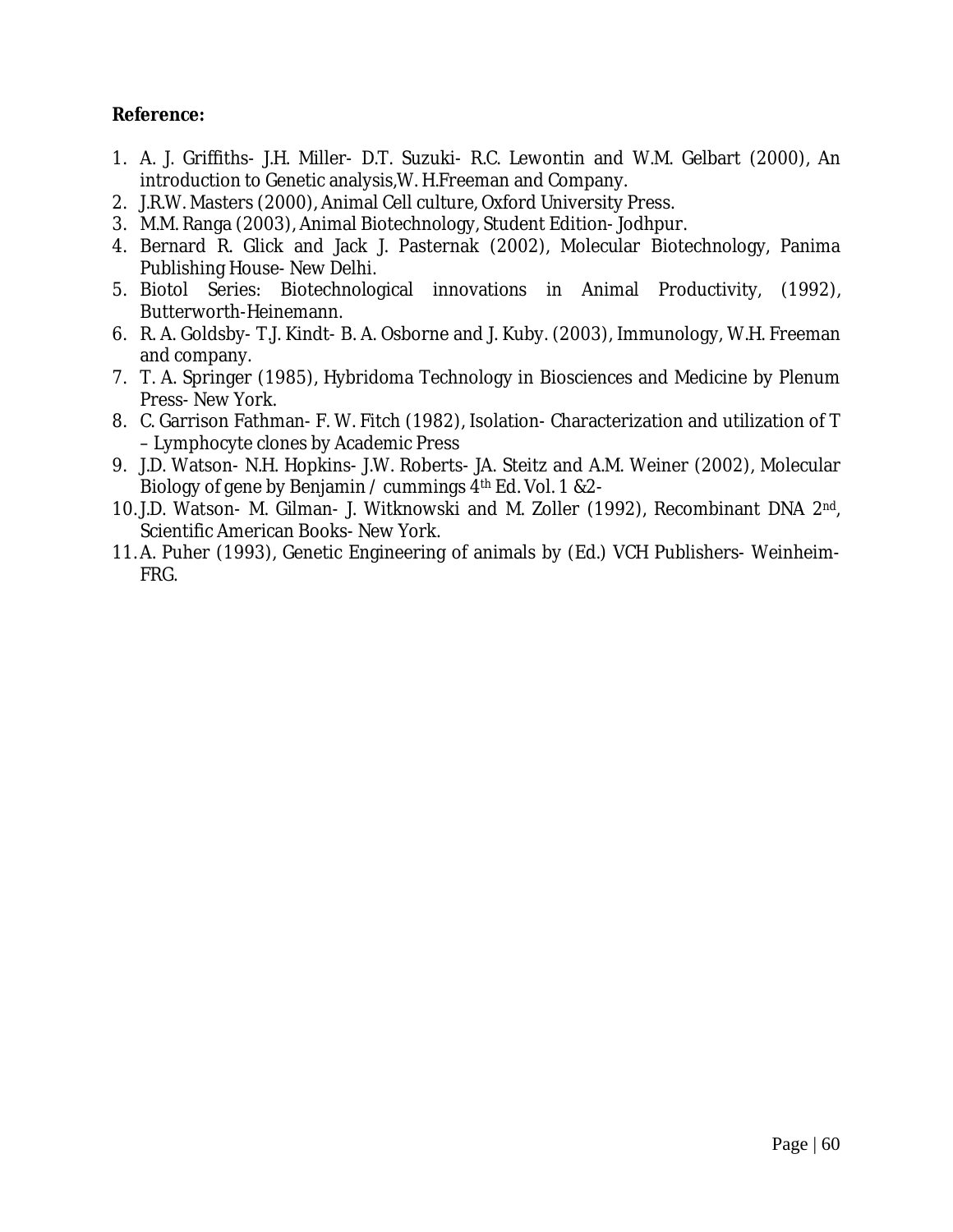| Core           | : XXXII        |
|----------------|----------------|
| Code           | : 10 BSBT 7432 |
| <b>Hours</b>   | : 5            |
| <b>Credits</b> | : 4            |

#### **BIOTECHNOLOGY MANAGEMENT**

- **Unit I BASICS OF MARKETING:** Marketing concepts, approaches, marketing process and functions of marketing. Marketing Planning-Nature and Process – Contents of Marketing Plan-Analyzing need and trends in Macro Environment, Economic Environment, Technical Environment, Political Environment and Socio-cultural Environment. Consumer Behaviour-Factors influencing buyer behaviour-Buyer decision process- Consumer Psychology-Industrial Buyer behaviour vs. domestic buyer behaviour-Customer satisfaction vs. customer delight. Market Segmentation-Bases for market segmentation of consumer goods, industrial goods and servicestargeting and positioning strategies. Market Evaluation and Control-Types, process, obstacles to marketing control-marketing. Market Research, Impact of Govt. policies on marketing and Ethics.
- **Unit II SETTING UP OF A LABORATORY:** Laboratory organization inventories equipment and manuals - methods – protocols and standard operating procedures. Laboratory administration – personnel – finances – public expectations – leaving the laboratory – collaborations. Good Laboratory practices and current manufacturing practices – definition of GLP and cGMP, documentation procedures, validation. Collaboration – steps to facilitate collaboration. Closing a laboratory – inventories, clean up and inspections, equipment, personnel.
- **Unit III TOTAL QUALITY MANAGEMENT:** Definition of Quality, Dimensions of Quality, Quality Planning, Quality costs – Analysis Techniques for Quality Costs, Basic concepts of Total Quality Management, Principles of TQM, Leadership – Concepts, Role of Senior Management, Quality Council, Quality Statements, Strategic Planning, Deming Philosophy, Customer satisfaction – Customer Perception of Quality, Customer Complaints, Service Quality, Customer Retention, Employee Involvement – Motivation, Empowerment, Teams, Recognition and Reward, Performance Appraisal, Benefits, Supplier Partnership – Partnering, sourcing, Supplier Selection, Supplier Rating, Relationship Development, Performance Measures.
- **Unit IV ENTREPRENEURSHIP:** Entrepreneur definition & characters. Definition of science and technology. Common examples of bioproducts and their market values. Knowledge economy. Definition of tiny, small and large scale industry. Biotechnology parks in India. Roles of district industrial centers. Small industries service institutes and National small industries corporation in promoting entrepreneurship. Self help groups. Govt. regulations for biotech products. Public policy, regulatory and ethical challenges facing the biotechnology entrepreneurship. Business development for medical products. Business development for consumable products.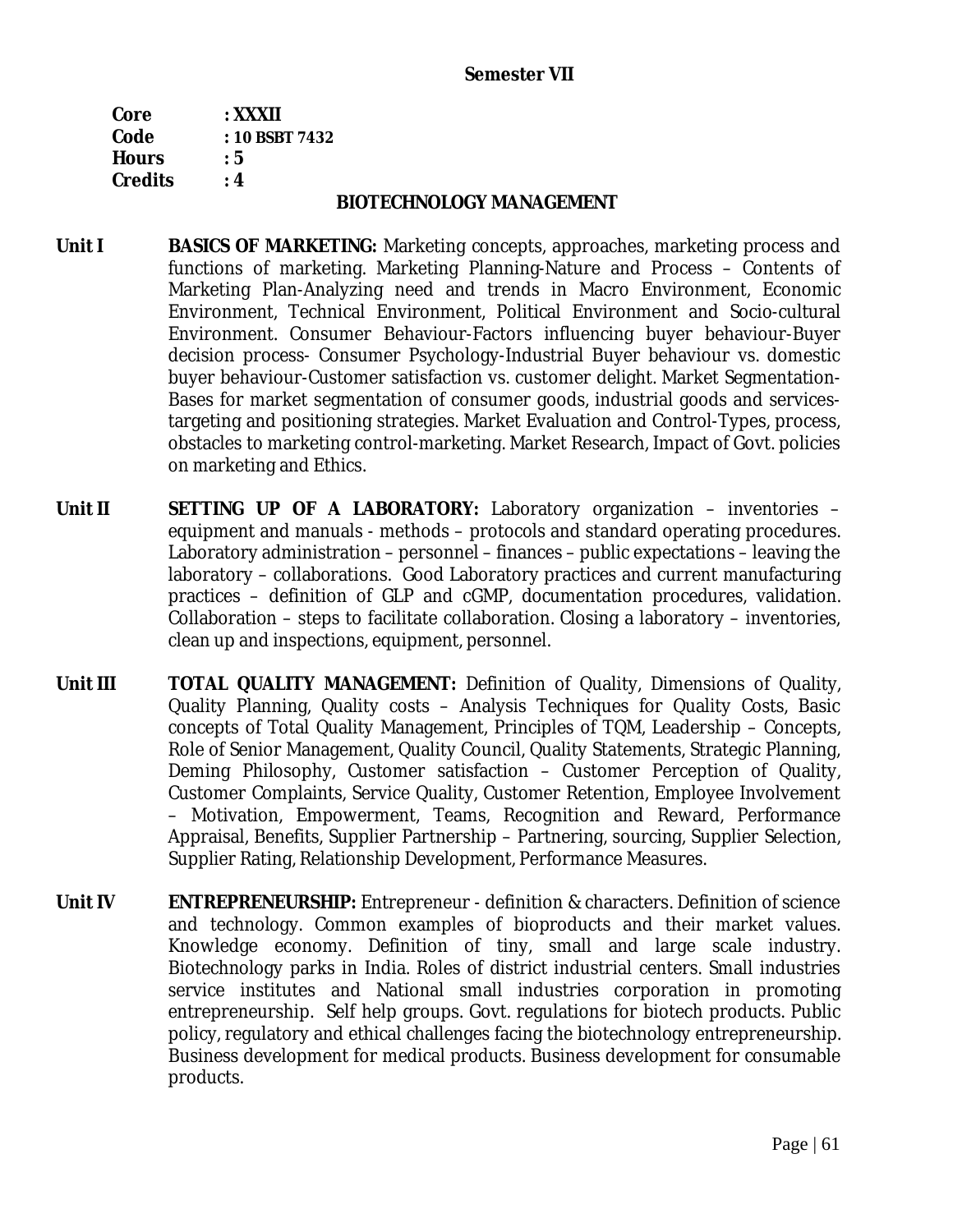**Unit V QUALITY SYSTEMS:** Need for ISO 9000 and Other Quality Systems, ISO 9000:2000 Quality System – Elements, Implementation of Quality System, Documentation, Quality Auditing, QS 9000, ISO 14000 – Concept, Requirements and Benefits. Barriers to TQM Implementation. Personnnel Management skills: Recruiting, Hiring, Mentoring, Promoting and Terminating. Personal Life: Child care, Family and friends, Micromanaging, Leadership training, Managing projects and building teams, communicating and fostering creativity.

## **REFERENCES:**

- 1. Dale H.Besterfiled, et at., Total Quality Management, Pearson Education Asia, 1999. (Indian reprint 2002).
- 2. James R.Evans & William M.Lidsay, The Management and Control of Quality, (5th Edition), South-Western (Thomson Learning), 2002 (ISBN 0-324-06680-5).
- 3. Feigenbaum.A.V. "Total Quality Management, McGraw-Hill, 1991.
- 4. Oakland.J.S. "Total Quality Management Butterworth Hcinemann Ltd., Oxford. 1989.
- 5. Narayana V. and Sreenivasan, N.S. Quality Management Concepts and Tasks, New Age International 1996.
- 6. Zeiri. "Total Quality Management for Engineers Wood Head Publishers, 1991.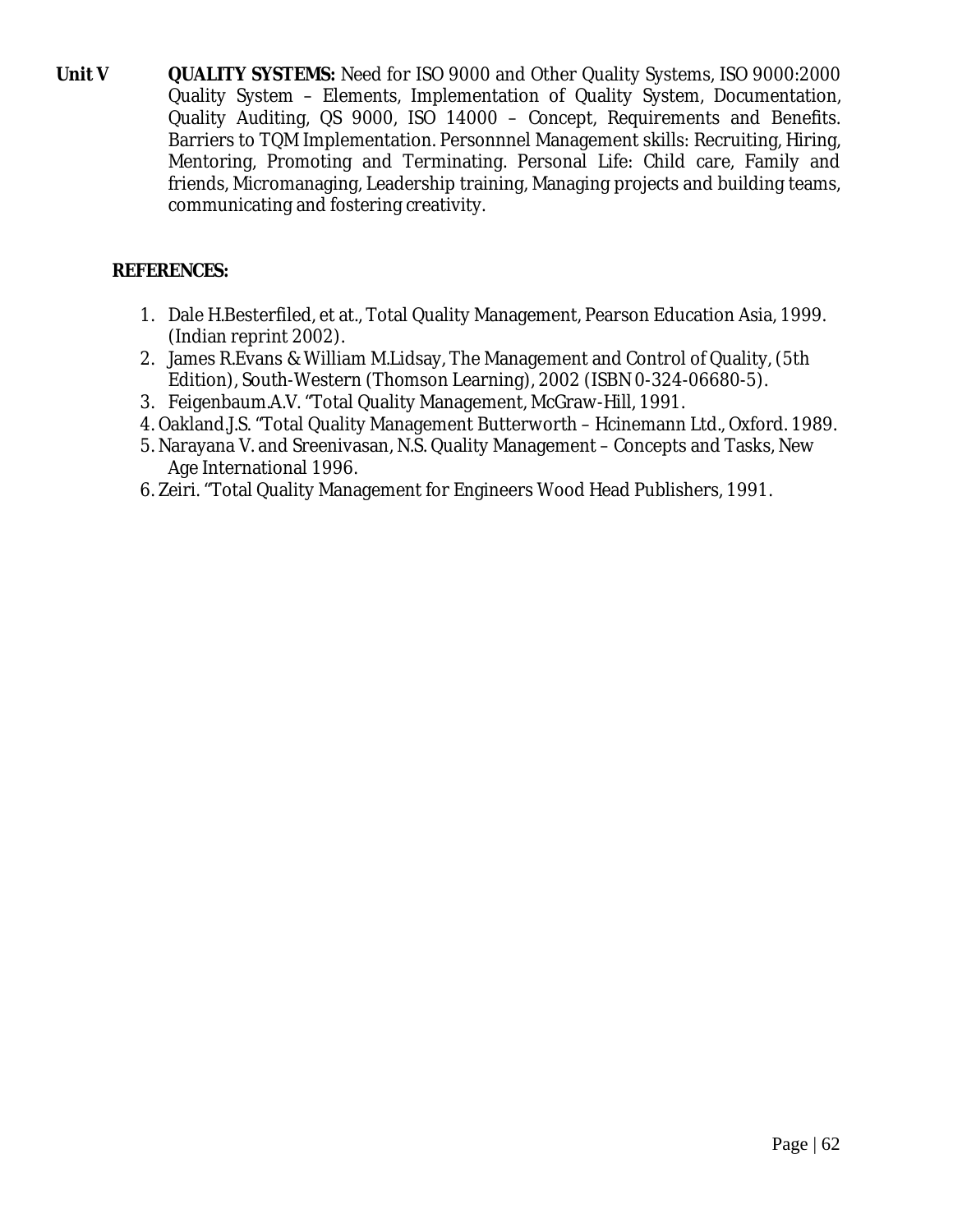### **Semester VII**

| Core           | $:$ XXXIII     |
|----------------|----------------|
| Code           | : 10 BSBT 7433 |
| <b>Hours</b>   | : 5            |
| <b>Credits</b> | : 4            |

#### **RESEARCH METHODOLOGY**

- **UNIT I RESEARCH CONCEPTS AND DATA COLLECTION**: Definition of Research, Qualities of Researcher, Components of Research Problem, Various Steps in Scientific Research, Types of Research; Hypotheses Research Purposes - Research Design - Survey Research - Case Study Research. Sources of Data: Primary Data, Secondary Data; Procedure Questionnaire - Sampling Merits and Demerits.
- **UNIT II RESEARCH REPORTS**: Structure and Components of Research Report, editing and evaluation of final draft, evaluating the final draft; Good Research Report, observation and research report. Pictures and Graphs; Research proposal/ Grantdefinition, structure, budget allocation, specific aims, background and significance. Hierarchy of funding agencies in India and their operations.
- **UNIT III MODEL ORGANISMS IN BIOLOGY:** definition of model organism and research resources – classification of model organisms. Non-human mammalian models – mouse *(Mus musculus)*; Guinea pigs *(Cavia porcellus).* Non-mammalian models – Bacteria (Escherichia *coli*), Viruses (T4 and Lambda Bacteriophage), Yeast (*Saccharomyces cerevisae*), Amoeba (*Dictyostelium discoideum*), Round worm (*Caenorhabditis elegans)*, Fruit fly *(Drosophila melanogaster)*, Zebra fish *(Danio rerio),* Mouse Ear cress (*Arabiddopsis thaliana)*, Maize (*Zea mays*) – rationale of model organism, comparative physiology, life cycle, scope and research preferences. Repositories- ATCC, NCCS, Pune. Culture collection and submission.
- **UNIT IV INTRODUCTION TO COMPUTER BASICS**: concept of hardware, Windows XP and Linux. Hardware concepts- parts, devices-types, assembly, Installation of OS, Installation of Windows XP and Drivers. Various languages - C Language, loops, control flow, arrays and pointers, Memory allocation, Basic ideas of C++ and Java based object oriented programming (no programming in Java or C++). Concept of file, folders, directories and their management by Windows XP and Linux. Office applications: MS-Office, MS Word, MS-Excel and MS-Power point. Open Office on Linux: Word Processor, Spread Sheets.
- **UNIT V INTERNET TECHNOLOGY:** Internet and world wide web, Client- server organization, FTP, HTTP, Telnet, Gopher, and other protocols, POP mails, Concepts of mail servers and clients, Browsers and mail managers, Netscape and Internet explorer, Internet domain. Searching the web, Search engines, Web indexes, Meta search engines, Internet security. Concepts of firewall, digital signature, remote login, Java applets and servelets, Scripting, Basic ideas of CGI and pearl (only the working principles).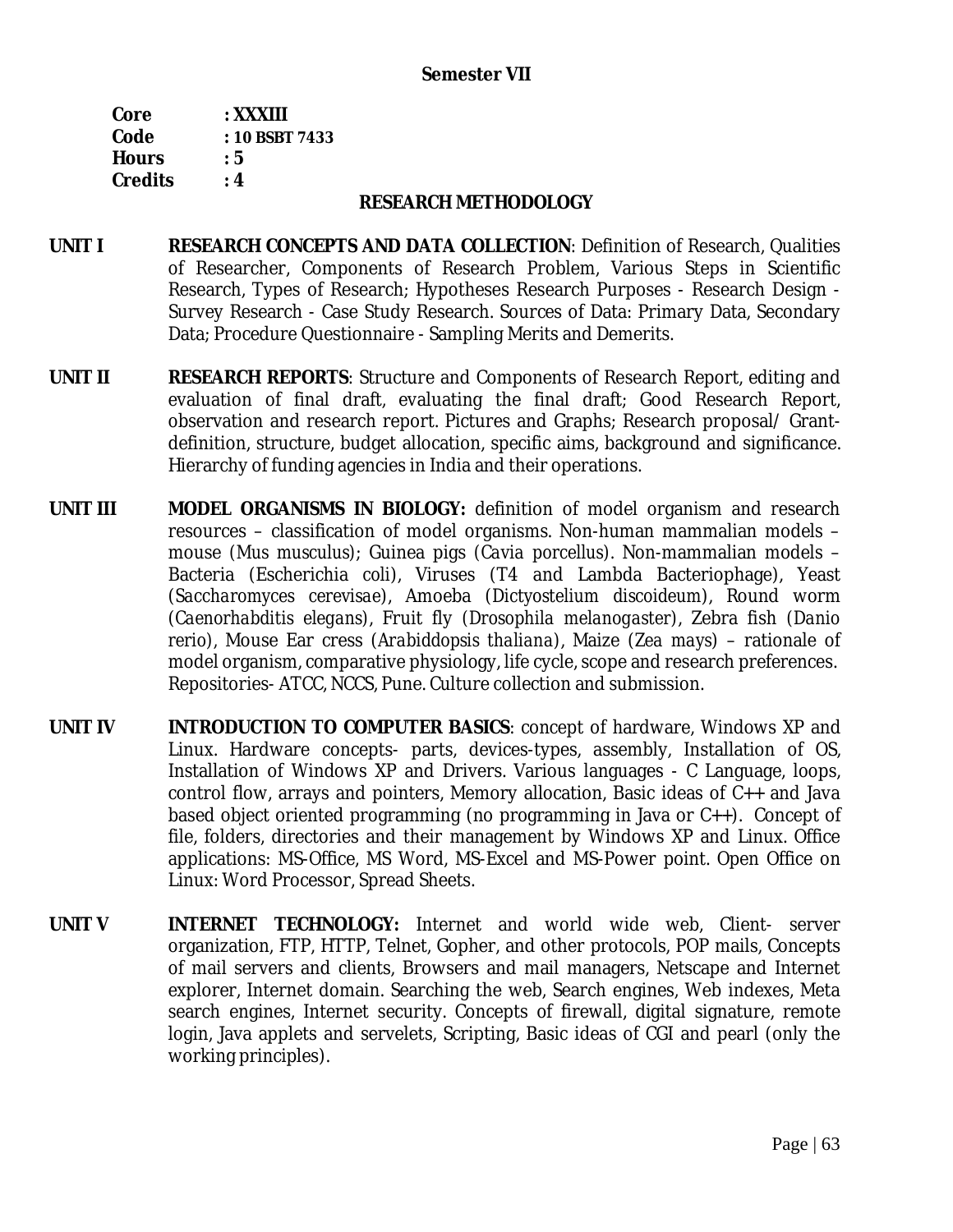### **REFERENCES**

- 1. Wilkinson & Bhandarkar: METHODOLOGY AND TECHNIQUES OF SOCIAL RESEARCH. Pauline Vyoung: SCIENTIFIC SOCIAL SURVEYS AND RESEARCH.
- 2. Panneerselvam, R., RESEARCH METHODOLOGY, Prentice Hall of India, New Delhi, 2004.
- 3. Kothari: RESEARCH METHODOLOGY.
- 4. Festinger. L & D. Katz: RESEARCH METHODS IN BEHA VIOURAL SCIENCE.
- 5. Sellitz, et al: RESEARCH METHODS IN SOCIAL RELATIONS.
- 6. Jerrold H. Zar. Biostatistical Analysis (4 th edition).
- 7. Janet Buttolph Johnson and Richard A. Joslyn, *Political Science Research Methods*  (Washington D.C.: CQ Press, 2001), pp. 131-145.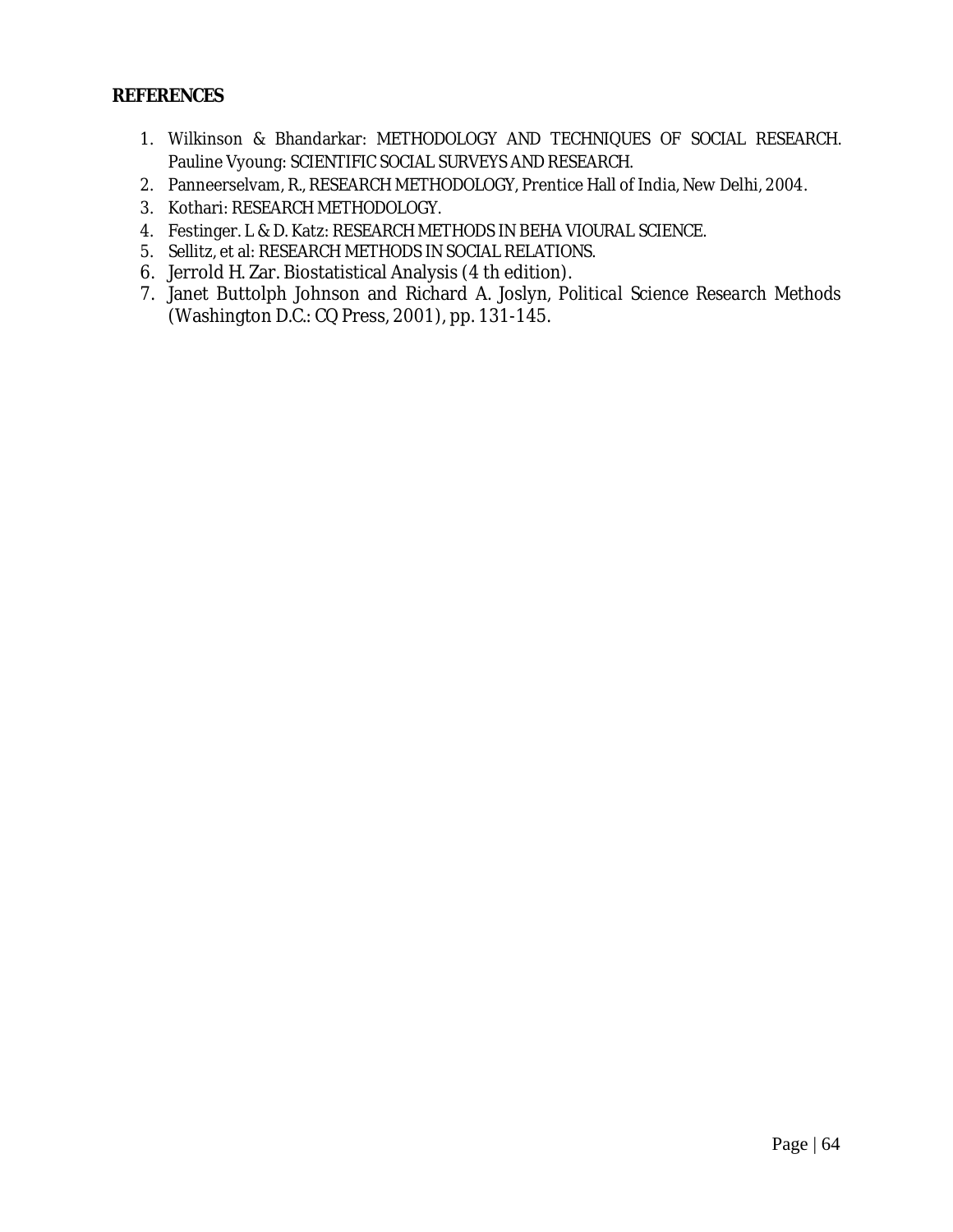**Core : XXXIV Code : 10 BSBT 7434: P Hours : 5 Credits : 3** 

## **ANIMAL BIOTECHNOLOGY - Practical**

- 1. Media preparation, Primary Cell culture, chick embryo fibroblast culture.
- 2. Trypsinization of monolayer and subculturing.
- 3. Cryopreservation and thawing of cell lines.
- 4. Preparation of metaphase chromosomes from cultured cells.
- 5. DNA isolation from cultured cells, MTT assay
- 6. Cell counting and viability measurement.

### **REFERENCE:**

- 1. Sambrook, (2001), Molecular Cloning: A laboratory manual Vol. I III Cold Spring Harbor Laboratory.
- 2. F.M. Abubel (1987), Current Protocols in Molecular Biology Vol. & II, John Wiley Publishers- New York.
- 3. Weir- D.M. (1986), Hand Book of Experimental Immunology Vol. I & II by Blackwell Scientific Publications.
- 4. Hudson- L and Hay. H.C. (1980), Practical Immunology by Blackwell Scientific Publications.
- 5. Ian Freshney, Animal Cell Culture A Manual of Basic Techniques, Wiley Liss Publications.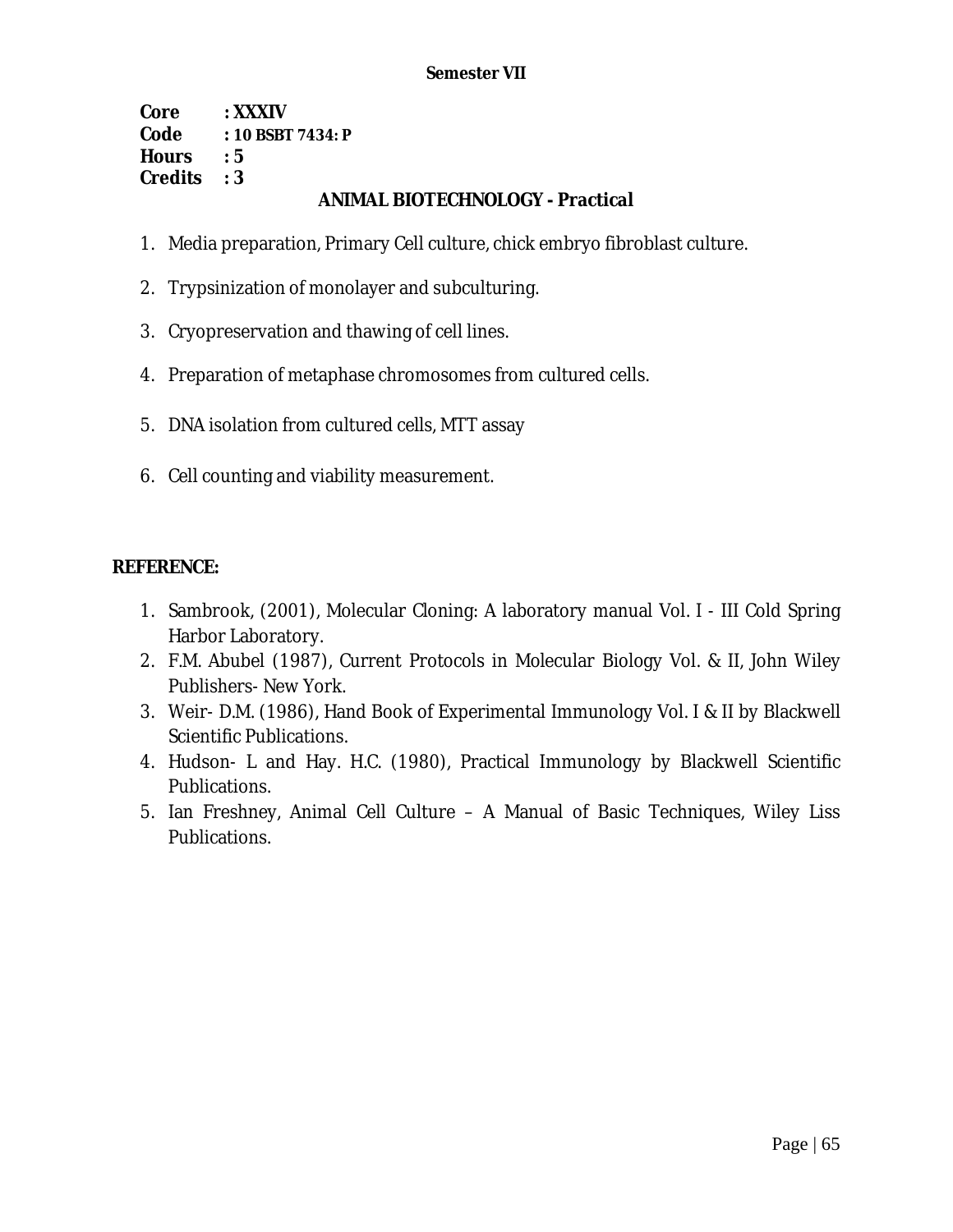**Elective : III Code : 10 BSBT 7503 Hours : 5 Credits : 4 CORE BASED ELECTIVE – III: IPR, BIOSAFETY AND BIOETHICS** 

- **UNIT I BIOSAFETY:** Introduction biosafety issues in biotechnology historical background. Biological Safety Cabinets, Primary Containment for Biohazards. Biosafety Levels - Levels of Specific Microorganisms, Infectious Agents and Infected Animals.
- **UNIT II BIOSAFETY GUIDELINES**: Guidelines and regulations (National and International including Cartegana Protocol) – operation of biosafety guidelines and regulations of Government of India; Definition of GMOs & LMOs. Roles of Institutional Biosafety Committee, RCGM, GEAC etc. for GMO applications in food and agriculture. Environmental release of =GMOs - Risk - Analysis, Assessment, management and communication.
- **UNIT III INTELLECTUAL PROPERTY RIGHTS:** Introduction to IPR, Types of IP Patents, Trademarks, Copyright & Related Rights, Industrial Design, Traditional Knowledge and Geographical Indications. Importance of IPR – patentable and non patentables, patenting life, legal protection of Biotechnological inventions. Agreements and Treaties - History of GATT & TRIPS Agreement; Madrid Agreement; Hague Agreement; WIPO Treaties; Budapest Treaty; PCT; Indian Patent Act 1970 & recent amendments. IPR and WTO regime - Consumer protection and plant genetic resources.
- **UNIT IV PATENTS AND PATENT LAWS**: Objectives of the patent system Basic, principles and general requirements of patent law. Biotechnological inventions and patent law - Legal development - Patentable subjects and protection in Biotechnology. Patent Filing Procedures - National & PCT filing procedure, Time frame and cost, Status of the patent applications, Precautions while patenting, disclosure/ nondisclosure, financial assistance for patenting, introduction to existing schemes. Patent licensing and agreement. Patent infringement - meaning, scope, litigation, case studies.
- **UNIT V BIOETHICS:** Introduction to ethics and bioethics, framework for ethical decision making. Ethical, legal and socioeconomic aspects of gene therapy, germ line, somatic, embryonic and adult stem cell research. Ethical implications of GM crops, GMO's, human genome project, human cloning, designer babies, biopiracy and biowarfare. Eugenics and its possible approaches. Animal right activities - Blue cross in India- society for prevention of cruelty against animals. Ethical limits of Animal use. Green peace - Human Rights and Responsibilities.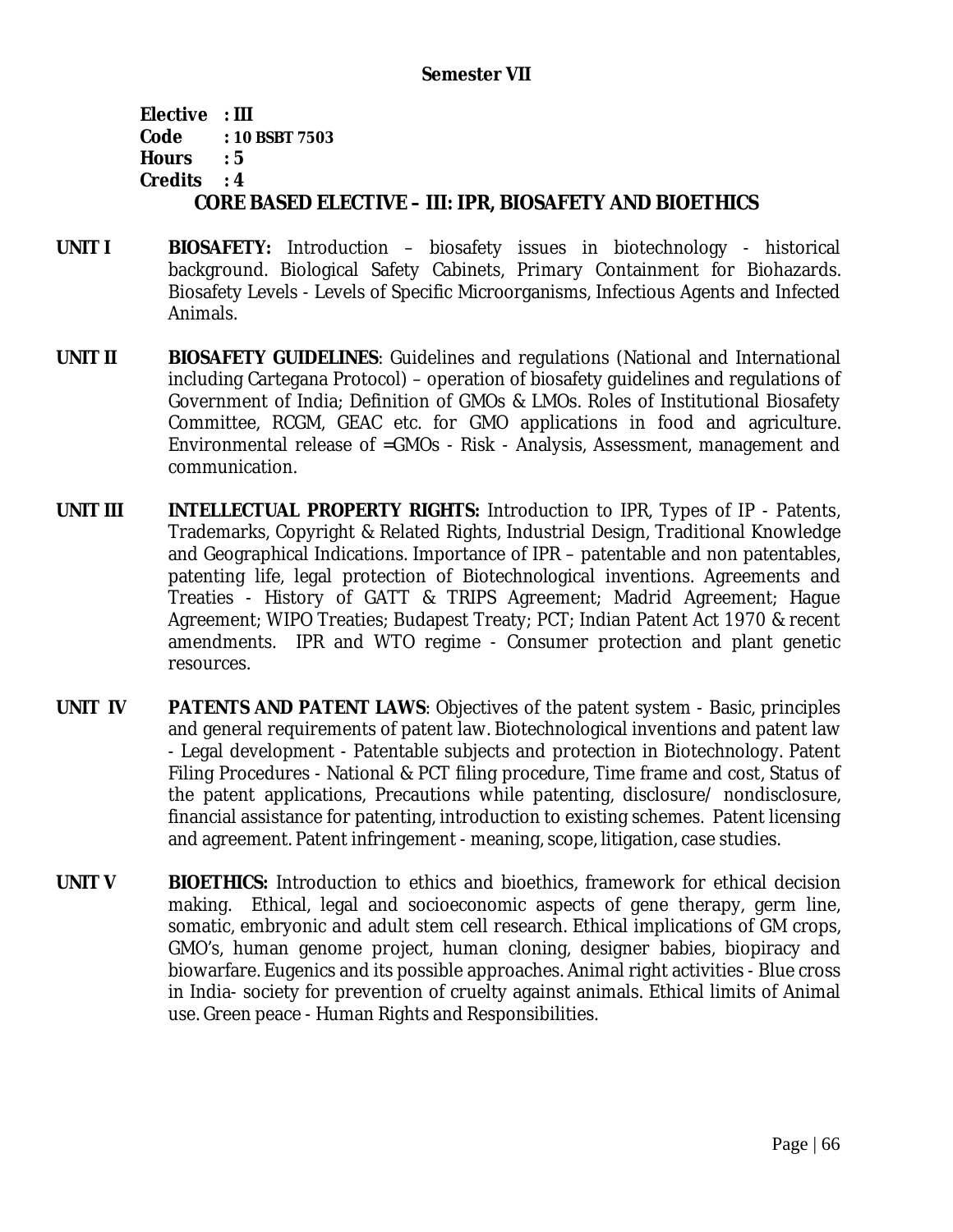## **REFERENCES:**

- 1. Beier- F.K.- Crespi- R.S. and Straus- T. Biotechnology and Patent protection-Oxford and IBH Publishing Co. New Delhi.
- 2. Sasson A- Biotechnologies and Development- UNESCO Publications.
- 3. Jeffrey M. Gimble- Academia to Biotechnology- Elsevier- Academic Press.
- 4. Biosafety and Bioethics related book. Rajmohan Joshi (Ed.) 2006. Biosafety and Bioethics. Isha Books, Delhi.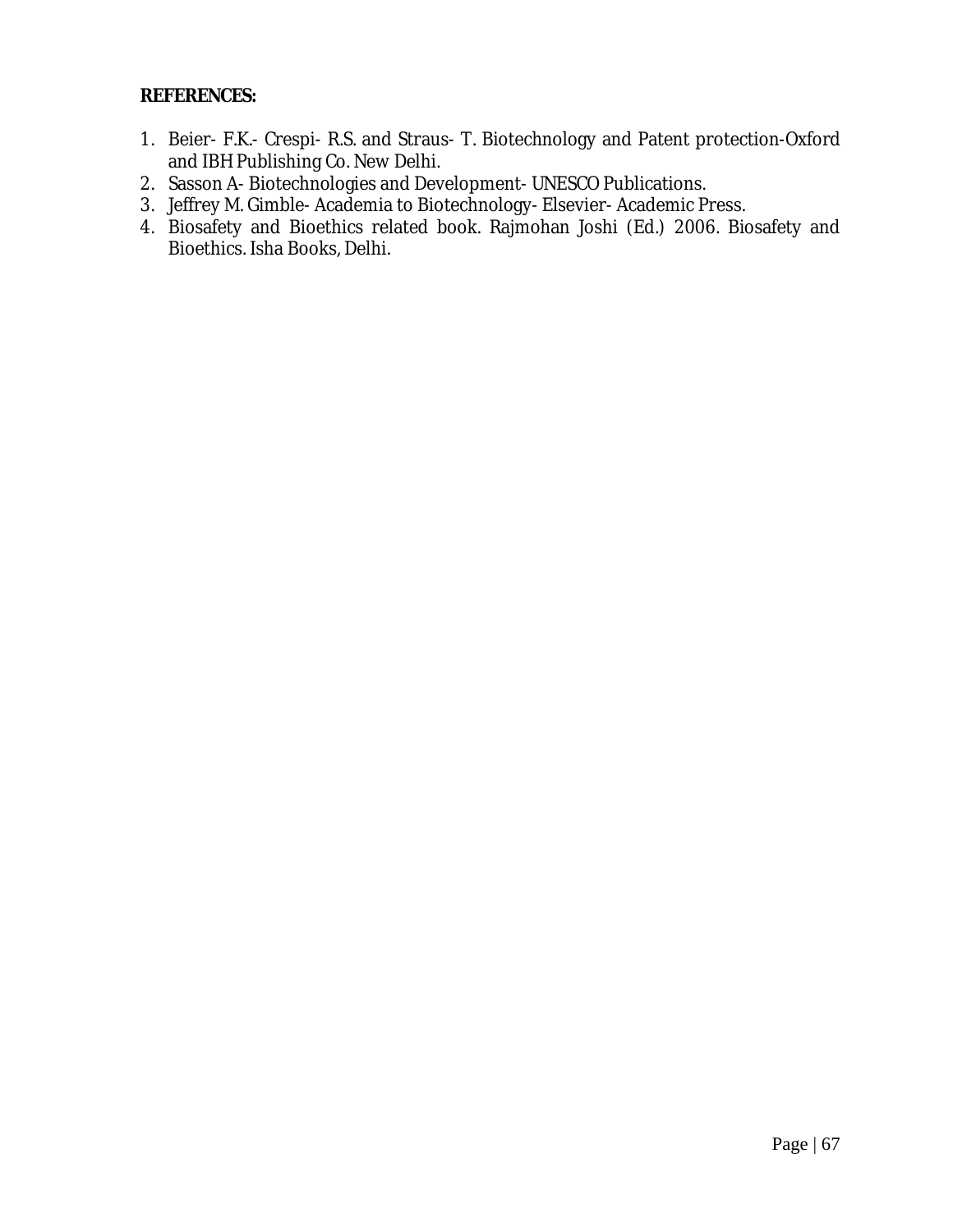**Elective : IV Code : 10 BSBT 7504 Hours : 5 Credits : 4** 

### **CORE BASED ELECTIVE – IV: FRONTIERS IN BIOTECHNOLOGY**

- **UNIT I FOOD BIOTECHNOLOGY:** Origin, scope and development. Fruits: Preservation vegetables, cereals, pulses, nuts, oils and fats in foods. Processing of beverages: Coffee, tea, cocoa, soft drinks, fruit juices. Fermented products: Dairy products. Fermented vegetable products-Regulatory and social aspects of biotechnology of foods, safety assessment of nutritionally improved foods and feeds developed through the application of modern biotechnology. Food borne illness, quality control, case studies on biotechnology in the evaluation of food quality, contamination and spoilage of fruits, vegetables, cereals, legumes, milk products, egg, meat, poultry, sea foods.
- **UNIT II CANCER BIOLOGY**: Introduction: cancer cell and its properties, Classification of cancer (carcinoma, sarcoma, leukemia, lymphoma), Clonal nature of cancer, Cell cycle (Phases of cell cycle, cyclins and CDKs G2/M checkpoint). Mechanisms: Chemical carcinogenesis (initiation, promotion and progression), Radiation and cancer, genetic effects of ionizing radiation, oncogene activation (c-MYC, RAS superfamily, BCL-2 family) Apoptosis (Extrinsic and intrinsic pathways). Risk factors (oncogenes, tumor suppressor genes). Diagnosis and Treatment: Methods in cancer cytogenetics (Karyotyping, FISH). Tumor markers, genetic markers of cancer predisposition, Chemotherapy and Radiotherapy.
- **UNIT III STEM CELLS:** Definition, classification and sources. Need for stem cell research. Role of stem cell in basic research. Human Embryonic Stem cells: Maintenance – culture - sub cloning - spontaneous and controlled differentiation. Clinical applications of hESCs. Haemopoietic stem cells: Definition, isolation, Clinical applications of Hematopoietic stem cells. Ethical implications of National Policies governing ES cells research for Science and the Scientist. Umbilical Cord blood stem cells – harvesting - treating brain injury, diabetes, stroke, earing loss and cardiovascular. Ethics and moral values related to stem cell research.
- **UNIT IV BIOTECHNOLOGY IN TEXTILES:** Fibre preparation retting process, enzymes in retting process, carbonization-enzyme application; Fabric preparation – desizing of fabric- Enzymes in fabric preparation - amylase, cellulose, pectinase, Catalase, lipase; oxidoreductases in fabric preparation – laccase, peroxidases, Fabric finishing – using enzymes, Wool processing applications – degumming of silk; textile aftercare –enzymes in laundry detergents – alternative to sodium perborate. Bacterial cellulose, Genetically modified microorganisms – spider DNA-into bacteria for proteins – use in bullet proof vests. Biotechnology for tissue engineering and medical textiles – vascular prosthetics, heart valves, sutures – use in surgeries, controlled revascularization-matrix for growth of biological tissues.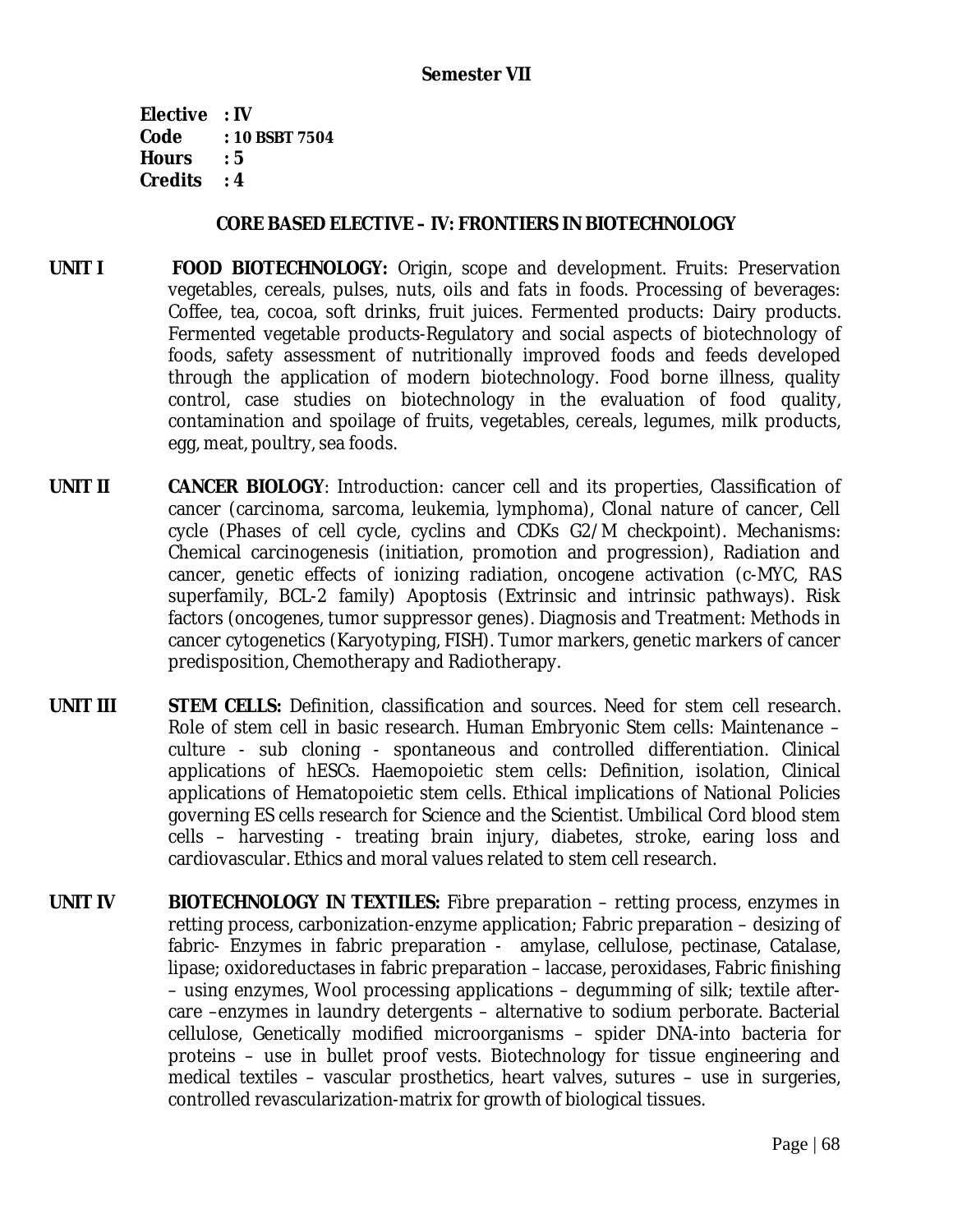**UNIT V CLINICAL RESEARCH:** The History of the Legislation and Regulations, which Govern the Clinical Research Process; which Protect the Rights, Safety, and Well-Being of Human Subjects. Drug Discovery and Pre-Clinical Research: The Clinical Research and New Drug Application Approval Process; The Biologics Research, Development, and Licensing Process; Medical Device Research and Development. Clinical Trial Development and Management: Protocol Design and Development; Principals of Data Management and the Query Resolution Process; The Study Types Providing Expanded Access to Investigational Products; Essentials of Source Documentation: Maintaining and Managing Essential Documents; Recording and Reporting Non-Serious and Serious Adverse Events.

## **REFERENCES:**

- 1. Cancer Biology, 2nd edition, Ruddon R.W., Oxford University Press, 1987.
- 2. The molecular biology of Cancer. Ed. Stella Pelengaries and Michael Khan. Blackwell Publishing, 2006.
- 3. Stem Cells (Bench to Bedside) Ariff Bongso, Eng Hin Lee (editors)-2005-world Scientific Publishing Co.
- 4. Retim H.J an dRed G., Biotechnology
- 5. T. Ramachandran and T. Karthik Journal. TX 84, 32. (2004)
- 6. Angelina Georgiewa: Borislaw, Industrial Fabrics Bulletin. (9), 58, (2003).
- 7. Hayavadana J. and Renuka G., Tissue Engineering, Asian Textile Journal 12, (9), 107, (2003).